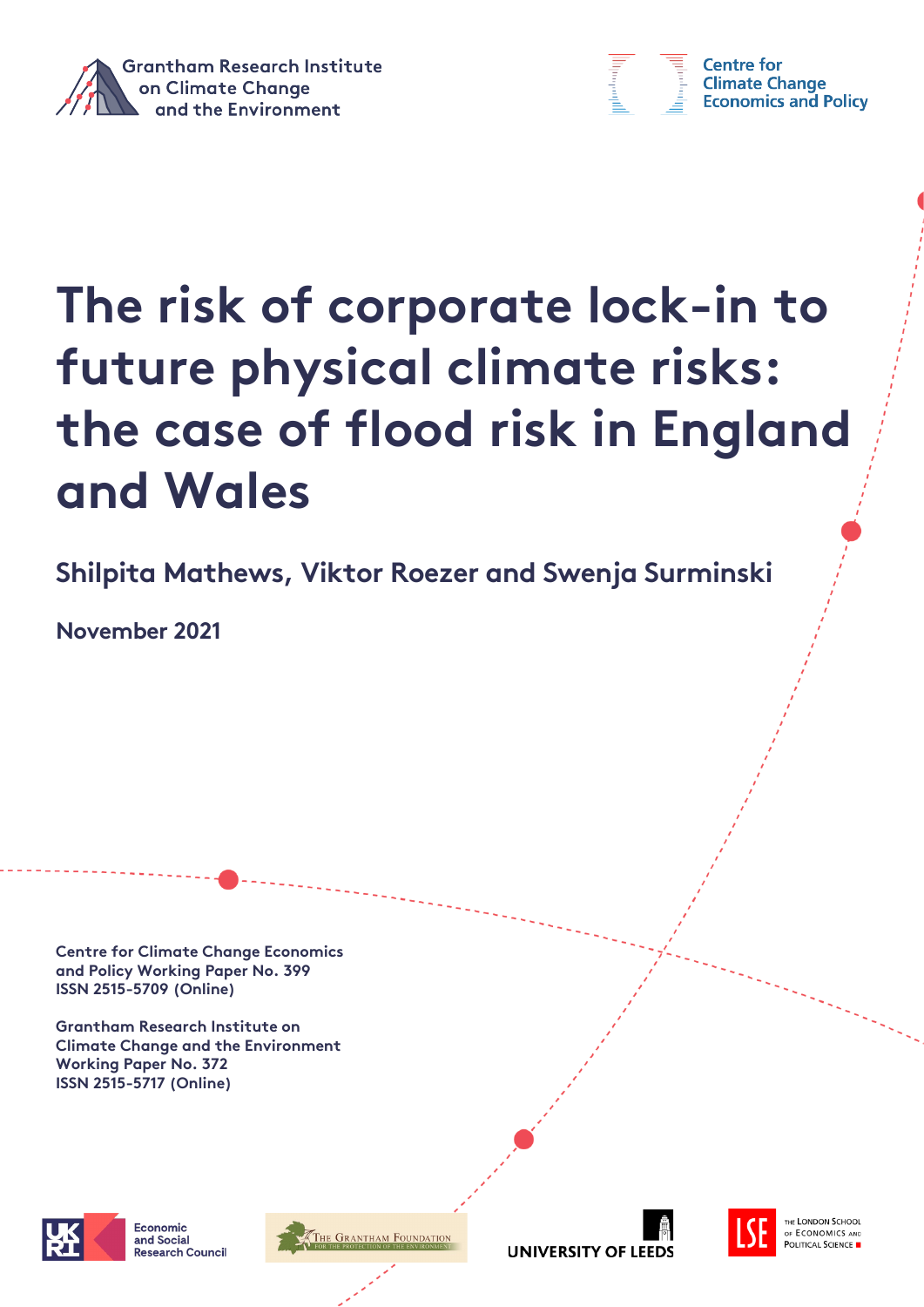**The Centre for Climate Change Economics and Policy (CCCEP)** was established by the University of Leeds and the London School of Economics and Political Science in 2008 to advance public and private action on climate change through innovative, rigorous research. The Centre is funded by the UK Economic and Social Research Council. Its third phase started in October 2018 with seven projects:

- 1. Low-carbon, climate-resilient cities
- 2. Sustainable infrastructure finance
- 3. Low-carbon industrial strategies in challenging contexts
- 4. Integrating climate and development policies for 'climate compatible development'
- 5. Competitiveness in the low-carbon economy
- 6. Incentives for behaviour change
- 7. Climate information for adaptation

More information about CCCEP is available at www.cccep.ac.uk

**The Grantham Research Institute on Climate Change and the Environment** was established by the London School of Economics and Political Science in 2008 to bring together international expertise on economics, finance, geography, the environment, international development and political economy to create a world-leading centre for policy-relevant research and training. The Institute is funded by the Grantham Foundation for the Protection of the Environment and a number of other sources. It has 12 broad research areas:

- 1. Biodiversity
- 2. Climate change adaptation and resilience
- 3. Climate change governance, legislation and litigation
- 4. Environmental behaviour
- 5. Environmental economic theory
- 6. Environmental policy evaluation
- 7. International climate politics
- 8. Science and impacts of climate change
- 9. Sustainable finance
- 10. Sustainable natural resources
- 11. Transition to zero emissions growth
- 12. UK national and local climate policies

More information about the Grantham Research Institute is available at www.lse.ac.uk/GranthamInstitute

#### **Suggested citation:**

Mathews S, Roezer V, Surminski S (2021) *The risk of corporate lock-in to future physical climate risks: the case of flood risk in England and Wales*. Centre for Climate Change Economics and Policy Working Paper 399/Grantham Research Institute on Climate Change and the Environment Working Paper 372. London: London School of Economics and Political Science

This working paper is intended to stimulate discussion within the research community and among users of research, and its content may have been submitted for publication in academic journals. It has been reviewed by at least one internal referee before publication. The views expressed in this paper represent those of the authors and do not necessarily represent those of the host institutions or funders.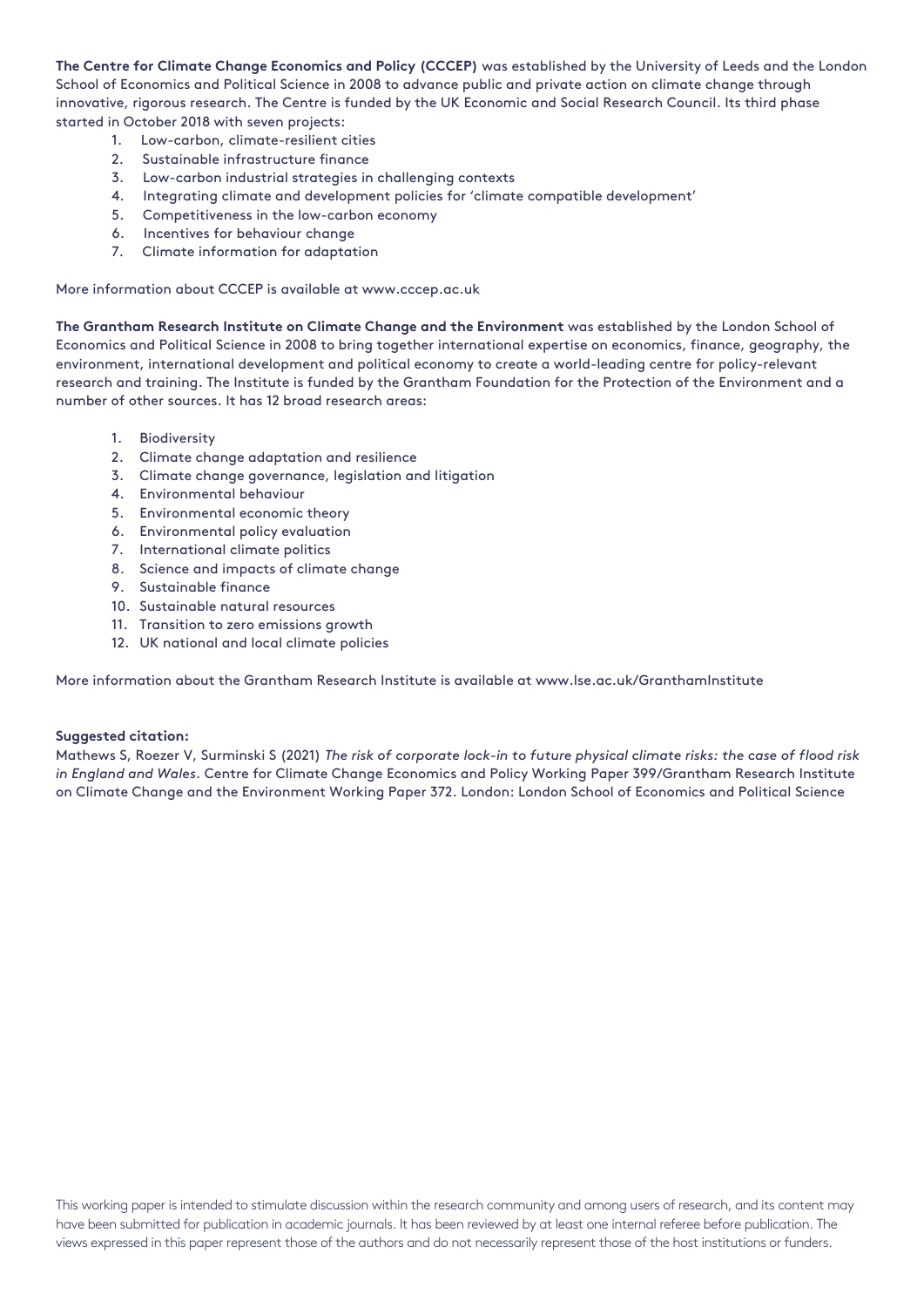# **The risk of corporate lock-in to future physical climate risks: the case of flood risk in England and Wales**

Shilpita Mathews, Viktor Roezer and Swenja Surminski (all Grantham Research Institute on Climate Change and the Environment/LSE)

Key words: lock-in, SME, flooding, climate change, risk disclosure, risk assessment

## **Abstract**

There has been a big shift in corporate awareness of climate risks in recent years. While external pressure from investors and regulators to disclose and mitigate exposure of businesses to climate risks is increasing, many projected impacts are still hardly understood. This includes the risk of lock-ins in the face of increasing physical risks from climate change. Using the example of flood risk in England and Wales, the study looks at both the evidence and drivers of business lock-ins to physical risks from climate change. The paper adopts a multi-methods approach consisting of a summary of the empirical evidence of lock-ins in the literature, a case study analysis of current and future flood risk of recently completed business premises in England and Wales and the results of a survey among business owners in the UK. The findings show that business decisions made today, such as site selection or operational choices, can lock businesses to future risk trajectories that may be difficult and costly to change. Gaps between flood risk awareness and exposure in sectors such as manufacturing and finance were identified and attributed to low business capacity to understand site-level risk exposure and poor internal alignment between organisational actors. The results demonstrate that there is a business case for corporate risk assessment, disclosure and adaptation investments.

#### **Acknowledgements**

The authors would like to acknowledge the support of the Committee on Climate Change (CCC) in the business survey conducted as part of the Third UK Climate Change Risk Assessment (CCRA 3) project. The authors would like to thank Kate Gannon, Denyse Dookie and Roger Fouquet, from the Grantham Research Institute, for their time and effort reviewing the paper and their helpful comments and support. Analysis of long-term flood risk has been supported by the Z Zurich Foundation, Switzerland; the Grantham Foundation for the Protection of the Environment and the ESRC via the Centre for Climate Change Economics and Policy under Grant number: ES/R009708/1.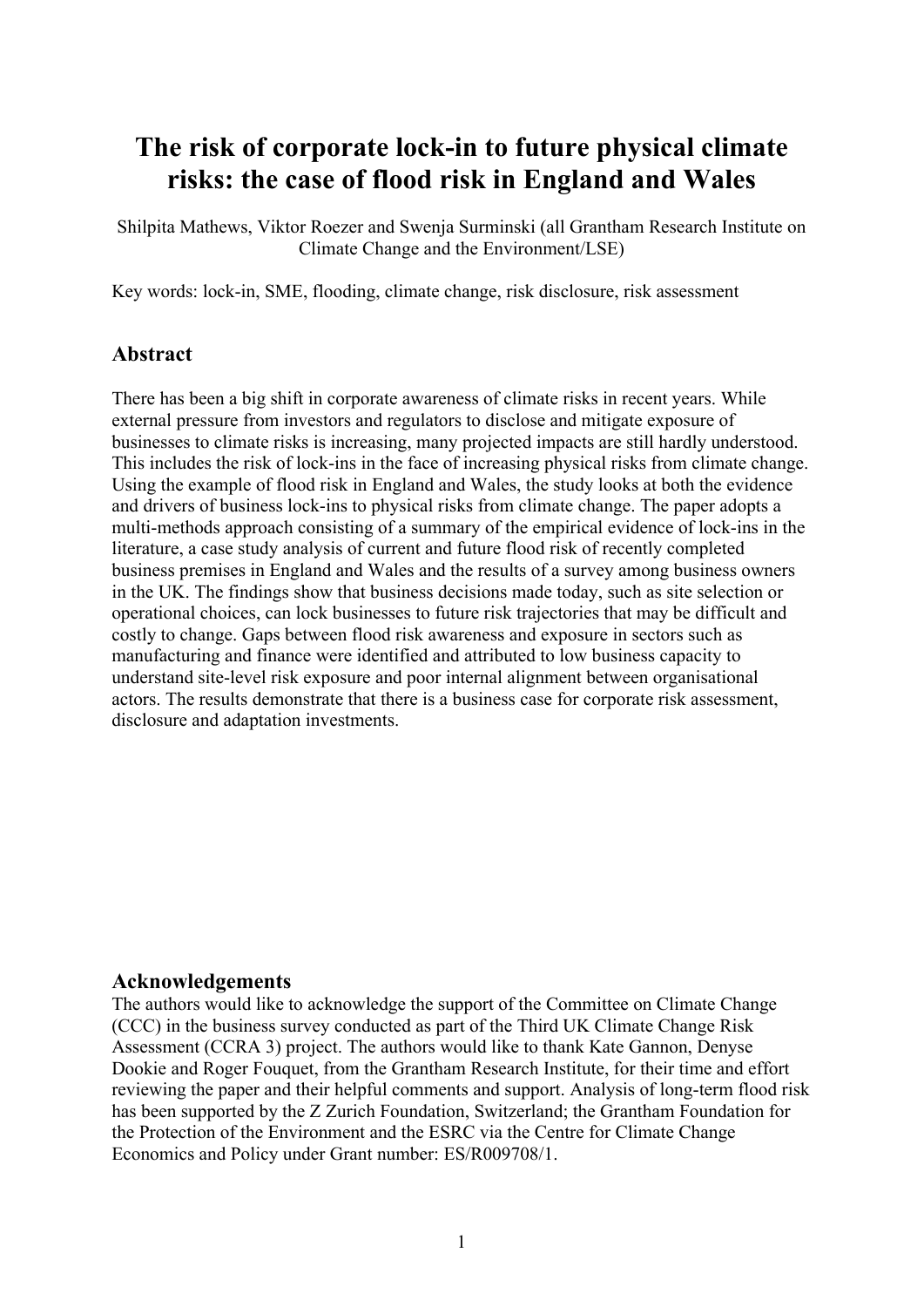## <span id="page-3-1"></span>**1. Introduction**

Over the last few years, climate change as a corporate issue has received much attention (Averchenkova et al., 2016; Li et al., 2020). More and more larger companies are responding to external pressure from regulators and investors by adopting net zero targets and by fulfilling climate risk disclosure requirements (Ginglinger & Moreau, 2019; TCFD, 2019; HM Treasury, 2020; Surminski et al, 2021). This is underpinned by growing knowledge about the impacts that physical climate risks pose to business and industry (see for example McKinsey Global Institute, 2020; Surminski et al., 2016). However, many businesses, in particular Small and Medium sized Enterprises  $(SMEs)^1$  $(SMEs)^1$  who account for 99% of businesses globally, often lack tools and information to assess and manage risks ( Surminski et al, 2021; Zurich Insurance, 2016), while at the same time being disproportionately affected by physical climate risks (UNDRR, 2020).

A particular concern for climate risk management are so-called 'lock-in' effects. In the context of climate change, lock-ins refer to a type of path dependency where business decisions made today determine climate risk levels today and tomorrow (Seto et al., 2016; Ürge-Vorsatz et al., 2018). As per the UK government's Third Climate Change Risk Assessment (CCRA 3) (Surminski et al, 2021), "*lock-in effects entail a degree of irreversibility. This can occur through choices about site location, infrastructure, supply chain networks or core business models, which are difficult to reverse and can increase exposure to subsequent risks long-term or lock-in to future interventions to manage exposure*". For example, risk-insensitive site selections or investments can put a company on a trajectory that would be difficult and costly to change in the future. The CCRA 3 report (Surminski et al, 2021) identifies this as a key challenge and mentions some areas where lock-ins are expected to negatively impact the resilience of companies in the UK, such as coastal areas in North Norfolk due to their locational risks to coastal flooding. However, there is still very little evidence showing these lock-ins empirically, nor have there been investigations of driving factors or implications. This paper considers these aspects and aims to answer:

- 1. What is the empirical evidence for lock-ins? What examples support the theoretical literature?
- 2. What are the key drivers of lock-in risks?

Failure to recognise the emergence of lock-ins may increase losses and prevent early detection and mitigation of systemic risks in global financial systems and supply chains. Corporate lock-ins can also entail broader costs to the economy and society by heightened vulnerability through income and revenue streams, adversely impacting employment and labour productivity, health and wellbeing of workers, access to public goods and services, climate innovation and technology adoption and use of natural resources by businesses.

This paper adopts a multi-methods approach to assess lock-in effects for companies in the UK. It demonstrates the key drivers of lock-in effects drawing on findings from the Grantham Research Institute (GRI) Business Survey and underpins this with new analysis using a case study of flood risk in England and Wales (Surminski and Mathews, 2021). The paper specifically focuses on locational lock-in risks, given empirical evidence of site locations of businesses available in the UK. Flooding was used as a case study given that it is the most

<span id="page-3-0"></span><sup>1</sup> As per Ward (2021) a small and medium sized enterprises (SMEs) is any business with fewer than 250 employees.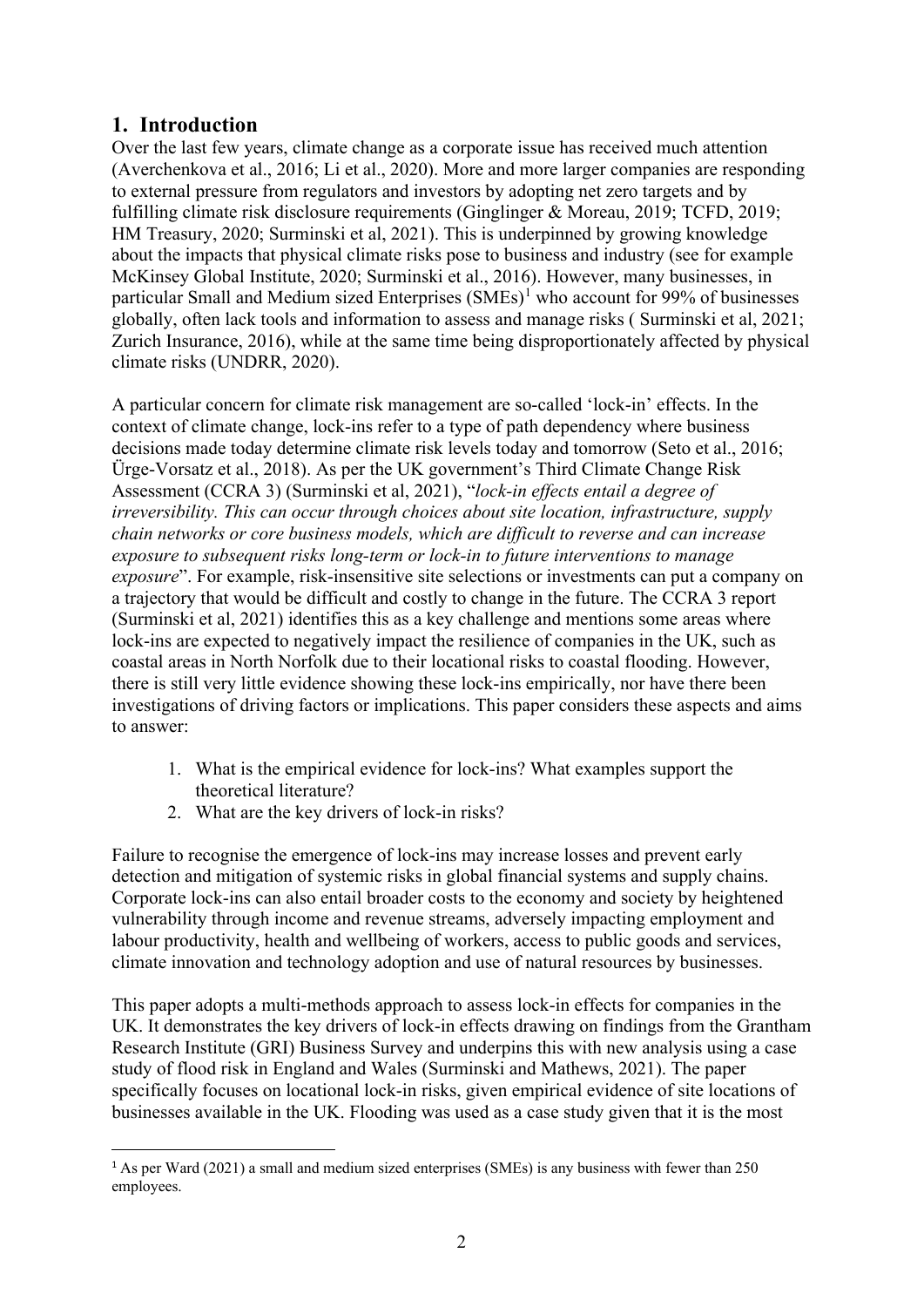frequent prolonged and extreme-weather event experienced by businesses in the UK (Surminski and Mathews, 2021). In fact, the Committee on Climate Change's 2019 progress report demonstrated 1.4 million people in England currently face a risk of 1:75 or greater risk of flooding of any kind (UK Committee on Climate Change, 2019).

## <span id="page-4-1"></span>**2. The concept of lock-in effects**

While lock-ins to transition risks have been explored previously, literature on physical lockins remains nascent (Dietz, Dixon, et al., 2016). Lock-ins to transition risks include financial investments in carbon-intensive sectors such as oil and gas, which are considered 'stranded assets' given changing regulatory measures (Caldecott, 2018; Seto et al., 2016; Unruh, 2019). Conversely, physical risk lock-ins can occur when a decision today to develop business premises on a flood risk site, can lock-in the business to current and future flood risk that may be irreversible or costly to change later. Since its First Progress Report on Adaptation (2013) the UK Committee on Climate Change has regularly highlighted the importance of lock-ins and urged greater recognition of physical risk trends when making important decision, and for the CCRA3 technical report, lock-in risks became a central feature of investigation. In the context of business and industry CCRA3 found that lock-ins are most concerning when risk-insensitive behaviour results in higher risk magnitude due to slower adaptation, mal-adaptative response or when it creates new barriers to adaptation (Surminski et al, 2021). Risk levels can be understood as a factor of hazard, exposure and firm vulnerability (Rose, 2016). Business decisions can influence all three aspects directly and indirectly, but across very different timelines. This has been discussed in the business continuity literature (Hiles, 2010; Kuruppu et al., 2014) and in studies on corporate climate adaptation (Averchenkova et al., 2016; Surminski et al., 2018; Westcott et al., 2020). While lock-ins can relate to a wide range of business decisions, CCRA 3 highlighted those relating to 1) site locations and infrastructure, 2) supply chain networks and 3) core business models failing to integrate different climate risks as of particular concern in a UK context (Surminski et al, 2021). These are discussed in turn, followed by potential implications of lock-ins. A summary of the different types of lock-ins is provided in [Table 1.](#page-4-0)

| Type of lock-ins      | Examples                                                                  |
|-----------------------|---------------------------------------------------------------------------|
| Locational lock-ins   | Analysis by Four Twenty-Seven highlights over 20% of                      |
|                       | Edinburgh, Glasgow and Sheffield's retail assets are located in           |
|                       | flood-prone areas. In the same study, coastal flooding in Europe,         |
|                       | without any adaptation investment, is expected to cost up to $\epsilon$ 1 |
|                       | trillion in damages by the end of the century under a 5C scenario         |
|                       | (Chatain, 2019).                                                          |
| Supply chain lock-ins | Lock-ins to critical supply chains have been noted in the food            |
|                       | manufacturing sector, leading to high costs in the aftermath of a         |
|                       | disaster (Colwill et al., 2016). Studies indicate that indirect losses,   |
|                       | through supply chain or income streams can be much greater than           |
|                       | direct physical damages (Stéphane Hallegatte, 2008, 2016).                |
| Core business models  | Modelling physical and transition risks separately poses the              |
| lock-ins              | danger of operating in silos (Goldstein et al., 2019; Surminski et        |
|                       | al., 2018). This could result in inadequate disaster preparedness,        |
|                       | even when climate risk assessment is conducted by businesses.             |

## <span id="page-4-0"></span>Table 1. Types of lock-ins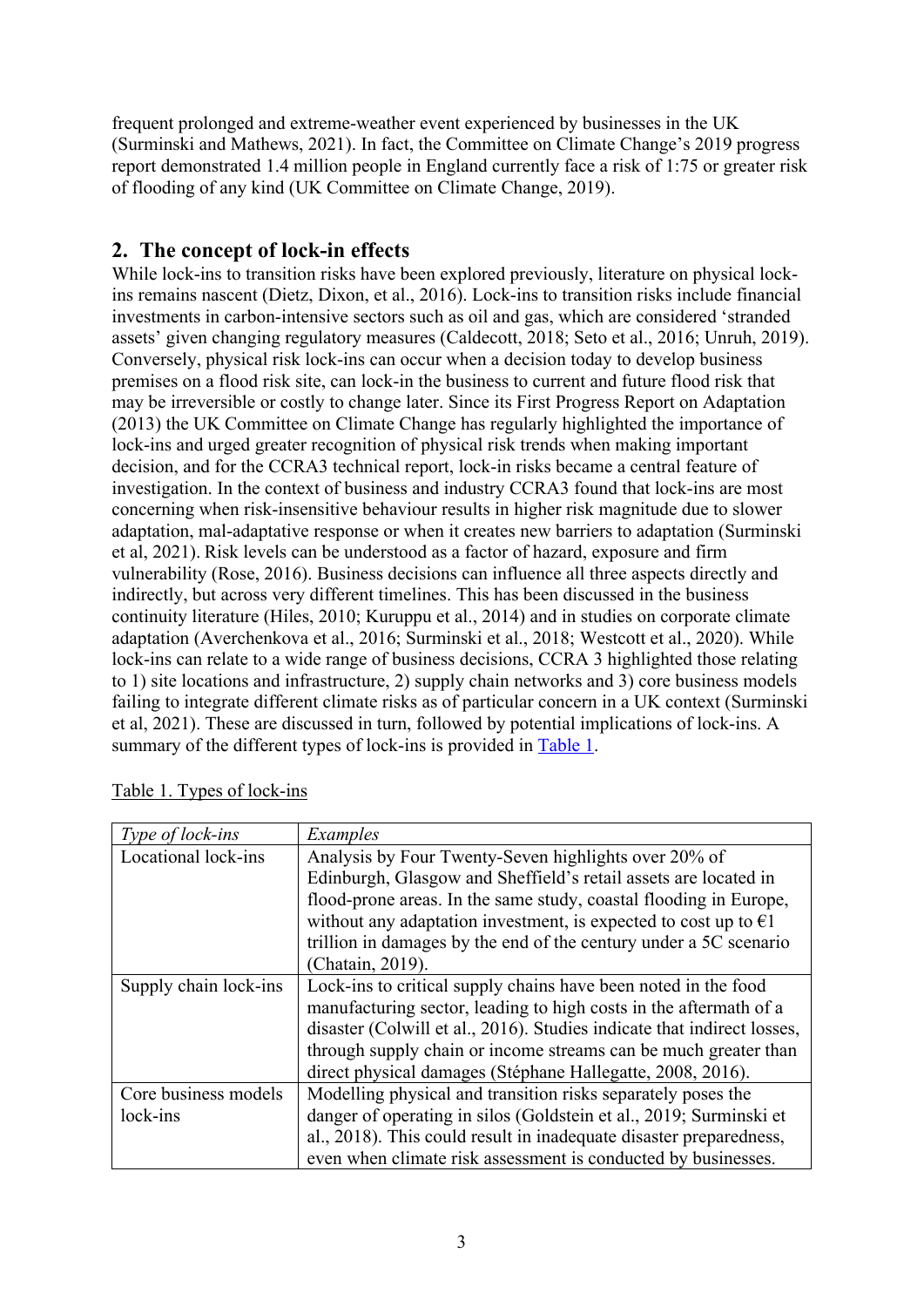#### *Locational lock-ins*

Risk insensitive site location decisions are a key climate risk driver (Hsiang et al., 2017; McKinsey Global Institute, 2020; Xie et al., 2015). Lock-ins to future flood risk have been demonstrated in the case of residential location (Rözer & Surminski, 2021), but are yet to be extended to businesses. Stress-testing by financial regulators under different scenarios is an attempt to incorporate these 'unhedgeable' locational investment risks into financial planning (Prudential Regulation Authority, 2019; Surminski et al., 2018). Lock-ins have also been considered in the insurance sector in terms of current low insurance premiums and future limits to insurability (CISL, 2019). As Magnan et al. (2016) highlight, businesses often make location specific investment decisions under the false assumption that they will always be able to buy insurance and transfer their risk. This however might not hold if risks are increasing, and insurers might not underwrite the risk or only for a much higher premium. This corroborates with business concerns around future insurance costs (Power et al., 2020). A false sense of security may also arise due to overreliance on government-led location-based interventions (Pottinger & Tanton, 2014; Power et al., 2020). For example, there is a risk of lock-in if future flood risk levels are not considered during the planning stage or if new developments go ahead under the assumption that government will maintain protection levels through new flood risk management investments and upgrades (Surminski et.al. 2021). Importantly, the perceived longevity of institutional interventions may be misguided, as found in a study in Wales (Buser, 2020).

#### *Supply chain lock-ins*

Evidence for supply chain lock-ins is more nascent. However, specific transport lock-ins have been found, with rail networks unable to cope with increased temperatures (Marteaux, 2016) and susceptible to coastal erosion (Brooks et al., 2020). This jeopardises economywide supply chains. Thus, even though supplier contracts are short-term, existing supply routes can be at risk. Another example is overdependence on international suppliers with high physical risk exposure, which is projected to have significant downstream impacts (Lemma et al., 2015). This was notably seen in the aftermath of the 2011 floods in Thailand which affected one of the largest producers of hard drives globally, disrupting international supply chains (Haraguchi et al., 2015).

#### *Core business models lock-ins*

Similarly, there are lock-ins to core business models that lack strategic and holistic risk perspectives. For example, lock-ins to current corporate risk management processes may fail to recognise climate as an underlying risk driver, or ignore the interplay between different types of climate risk (Averchenkova et al., 2016). Another example is existing accounting standards which do not capture the extent of physical climate risks and reconfirm management and planning perspectives unfit for climate adaptation (Deloitte, 2019). Another example are lock-ins to pre-existing technologies when making business decisions about future products and services. Outdated technologies with upfront costs can result in low firm capacity to respond to uncertainties in the adaptation to climate change (Chhetri et al., 2010; Kuklicke & Demeritt, 2016; Nicholas & Durham, 2012). This may prevent early adoption of digital innovation such as artificial intelligence, which can expedite climate adaptation (Power et al., 2020). Similarly, decision-making based on algorithms can change businesses understanding of physical risks (Ford et al. 2016). Whilst this has the potential of enhancing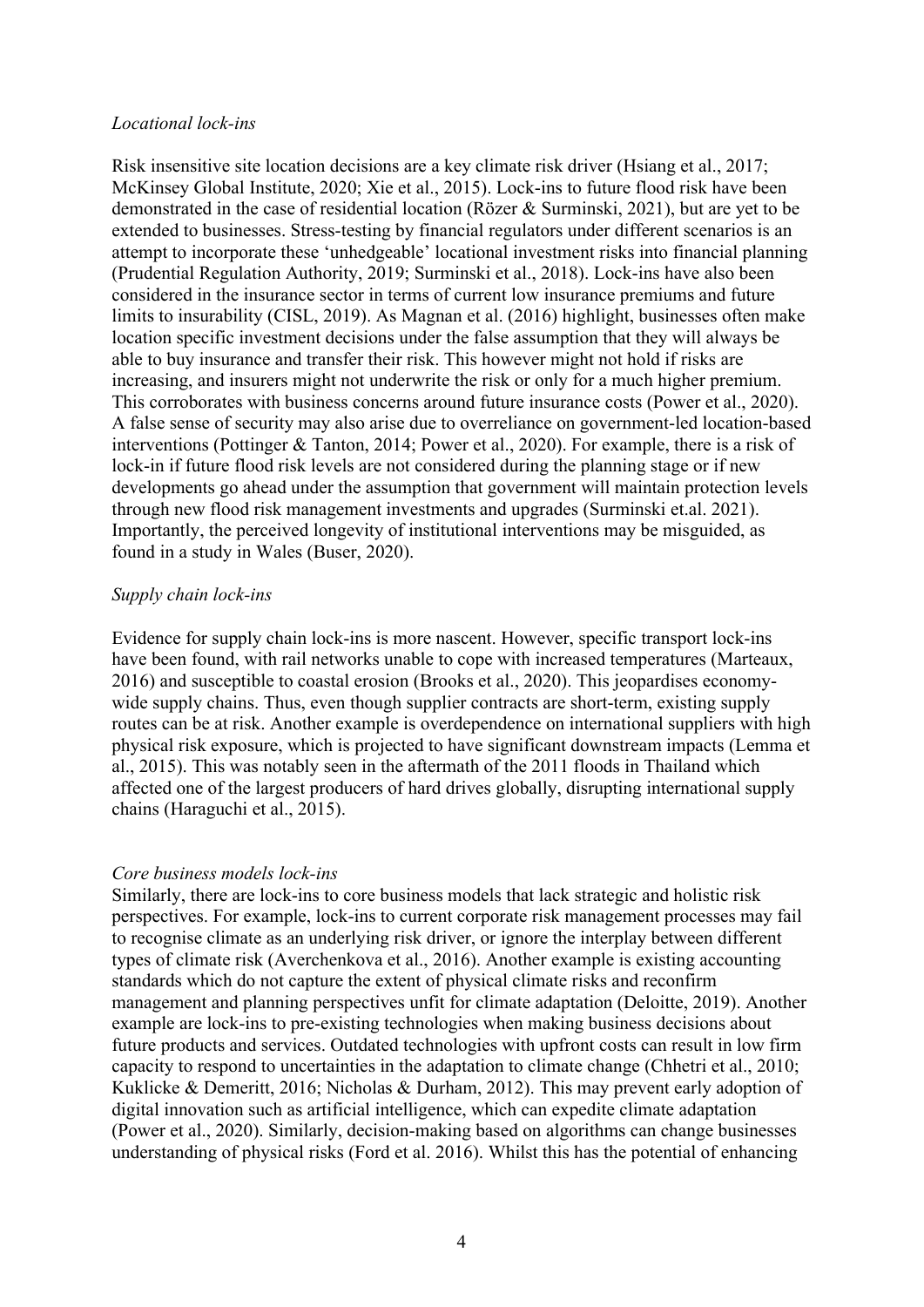business resilience (Huntingford et al., 2019), there is little understanding of the role of business investment in climate data or machine learning and associated benefits.

Importantly lock-ins can lead to maladaptation. An example is overreliance on airconditioning at business premises as a response to increased temperatures (Power et al., 2020). Not only does this have threshold effects, since air conditioning can only help with cooling to a certain degree, it also increases energy demand and magnifies the risk of blackouts in areas experiencing prolonged heatwaves (McEvoy et al., 2012). Most concerningly, air conditioners have been found to exacerbate heatwave conditions due to wasted heat generated during operation (Salamanca et al., 2014). In this context, the emission mitigation literature raises the question whether a focus on optimization (e.g. based on a carbon price) instead of transformation leads to a delay in difficult and costly decisions, which hinders progress and ultimately puts businesses on pathways that can end in lock-ins later on (Rosenbloom et al, 2020; Fouquet, 2016).

In view of the adverse implications of lock-in effects, this paper provides evidence for locational lock-ins with a focus on flood risk. Flood risk was selected since it is the most frequent prolonged or extreme-weather event that impacts businesses in the UK (Surminski and Mathews, 2021). We investigate the factors driving lock-in effects and consider the implications for businesses.

## **3. Methodology, approach, and existing evidence base**

Our research follows a multi-methods approach including an empirical case study as well as survey and document analysis, relying on three types of evidence: 1) a review of 67 business surveys and 83 academic papers on business lock-in risks from physical risk, 2) results from a unique flood exposure dataset at the business premise level, and 3) original business survey results. Site-specific locational lock-ins were investigated as opposed to the other types of lock-ins discussed in section 2, since they are easier to identify than lock-ins such as supplychain dependencies. Locational lock-ins were investigated with respect to flooding in the UK given the availability of granular data for England and Wales as described in [Table 2.](#page-7-0) Flooding was chosen over other climate hazards given the significant financial impact it has on UK businesses, as described in [section 1.](#page-3-1) These research strategies were used to answer the two research questions:

- 1. What is the empirical evidence for lock-ins?
- 2. What are the key drivers of lock-in risks?

The methods used are outlined in detail in Table 2. All lines of evidence are complementary as they help address the two research questions through different perspectives (see [Figure 1\)](#page-9-0). For example, the flooding case study empirically supports the theoretical lock-ins established in the evidence base. Similarly, gaps in the literature and document analysis, are filled by the GRI survey results. Finally, gaps in business risk and perception are identified by using both the flooding case study and GRI survey results.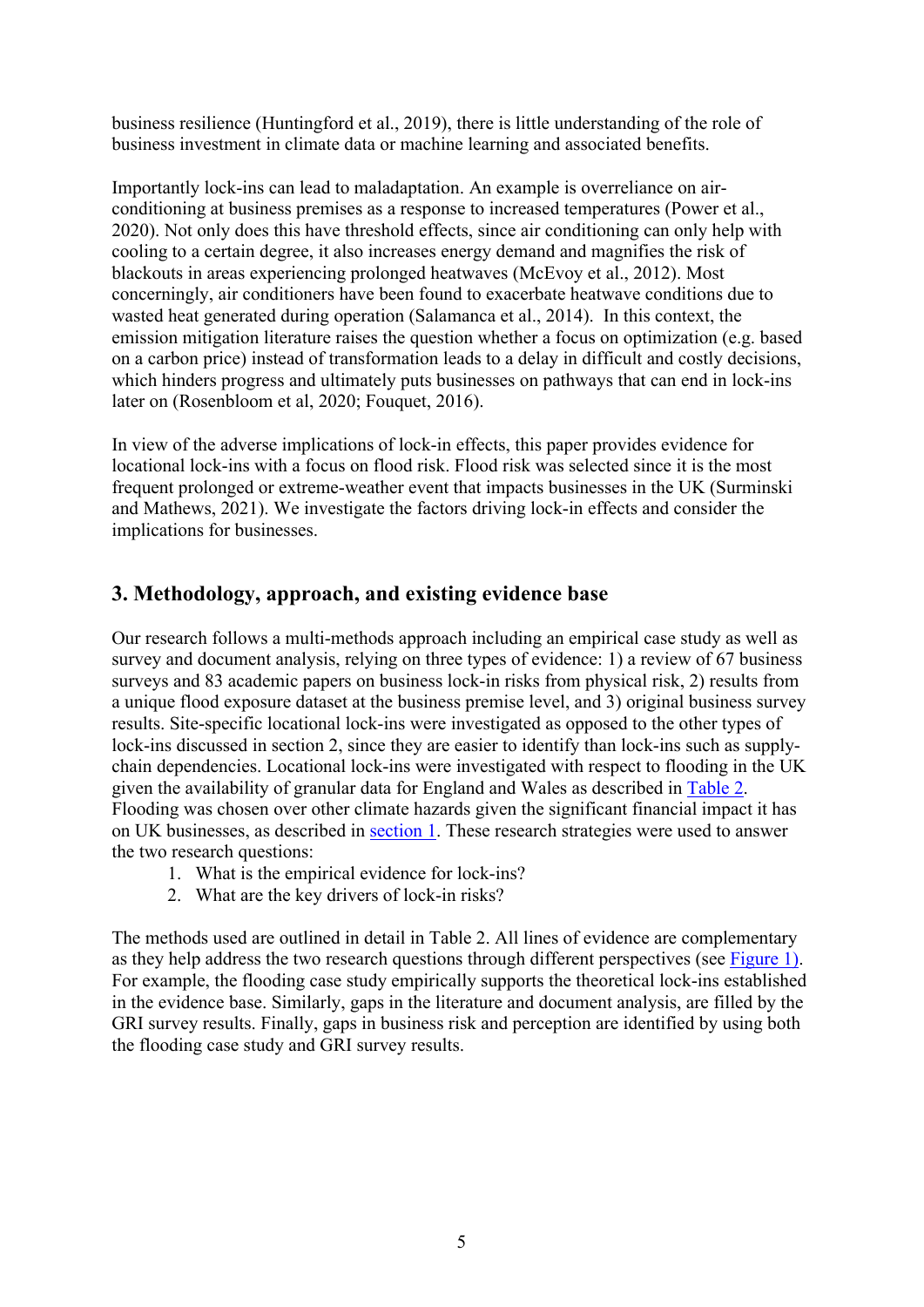<span id="page-7-0"></span>

|--|

| Research                                            | Description                                                                                                                                                                                                                                                                                                                                                                                                                                                                                                                                                                                                                                                                                                                                                                                                                                                                                                                                                                                                                                                                                                                                                       | Research                    | <b>Sections</b> |
|-----------------------------------------------------|-------------------------------------------------------------------------------------------------------------------------------------------------------------------------------------------------------------------------------------------------------------------------------------------------------------------------------------------------------------------------------------------------------------------------------------------------------------------------------------------------------------------------------------------------------------------------------------------------------------------------------------------------------------------------------------------------------------------------------------------------------------------------------------------------------------------------------------------------------------------------------------------------------------------------------------------------------------------------------------------------------------------------------------------------------------------------------------------------------------------------------------------------------------------|-----------------------------|-----------------|
| approach                                            |                                                                                                                                                                                                                                                                                                                                                                                                                                                                                                                                                                                                                                                                                                                                                                                                                                                                                                                                                                                                                                                                                                                                                                   | question                    |                 |
| Document<br>analysis<br>and<br>literature<br>review | For the document analysis, 67 business surveys and 83<br>academic papers were reviewed to establish the existing<br>evidence base, alongside reports and other grey<br>literature produced by business and industry. These<br>reports and grey literature often outlined the business<br>surveys in detail. Key sources included: findings from<br>the business and industry chapter of the UK CCRA 3<br>(Surminski et al, 2021), a report by Power et al (2020)<br>produced as part of CCRA 3 and the Carbon Disclosure<br>Project (CDP)'s 2018 business survey results. The<br>following terms were used in searches on Google<br>Scholar: "climate change", "adaptation", "physical<br>risk", "lock in", "sustainability", "business continuity"<br>and "resilience" in combination with "business",<br>"SMEs" and other diminutives such as "small business",<br>"private sector", "firm", "corporation", "industry" and<br>"organisation". The following words were used to<br>search for reporting: "TCFD", "ESG", "risk report".<br>Business survey results were used to identify gaps and<br>compare with findings from the GRI survey outlined<br>below. | 1, 2                        | 4.1             |
|                                                     | Limitation: Given that this is a rapidly changing area of<br>literature, some studies may be outdated. For this<br>reason, only business surveys after 2008 were<br>considered.                                                                                                                                                                                                                                                                                                                                                                                                                                                                                                                                                                                                                                                                                                                                                                                                                                                                                                                                                                                   |                             |                 |
| Flooding                                            | For the flood risk case study, current and future flood                                                                                                                                                                                                                                                                                                                                                                                                                                                                                                                                                                                                                                                                                                                                                                                                                                                                                                                                                                                                                                                                                                           | $\mathcal{I}_{\mathcal{I}}$ | 4.2.            |
| case study                                          | risk of new business premises, built between 2008 and                                                                                                                                                                                                                                                                                                                                                                                                                                                                                                                                                                                                                                                                                                                                                                                                                                                                                                                                                                                                                                                                                                             |                             |                 |
| in England                                          | 2018 in England and Wales, is analysed                                                                                                                                                                                                                                                                                                                                                                                                                                                                                                                                                                                                                                                                                                                                                                                                                                                                                                                                                                                                                                                                                                                            |                             |                 |
| and Wales                                           | The case study uses property level data, provided by the<br>Ordnance Survey (OS) (OS, AddressBase, 2019) and<br>filtered for properties built in or after 2008. The<br>property data covers the location and business sector of<br>all new business premises in England and Wales<br>between 2008 and 2018. <sup>2</sup> The property data was<br>overlayed with the Risk of Flooding from Rivers and<br>Sea (RoFRS) and Risk of Flooding from Surface Water<br>(RoFSW) maps provided by the Environment Agency to<br>help understand current business flood exposure by<br>sector and region. The maps show the chance of<br>flooding, considering flood defences and their condition<br>based on cells of 50 metres. Of all new premises build<br>between 2008-2018, the number of businesses in flood                                                                                                                                                                                                                                                                                                                                                          |                             |                 |

<span id="page-7-1"></span><sup>&</sup>lt;sup>2</sup> No data for Scotland and Northern Ireland were available at this time.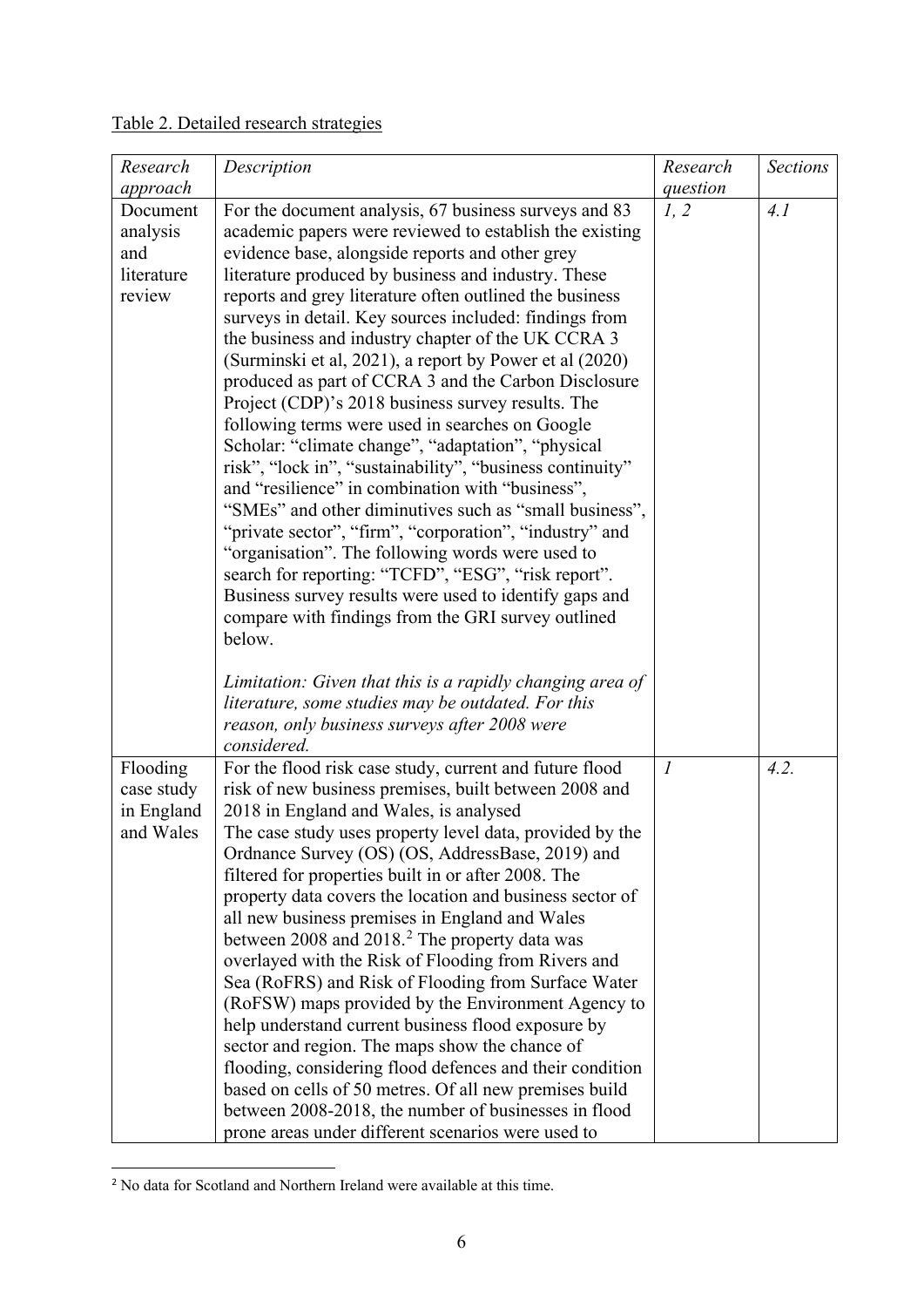|                                           | calculate per-sector rates. Future flood risk for the 2050s<br>under a $2^{\circ}C$ (2C) and a $4^{\circ}C$ (4C) increase in Global<br>Mean Temperature (GMT) scenario are estimated<br>following the approach described in Rözer & Surminski<br>(2021).<br>Limitation: The dataset does not allow to distinguish<br>between SMEs and larger corporations. The described<br>data and methods are used for the case-study in section<br>4 and are detailed in Appendix A.                                                                                                                                                                                                                                                                                                                                                                                                                                                                                                                                                                                                                                                                                                                                                                                                                                                                                                                                                                                                                                                                                                                                                                                                                                                                                                                                                                                                                                                                                                                                                                                                                                                           |     |     |
|-------------------------------------------|------------------------------------------------------------------------------------------------------------------------------------------------------------------------------------------------------------------------------------------------------------------------------------------------------------------------------------------------------------------------------------------------------------------------------------------------------------------------------------------------------------------------------------------------------------------------------------------------------------------------------------------------------------------------------------------------------------------------------------------------------------------------------------------------------------------------------------------------------------------------------------------------------------------------------------------------------------------------------------------------------------------------------------------------------------------------------------------------------------------------------------------------------------------------------------------------------------------------------------------------------------------------------------------------------------------------------------------------------------------------------------------------------------------------------------------------------------------------------------------------------------------------------------------------------------------------------------------------------------------------------------------------------------------------------------------------------------------------------------------------------------------------------------------------------------------------------------------------------------------------------------------------------------------------------------------------------------------------------------------------------------------------------------------------------------------------------------------------------------------------------------|-----|-----|
| Original<br>business<br>survey<br>results | The Grantham Research Institute (GRI) business survey<br>was undertaken specifically for CCRA 3 and was used<br>to address the gaps found in the evidence base<br>(Surminski and Mathews, 2021). The survey ran from<br>21st November 2019 - 2nd March 2020 and was open<br>to businesses across the UK. The survey was shared<br>with business stakeholders (e.g., insurers, business<br>associations, consultancies etc.) participating in the<br>CCRA 3 process and circulated with their business<br>contacts on a discretionary basis. Business participation<br>was voluntary, and all results were anonymised.<br>Businesses reported their current and future climate<br>risks and opportunities, financial impact and adaptation<br>strategies. They also reported on their climate risk<br>preparedness, reporting, and engagement with internal<br>and external stakeholders. Businesses are most likely to<br>understand physical risk at a site-specific scale or via<br>value chain impact (Surminski et al., 2018). Therefore,<br>the survey followed the UK CCRA (Committee on<br>Climate Change, 2016) business function framework<br>which lends itself well to understand the multifaceted<br>impact of climate impacts ranging from business<br>location (Brooks et al., 2020; Buser, 2020), supply chain<br>(Albornoz et al., 2009; Altay & Ramirez, 2010;<br>Azadegan & Jayaram, 2018; De Mel et al., 2012; Koks<br>et al., 2019), labour markets (Day et al., 2019; Leiter et<br>al., 2009) and capital risks (CISL, 2019; IMF, 2020;<br>Mandel et al., 2020). The survey received 225 responses<br>from across the UK from 19 different sectors, as per<br>UK's Office for National Statistics' (ONS) business<br>sector classification.<br>Limitation: Survey results should be treated as<br>indicative as the sample size was limited and non-<br>representative across sectors and countries. Moreover,<br>to increase participation, the survey was open to<br>respondents with different roles in the business (e.g.,<br>CEO, CRO), which may have influenced the subjectivity<br>of some responses. | 1,2 | 4.3 |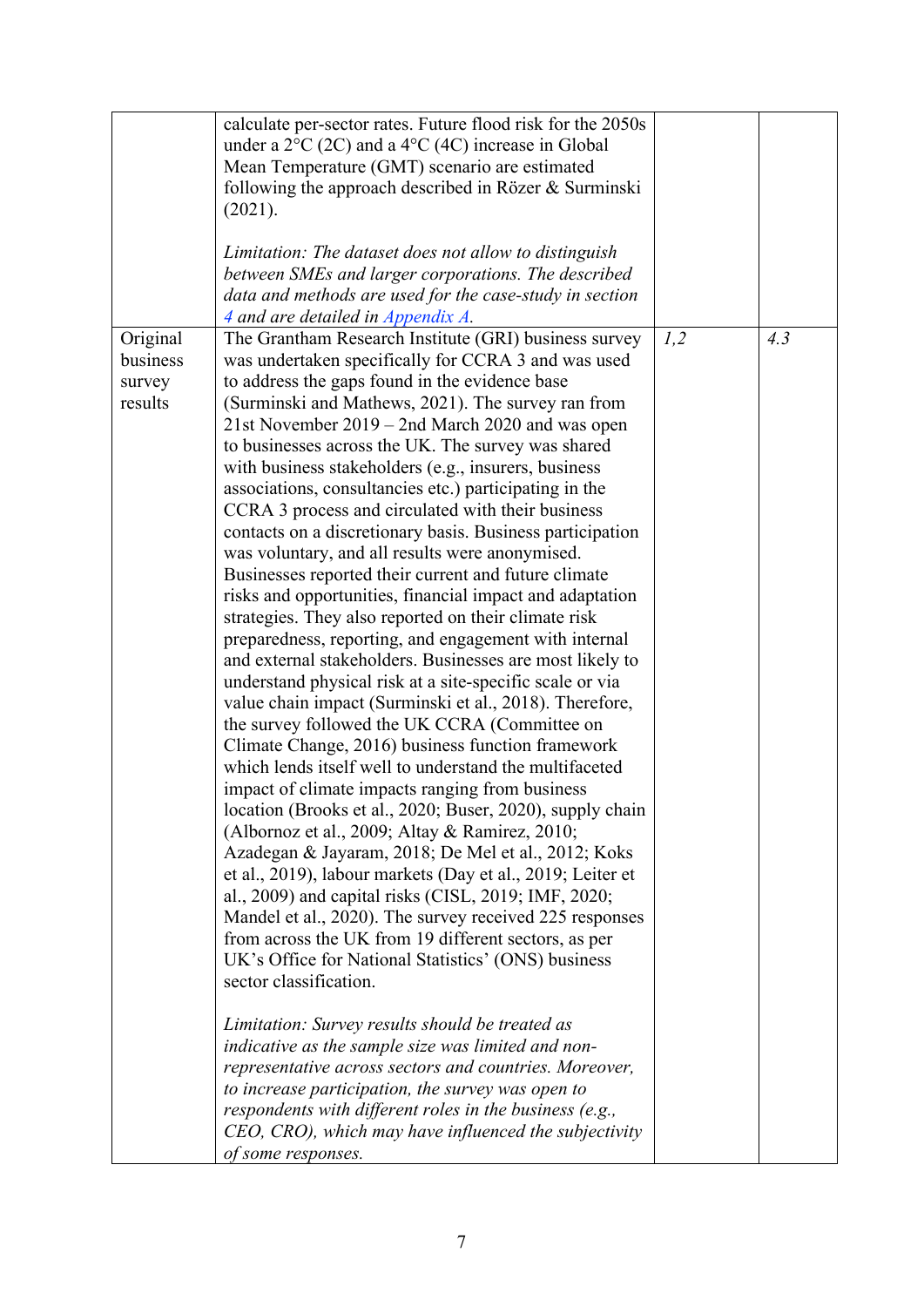To answer the first research question two lines of evidence are considered:

1) A literature review including numerous businesses surveys and academic papers was done to establish the existing evidence base for lock-ins.

2) The importance and scale of lock-ins is analysed using an empirical case study of flooding in England and Wales to identify locational lock-ins. The findings of the literature review and the flooding case study are presented in section 4.1. and 4.2., respectively.

The second research question is addressed by analysing the GRI survey results (Surminski and Mathews, 2021) to learn about business perception and key drivers of lock-ins. The results are presented alongside findings from other business surveys in section 4.3. For that, the GRI survey results are compared with the findings on current and future flood exposure from the case study presented in 4.2 to identify business risk awareness-exposure gaps. The different timescales of the datasets studied, such as the long-term time horizon of the future flooding risk scenario data (up to 2050) and short-term horizon of business perception (next 3 – 5 years) assist in exploring risk awareness-exposure gaps and analysing short-termism in business decision-making in view of longer-term physical climate risk materiality.

<span id="page-9-0"></span>

Figure 1. Research strategies and evidence base overlap

## <span id="page-9-1"></span>**4.Findings and Discussion**

## **4.1 Empirical evidence for lock-ins in the literature**

The evidence concerning scale, implications and business perceptions of lock-ins is limited in the documents reviewed. Only 6% of business surveys analysed consider the impacts of hazards at the business function level, such as supply chain impacts [\(Appendix B\)](#page-26-1). This is not surprising. Despite the growing understanding and recognition of the importance of lock-ins amongst experts working on corporate climate risk management (see section [2\)](#page-4-1), corporate physical risk quantification is nascent, with most academic papers and corporate studies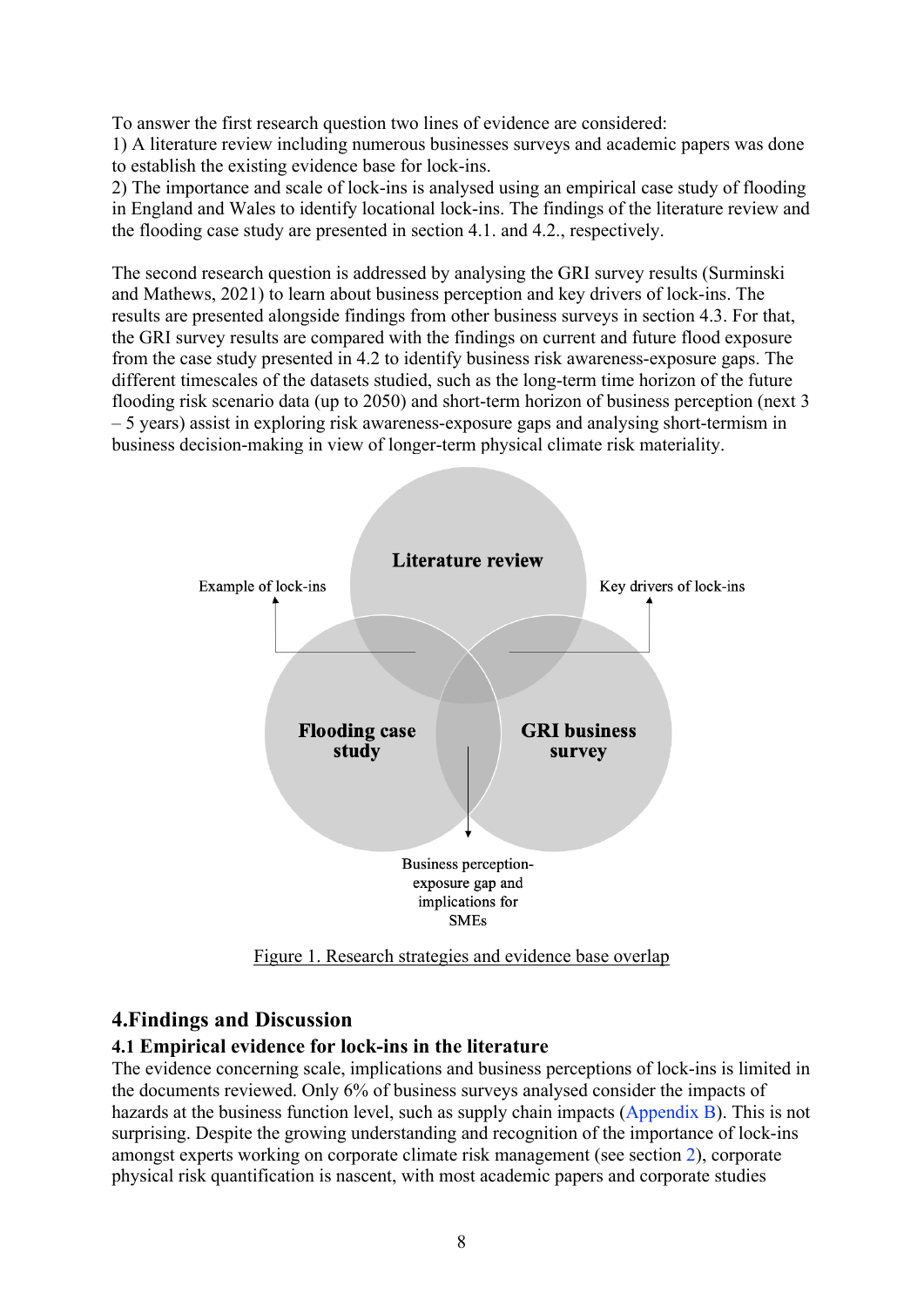being qualitative (Goldstein et al., 2019). There have been assessments by the government (Committee on Climate Change, 2016) and private sector (CDP, 2019) to analyse business risk exposure. However, there remains debate regarding progress made and methodologies employed (Goldstein et al., 2019; Surminski et al., 2018). Only 12% of existing business surveys report on physical risk.

Moreover, only 9% of business surveys reviewed enquired about financial impacts of physical climate risks. This underpins the view that physical and transition risks are often viewed separately, with the latter dominating corporate discourse (Goldstein et al., 2019). As per CDP 2018 survey results, which mainly attracts larger companies, businesses expect the total financial impact from direct losses due to climate risks (not just flooding) to be approximately £56.17 billion for the 176 UK business respondents. Results from Sayers et al. (2020) suggest that expected annual damages from all sources of flooding in non-residential properties amount to £670 million in present day terms and this is likely to increase by 27% in a 2C scenario and 44% in a 4C scenario by 2050 if no adaptation is taken. If current planned adaptation is undertaken, Sayers et al. (2020) report that the expected annual damages for non-residential properties in the UK (which includes businesses) will increase by 10% by 2050 under a 2C scenario and by 23% under a 4C scenario. Concerningly, annual damages as a result of coastal flooding are expected to increase by 128% under a 4C scenario in England, which in present terms amounts to £79 million out of a total of £120 million UK-wide damages.

Another study by Schroders (2020) finds that insuring against physical risk could cost companies 4% of market values, with sectors such as oil and gas most affected. The estimated insurance costs suggest that total direct and indirect losses from the event itself could be much higher. Moreover, when costs of expected damages are compared to costs of adaptation management, only 3.5% of damage is being addressed by UK firms as per the CDP results (2018). Similarly, Bikakis (2020) finds that 0.11% of all of the UK's common equity tier (CET) 1 capital, or most common stock held by banks and financial institutions, is at risk of flood related mortgage defaults. This is in line with studies that demonstrate a negative impact of natural hazard-related disasters on firms' financial leverage using a forward-looking measure for physical climate risk at the firm level (Elnahas et al., 2018; Li et al., 2020).

While there have been case studies highlighting the financial impacts of climate hazards at the firm-level (Cole et al., 2019; Elliott et al., 2019; Hu et al., 2019; Strobl, 2019), there has been no attempt to systematically quantify firm-level losses. Farmers' Weekly (2020) survey responses, in which approximately 75% of UK farmers said extreme weather events had cost them more than £50,000, and an average of more than £10,000 per year. However, these results are not reflective of financial impacts across sectors. The extent of financial impacts is important to understand, since Gasbarro & Pinkse (2016), find that firms which are highly impacted by extreme weather events are more likely to invest in resilience. Most surveys do not capture location specific risk, or direct risk to business site location, with only 24% surveys capturing risks at the country, region or city level, and none capturing further granularity. For example, many surveys outline the top weather-related risks faced by businesses, but do not specify where in the value chain or which particular sites will be affected.

The use of scenario analysis (3%) and climate modelling (1%) is scarcely disclosed in business surveys. Even where quantitative analysis is conducted and disclosed, data is too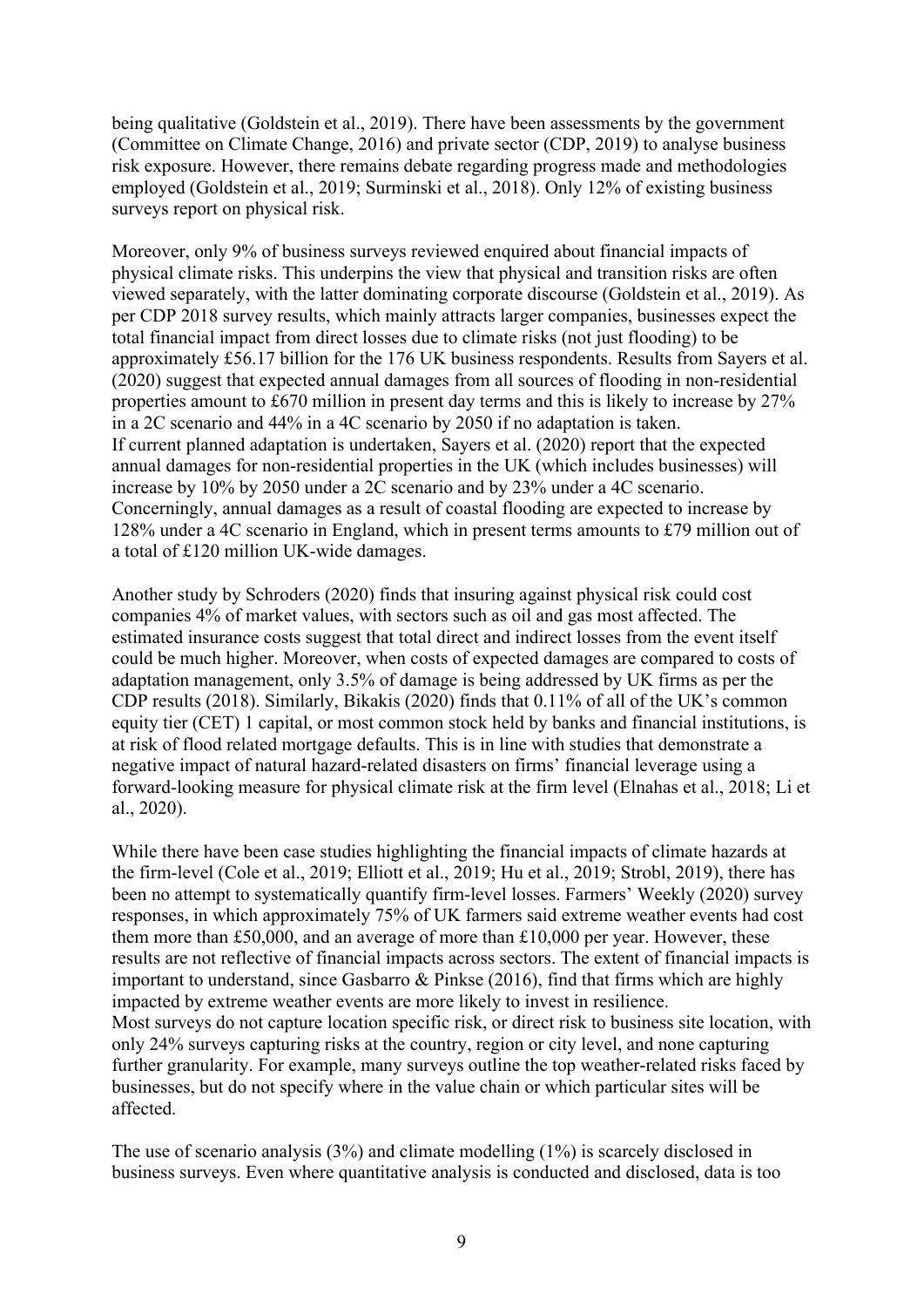limited for a systematic assessment to be made. Comparisons are difficult since physical risks are dynamic, multi-faceted and locally diverse ( Surminski et al., 2018). Diverging methodologies, models and timescales means a holistic review cannot be undertaken.

Importantly, merely 6% of surveys differentiate between current and future risk levels. For example, where businesses are reporting risks from certain prolonged or extreme weatherrelated risks, it is unclear if these are risks anticipated now, or in a future timeframe (e.g. 2030 or 2050 risks). This makes it impossible to differentiate lock-in effects. Furthermore, most business reporting, like the PwC CEO Survey, is at the board or investor level and may not be representative of ground level physical risk quantification. Even when businesses distinguish between short- and long-term risks, this tends to be over a short-term time horizon. For example, the CCCEP survey asked respondents, "When your organisation needs to make important decisions that can't be changed easily, (such as where to be located or building new premises, or making big new investments), how far into the future would you tend to plan at most?". In 2021, 53% of 1687 private sector respondents indicated that they plan within a less than 10-year horizon (Dookie, Conway and Dessai, 2021).

There is also uncertainty around tail risks, interdependencies and indirect losses, with impacts being systematically underestimated (Goldstein et al., 2019). Despite gaining significant prominence in the theoretical literature, tail risks are not well understood or quantified by businesses or financial actors (Dietz, Bowen, et al., 2016).

Finally, surveys are not representative of SMEs. For example, surveys like the World Economic Forum survey are targeted towards larger companies and lack a climate-specific focus. The same lack of representation is noted in business surveys focusing on Sustainable Development Goals (SDGs), Environmental, Social, and Corporate Governance (ESG) or business continuity reporting, which target listed companies, most of which are large firms. This creates a significant knowledge gap given the importance of SMEs to the UK economy. The GRI survey (Surminski and Mathews, 2021) aimed to address these evidence gaps.

The GRI survey addresses the inability to make comparisons in the literature by using UK country specific data, including SMEs and non-listed firms and adopting a business function approach. Unlike previous surveys, the GRI survey reports sources used by firms to inform climate-related decision-making and the importance placed on business collaboration by firms. Detailed findings from the GRI survey results in direct comparison with results from the flood risk case study (see section 4.2.) are presented in 4.3.

#### **4.2 Evidence of locational lock-ins: Case study of flooding in England and Wales**

To address the first research question, the OS data introduced in [Table 2](#page-7-0) was used. The analysis of the data on new business premises shows evidence of locational lock-ins in England and Wales. Overall, the OS data shows that 2731 new business premises were built in high or medium flood risk areas (HFR) (1% or lower annual chance of flooding from river and surface water and 0.5% annual chance of flooding from the sea) between 2008 and 2018. This accounts for 7.82% of all new premises built in this period. Top three sectors at risk from flooding are *water supply, sewerage, waste management and remediation activities* (14.29%), *accommodation and food services* (12.36%) and *transport and storage*, (9.50%). On average 12% of all new premises in the aforementioned sectors were built in HFR areas in the studied period. These results are seen in Figure 2, which shows the percentage of new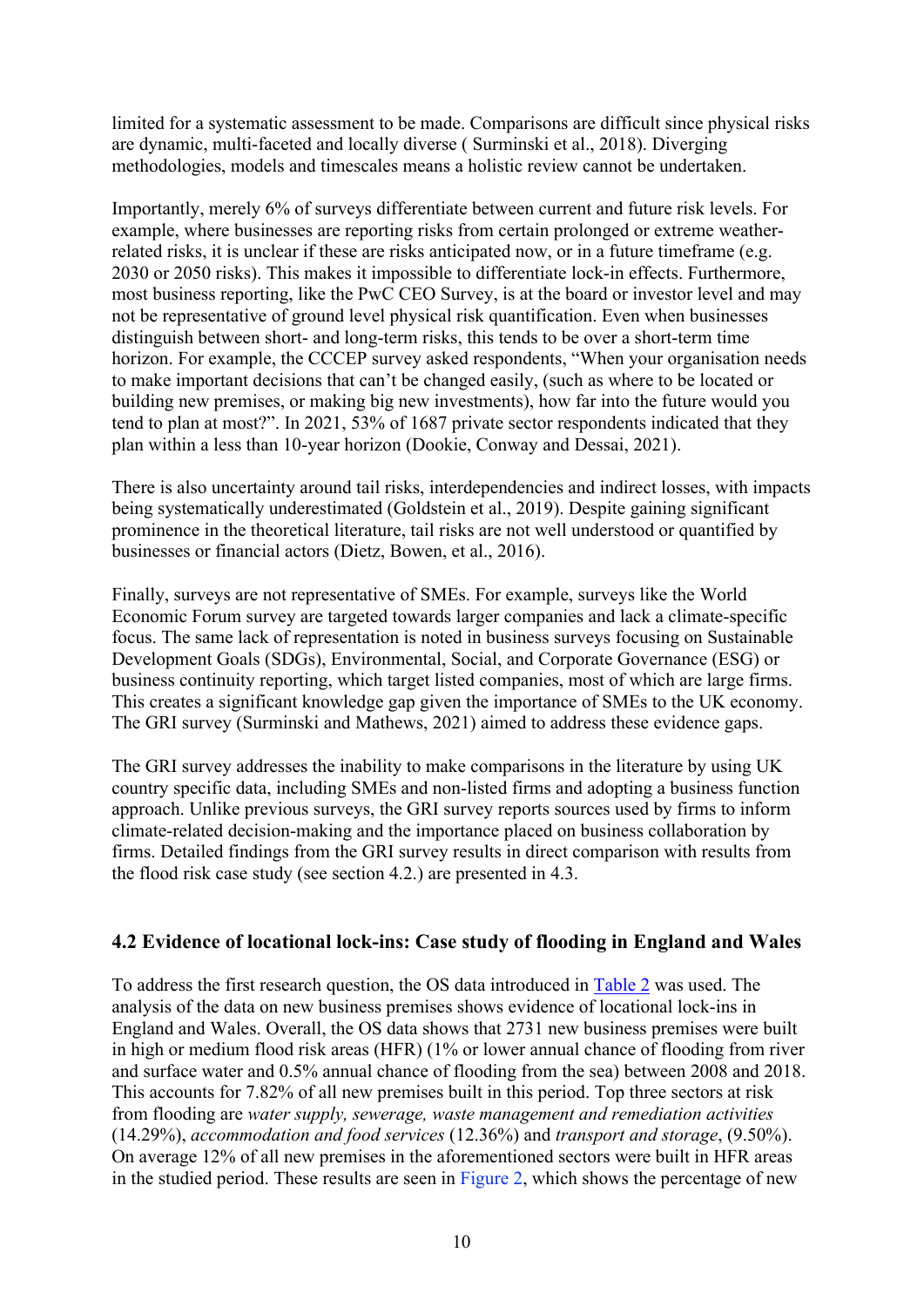premises in HFR areas built between 2008-2018 by sector. It must be noted that there were no new business premises built in the administrative and support service activities and construction sectors in 2008-2018. Data for the education sector was unavailable.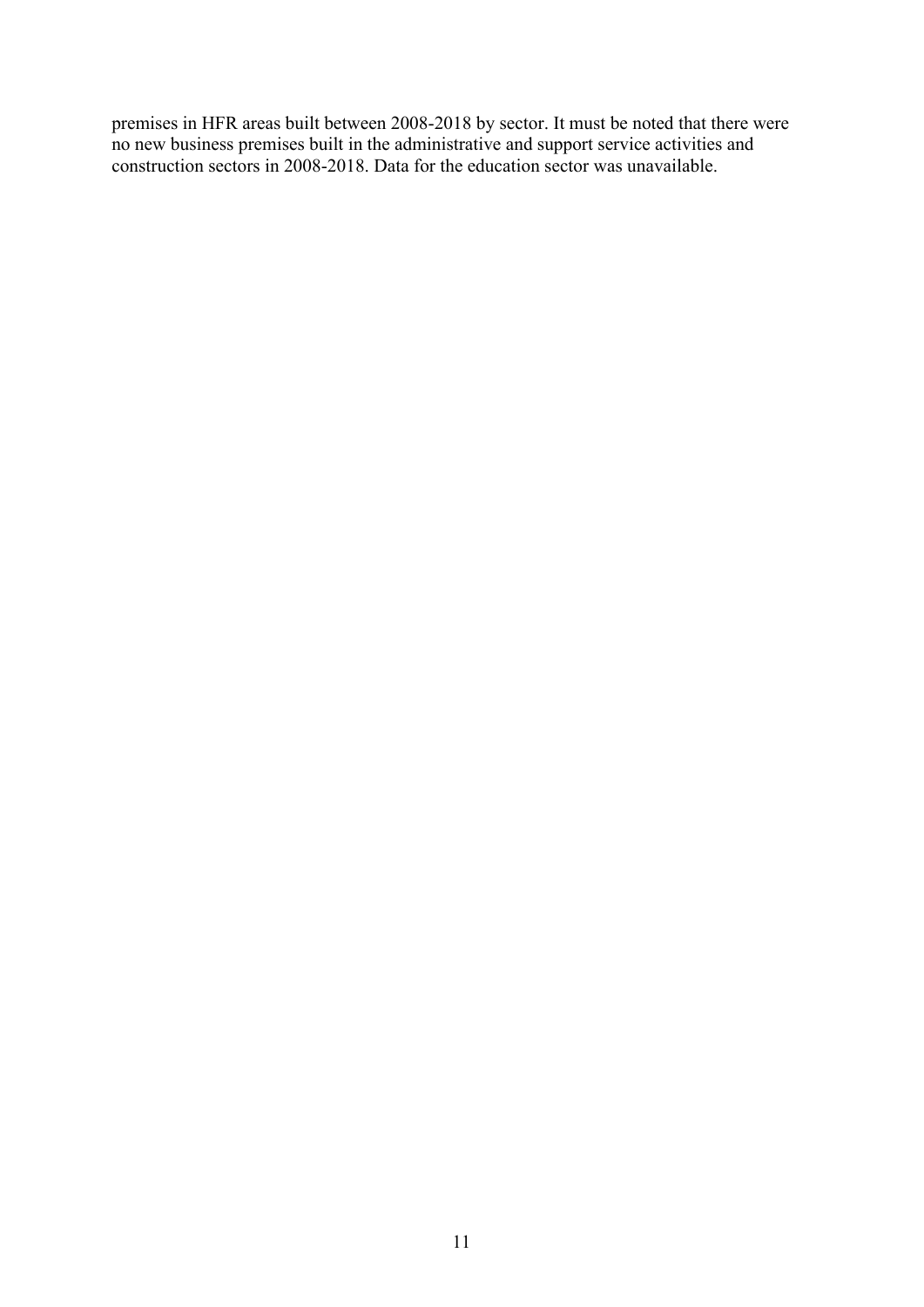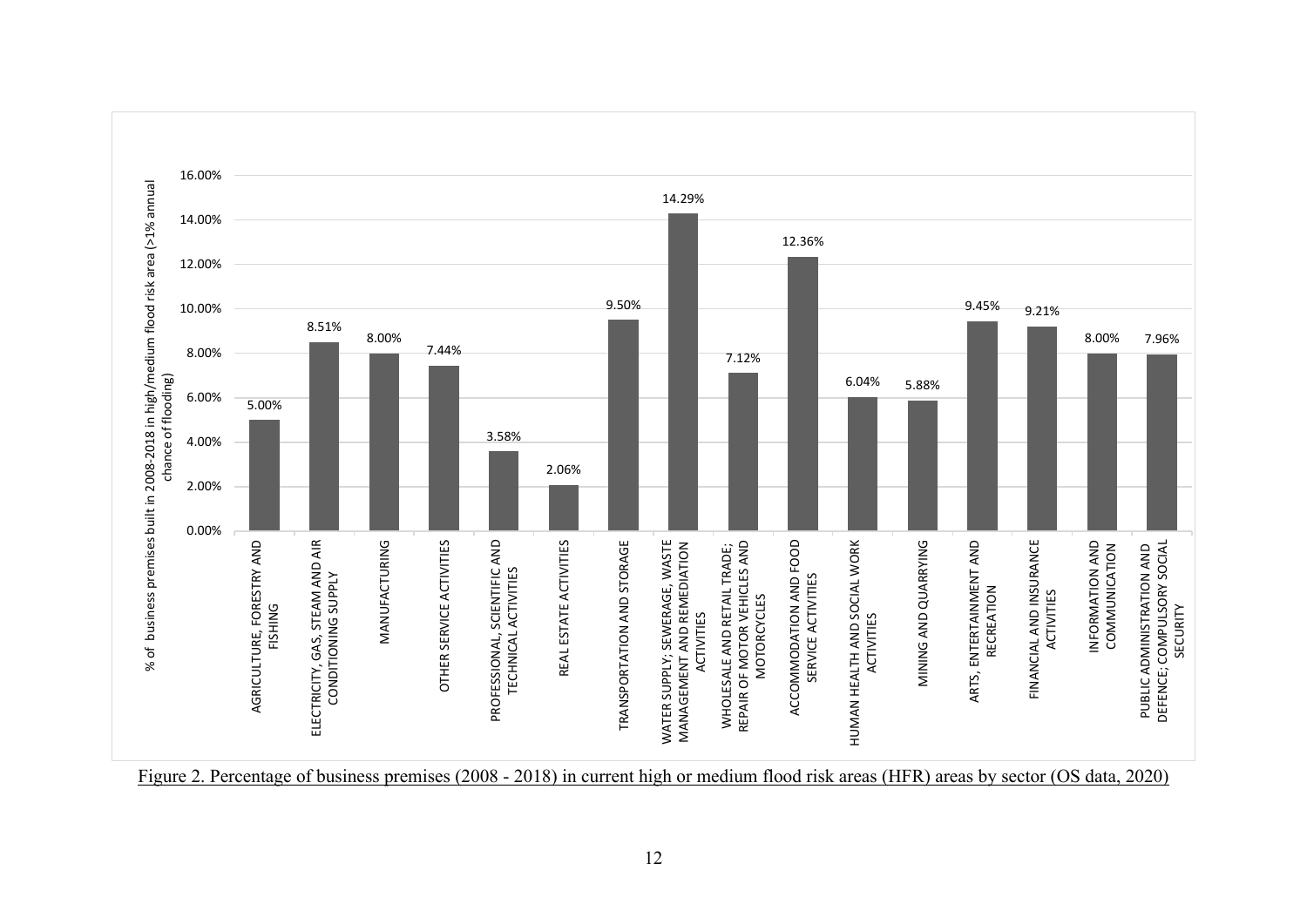A sectoral division of risks is seen by region in [Appendix E.](#page-34-0) On the whole, percentage of new premises in HFR zones are highest in Wales, with over a third (33.3%) of new premises in the electricity and gas sector built in HFRs.

In England, the accommodation and food service sector have a higher proportion (13.5%) of newly built premises in HFR areas as compared to Wales. Lowest percentage of business premises built in HFR areas are in the real estate sector (2.3% in England), which may highlight precautionary measures prior to construction. Highest per-sector rates in London were observed in the manufacturing sector (11.1%), despite dominance of the financial sector in the city. There could be various explanations for this. For instance, the services sector is concentrated in central London which benefits from large scale flood protection measures, such as the Thames barrier, which are considered in the analysis. Conversely, manufacturing may be more flood exposed due to proximity to waterways for transport and cooling. Manufacturing is also often located in city outskirts and may not benefit from flood protection spill-overs from residential properties.

In terms of coastal risk, there is a divergence in sectors by region. In England, the top sectors in HFR areas are electricity and gas (4.88%) followed by accommodation and food (4.26%) whereas in Wales, coastal flood risk is much higher at 15.38% for all businesses in the public and administrative sector and 9.09% in the transport and storage sector [\(Appendix E\)](#page-34-0). Geographically, England  $(9.06\%)$  has the highest share of all business premises built in HFR zones between 2008-2018 (Figure 3).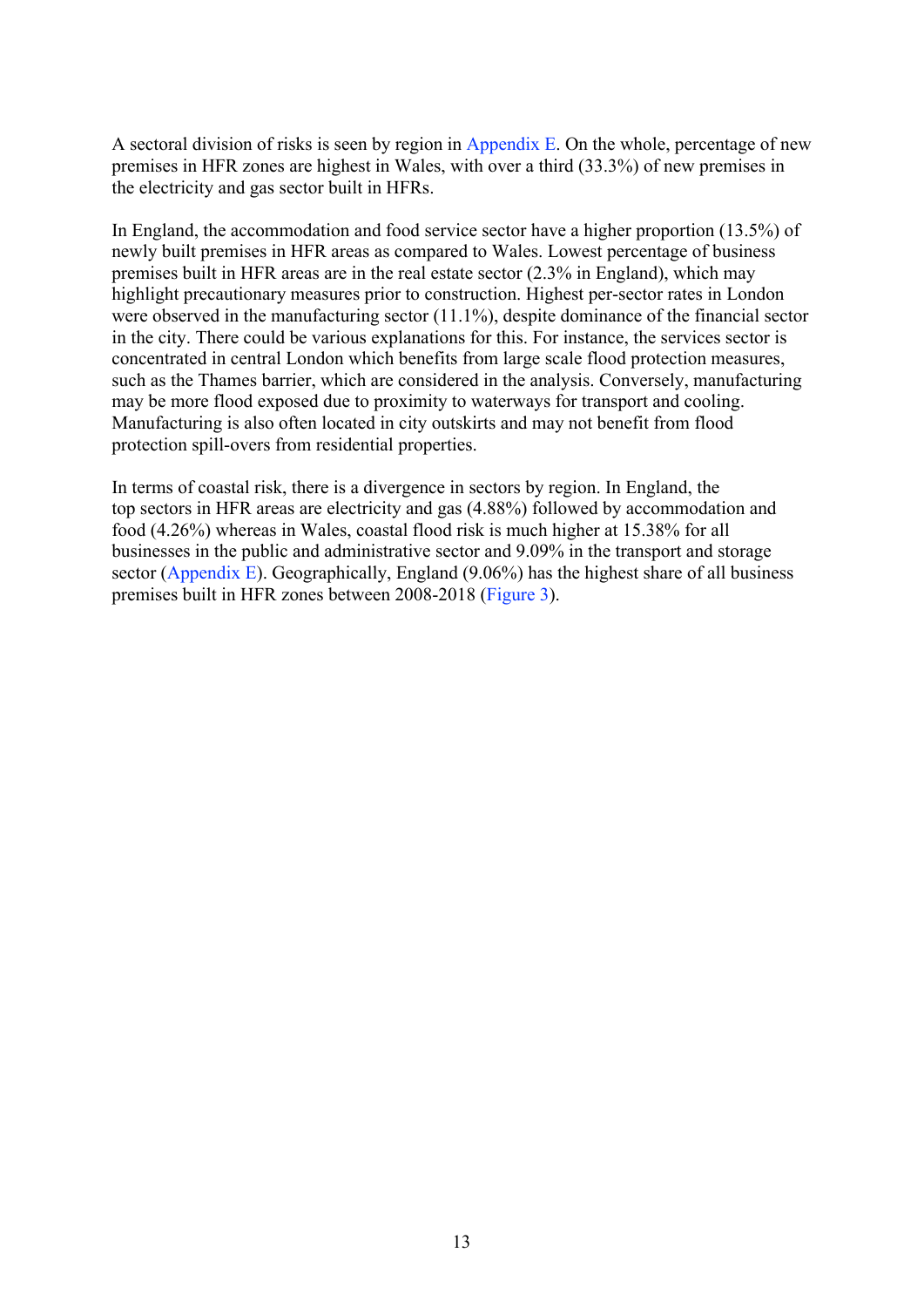

Figure 3. Percentage of business premises (built between 2008 and 2018) in HFR areas by region facing flood risk (2050 2C and 4C) (OS data, 2020)

Left bars: Under current flood risk levels. Middle bars: Under flood risk levels by 2050 with 2C warming. Right bars: Under flood risk levels by 2050 with 4C warming.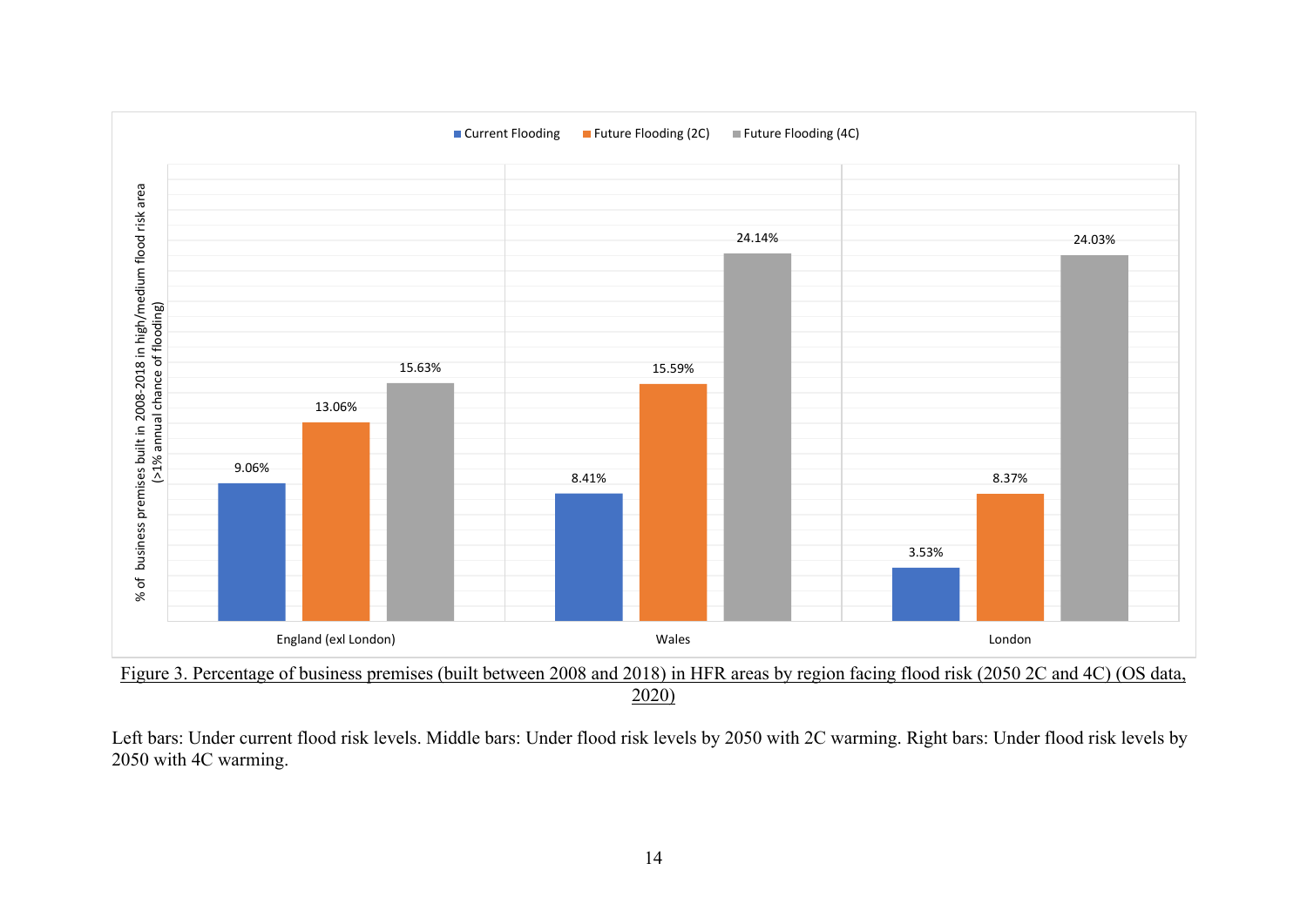The future flood exposure is an indicator of locational lock-ins. In terms of future risk, 10% of all new business premises built in 2008-2018 are exposed to flood risk under a 2C scenario and 15% are in HFR zones in a 4C scenario by 2050. This modelling is under the assumption that no new adaptation measures are being undertaken. The importance of adaptation measures are further discussed in section [5.](#page-23-0)

Similar to current flood exposure, future exposure of businesses built between 2008 and 2018 is mainly in information and communication (40%), water services (28.6%) and electricity sectors (23.4%), with highest percentage of business premises in HFR zones in a 4C scenario, seen in [Figure 4.](#page-17-0) The implications of the disproportionate impact for certain sectors is further explored in section 4.3.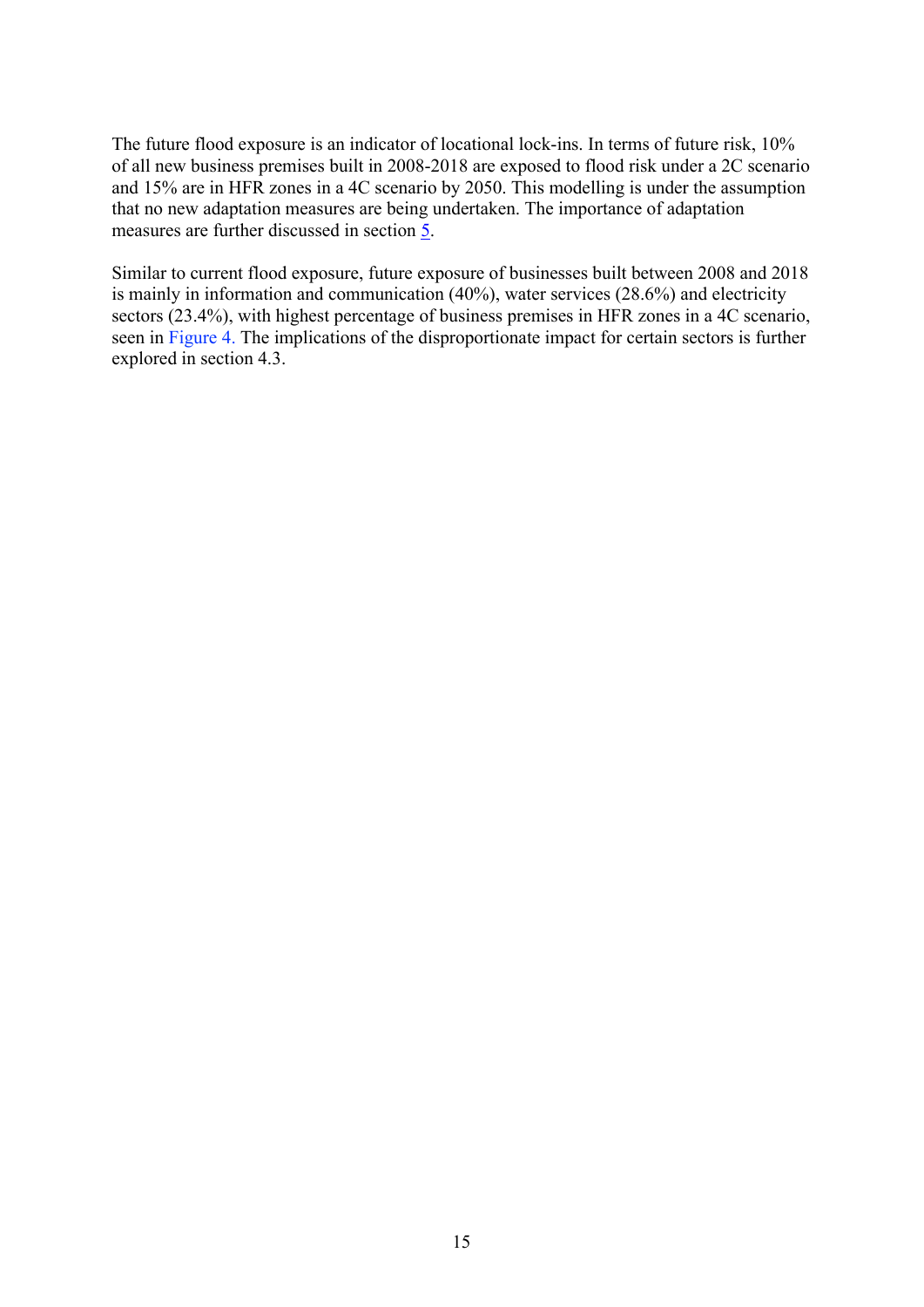

<span id="page-17-0"></span>Figure 4. Percentage of business premises (2008 - 2018) affected by future changes in flooding risk (2050 2C and 4C) by sector (OS Survey,

2020)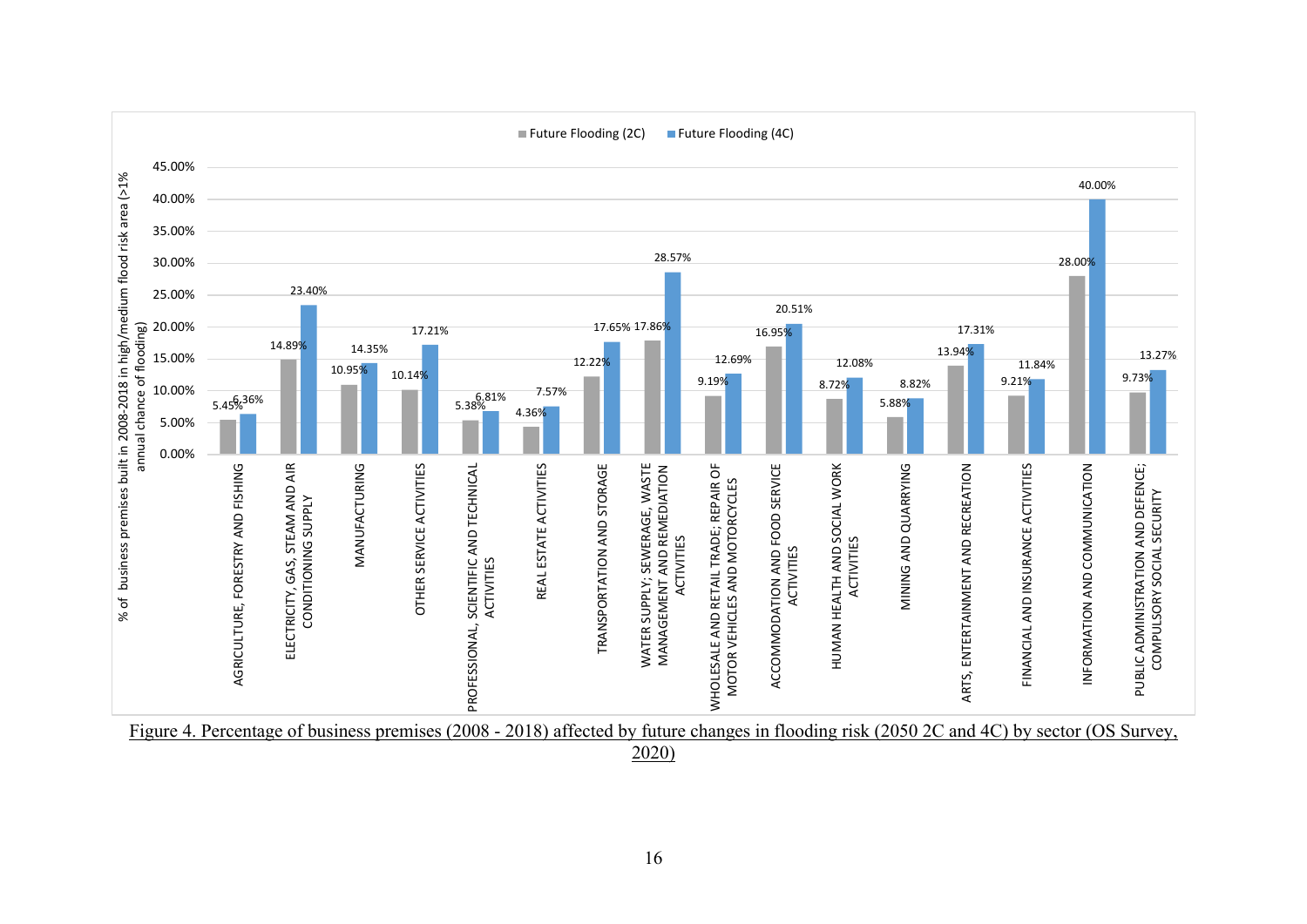Beyond sectoral divisions, there are also differences in location (Figure 3). Risk from lockins based on site selection decisions are highest in London and Wales with 24.03% and 24.14% of premises built between 2008 and 2018 projected to be in a HFR area by 2050 under a 4C scenario, respectively (see Figure 3). Future coastal flood exposure of these premises is expected to be highest in Wales, with 5.62% business premises at HFR under a 2C scenario and 10.29% premises at risk under a 4C scenario by 2050. This does not account for areas that currently have no quantifiable risk of flooding but might be affected in the future. This is because the data only accounts for a change in flood risk in areas that are already at some risk of flooding (including cases where the risk of flooding is currently very low, but flooding is theoretically possible).

## **4.3 Findings of the GRI business survey and drivers of lock-in risks**

In response to the second research question, we use the GRI survey results (introduced in [Table 2\)](#page-7-0) and the case study presented in 4.2 to understand the drivers of locational lock-ins. The key factors investigated include 1) physical risk perception, 2) physical risk quantification and 3) levels of physical climate risk assessment. These factors were investigated given the lack of granularity on all these measures from previous business surveys.

#### *Low physical risk perception*

Physical risk awareness is essential for corporates to reduce economic losses (Gasbarro et al., 2017). In terms of business flood perception reported in the GRI survey, all those businesses surveyed in the information and communication sector in England and Wales consider surface water flooding as one of the most important future climate risks to their business. This may indicate higher awareness and support for adaptation measures in highly vulnerable industries [\(Figure 4\)](#page-17-0) and warrants further research. Risk perception is the lowest in the services (24%) and construction (25%) sectors in England. Overall, businesses in Wales are more concerned than businesses in England about flood risk as seen in [Appendix C.](#page-30-0) Results are similar for risk of surface water flooding identified in the GRI survey, with some sectors, such as agriculture in England (75%) more concerned about surface water flooding than fluvial and coastal flooding. Results are disaggregated for London in the GRI survey, where businesses in water supply and management and information and communication perceive surface water flooding to be one of the most important future climate risks. Lowest risk perception is in the real estate industry (25%) in Wales and in construction (25%) in England.

Business perception is in line with flooding experience over the last year. For example, all respondents to the GRI survey in Wales in the professional and scientific and arts sectors experienced fluvial and coastal flooding directly or indirectly last year [\(Appendix D\)](#page-32-0). This corresponds with high business perception of flood risk in these sectors. Similarly, business perception of surface water flooding is related to direct or indirect impact last year. Surprisingly, while all real estate businesses in England experienced surface water flooding in the past year, only 67% of businesses perceived it to be an important future climate risk. This is consistent with CCRA 3 findings (Surminski et al, 2021), which highlight that low previous flood history and inexpensive flood insurance in some sectors results in low-risk perception, disincentivising businesses from prioritising risk-sensitive investment and taking adaptive action.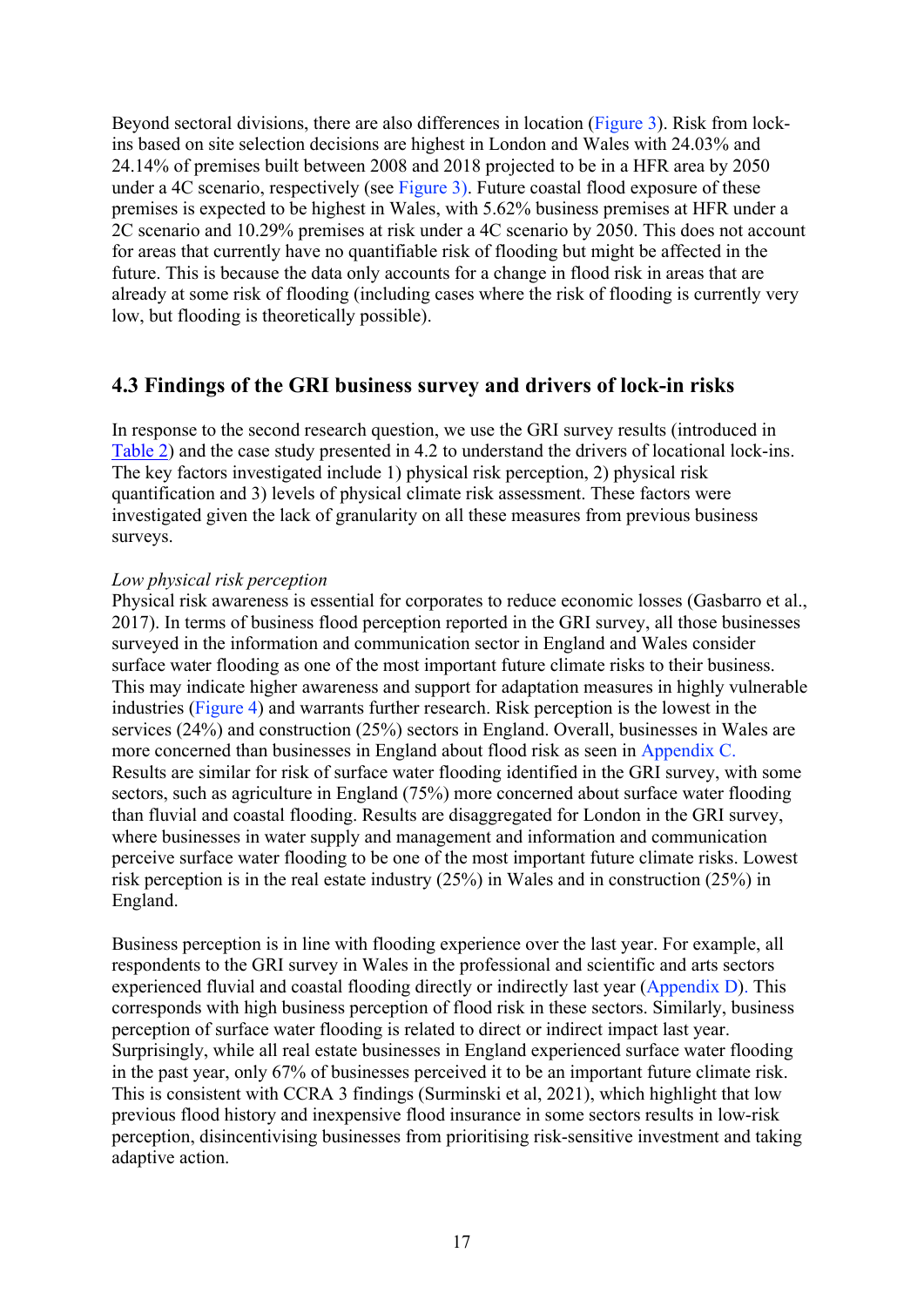The GRI survey results demonstrate that while most businesses (45.38%) are concerned about possible climate risks, these are not assessed by them. According to the GRI survey, most common risks perceived by businesses were surface water flooding (22.73%), heatwaves (18.88%) and fluvial and coastal flooding (14.69%). These hazards impacted businesses via increased operation costs, physical damage, and reduced labour productivity. This is similar to the results of other business surveys reviewed, such as a recent organisational risk survey conducted by the Centre for Climate Change Economics and Policy (CCCEP) (Dookie, Conway and Dessai, 2021) and the CDP business survey, one of the most comprehensive business surveys reviewed.

While risk perception is captured in the GRI survey only 20.17% of firms conduct periodic risk assessments which are followed up by identifying and implementing solutions. Moreover, there is no streamlined way of quantifying physical risks. For instance, even though over half of the firms (51.49%) in the GRI survey experience a financial impact, most cannot quantify this. This confirms existing literature which indicates that even when risk assessments are conducted, these are based on varying methods, assumptions and models. Low risk perception is also demonstrated in the divergence between business decision making (short-term horizon as captured in the GRI survey) and climate risk horizons (2050 scenario explored in the flooding data), resulting in risk-awareness gaps.

Risk awareness-exposure gaps are concerning given the longevity of site location lock-ins, given the lifespan of commercial real estate. While commercial buildings in the UK are often refurbished within 25 – 30 years (Pearman, 2011), not many are demolished. Therefore, the "effective lifetime", or "projected life" of buildings can be up to a thousand years (UCL Engineering, 2021).

#### *Risk awareness-exposure gaps in the case study of flooding in England and Wales*

Business premises were mapped against the GRI business survey sector classification [\(Appendix F\)](#page-36-0). Given the current and future flood exposure (see in section 4.2), there are numerous gaps in business perception of risk both at the sectoral and regional level. Economically critical sectors with a high percentage of new built premises in HFR areas, such as finance and insurance (9%) and manufacturing (8%), fall between the  $10^{th}$ -50<sup>th</sup> percentile of both fluvial and coastal flooding and surface water flooding risk perception, indicating that businesses are not adequately aware of current flooding risks.

In a similar vein, as per the GRI survey, agricultural, forestry and fishing businesses are most likely to be expecting future flood risk. This is in line with the literature, which demonstrates high physical risk awareness amongst agricultural businesses due to direct natural capital impacts (Crick et al., 2018) and quantified damages (Ritchie et al., 2020). They are also most likely to have experienced flooding in the last year. Nonetheless, as per the case study results, only 7% of new businesses premises built in 2008-2018 are in HRF areas.

The indicative awareness-exposure gaps in these sectors may reflect internal organisation disconnect. For instance, one way to strengthen the GRI survey would be to identify who is filling out physical risk surveys. Responses can vary significantly between CEOs, CROs and site location managers. For example, site managers may be most informed on day-to-day functioning at the site level whereas CEO responses may reflect whether physical risk is perceived as a strategic business priority.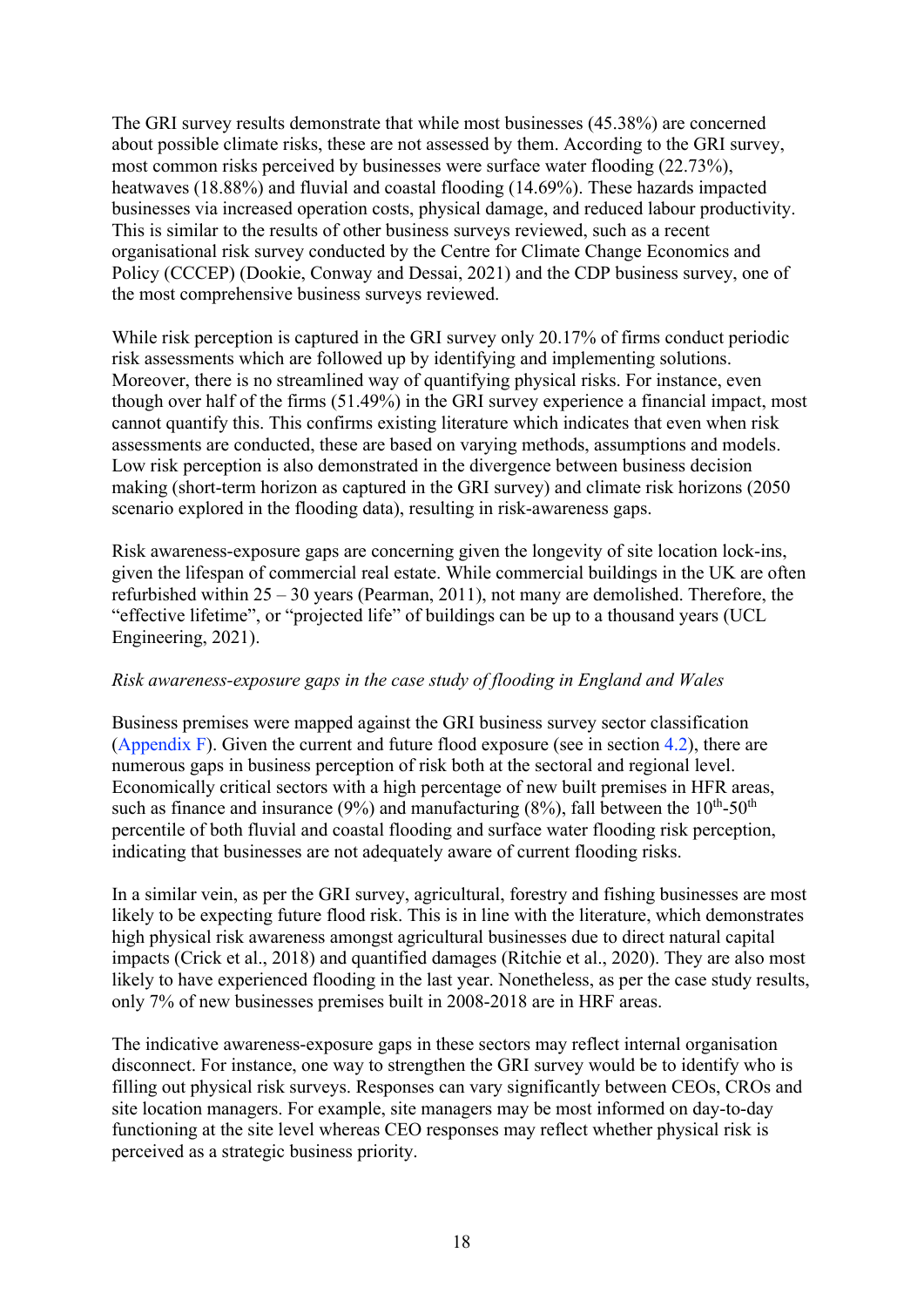Some awareness-exposure gaps may also be due to differences in classification in the OS AddressBase database. For example, the risk awareness-exposure discrepancy in agriculture may be because the OS AddressBase data focuses on business premise exposure, such as farmhouses or storage facilities, as opposed to decline in crop yields, land quality or livestock impacts. Therefore, high risk perception in the sector could be resulting from risk to income streams or geographic concentration of risks. In some sectors such as finance and insurance, low risk perception is surprising at first instance given higher uptake of scenario analysis (UNEP-FI, 2019) and stress-testing in the sectors (Prudential Regulation Authority, 2019). This suggests that site location or business operations may be of lower priority in the industry. For example, in finance, most revenue is generated from intangible as opposed to physical assets.

Finally, risk awareness-exposure gaps can also be identified by region. For example, although 86% of all firms surveyed in London consider flooding to be the most important future climate risk to their business, by 2050, under a 4C scenario 24.03% of all newly built premises between 2008-2018 in London will be in HFR zones. This indicates that businesses concern over climate risks are not influencing their decision-making, resulting in lock-ins.

These results are in line with the literature, which shows that a linear and incremental perception of physical risk results in lack of understanding and quantification of tail risks. Businesses consider physical risks to be manageable whereas in fact, high uncertainties and large expected losses should entail more aggressive policies than prescribed under standard benefit-cost analysis methods (Nordhaus, 2011; Weitzman, 2011).

#### *Quantification of financial impacts*

Low quantification of financial losses from flood risk were investigated as a potential driver of site-location lock-ins. As per the GRI survey, merely 13.40% of business impacted by flooding could specify quantified impact (Figure 5). Of the firms that have quantified financial impact in the GRI survey, impacts range between £12,000 - £250,000 over 2019- 2020.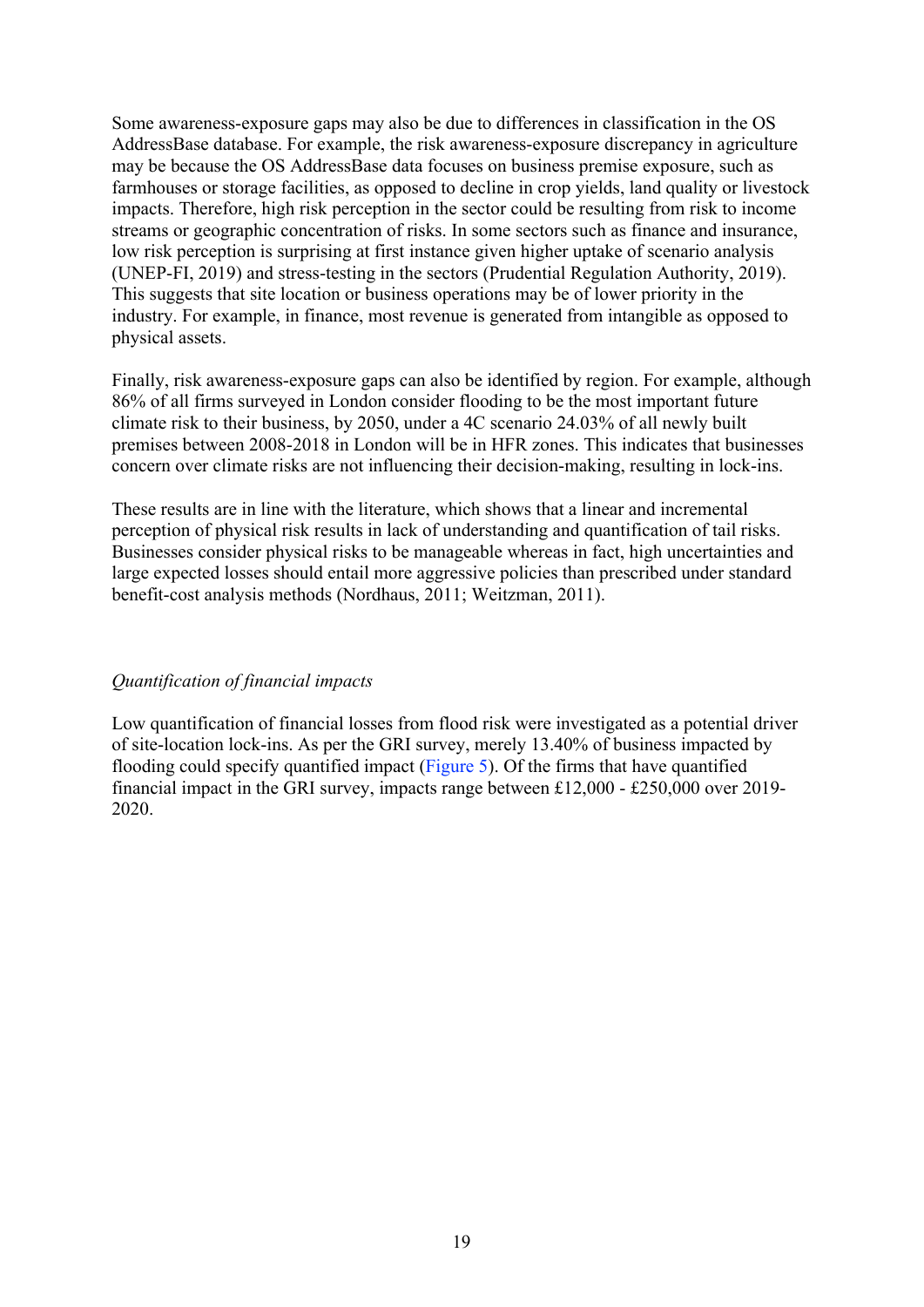

Survey, 2020)

Despite the poor quantification of financial impacts, 49.5% of businesses affected by flooding in the past year expect potential financial impact to increase over the next 3-5 years, as per the GRI survey. The financial impacts expected from flooding are higher than the average across climate hazards (38.61%). Of the businesses that are expecting financial impacts to increase, 28.87% expect an increase between 1-5%, seen in Figure 6.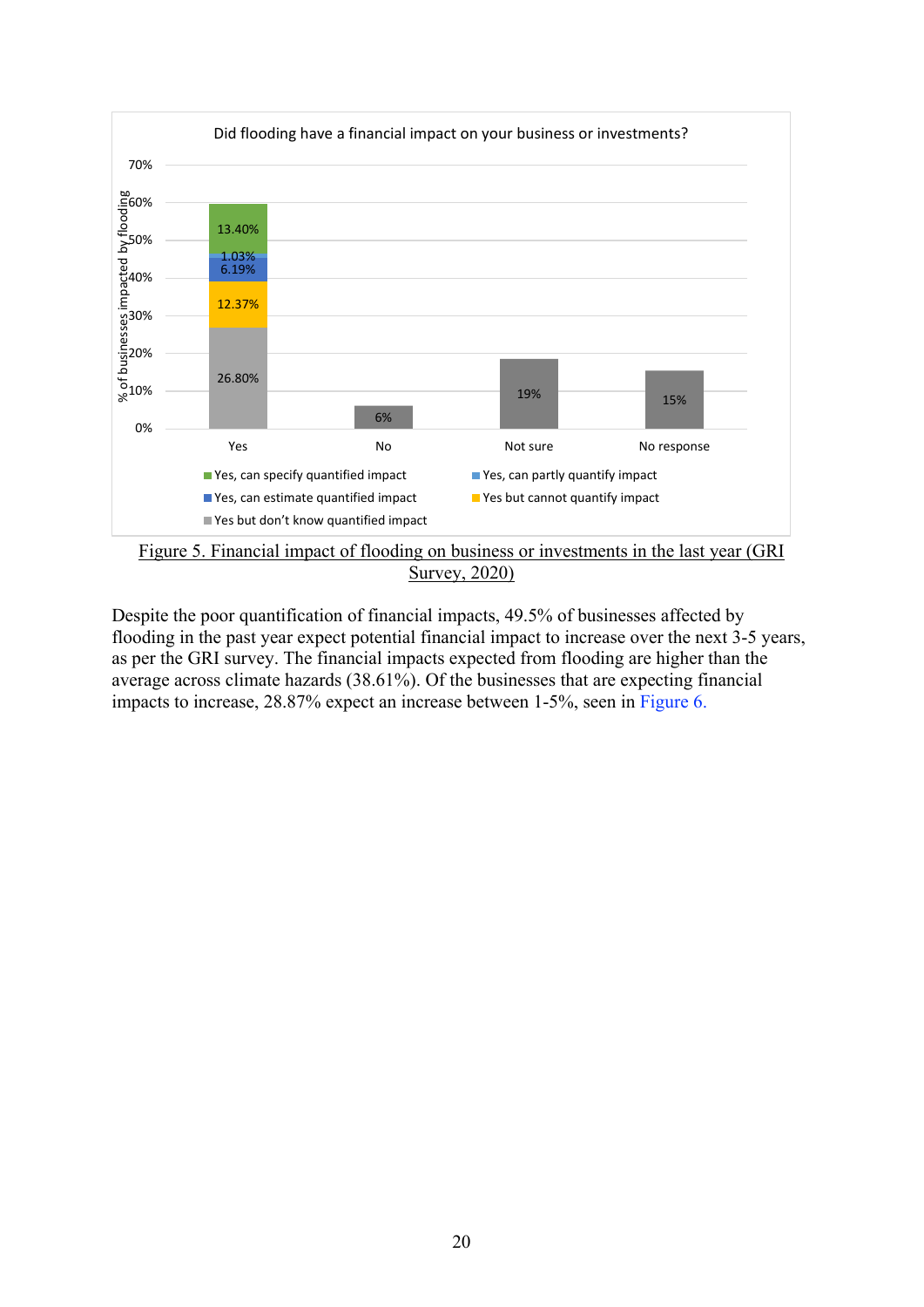

#### Figure 6. Expected increase in potential financial impacts from flooding (GRI Survey, 2020)

Most businesses expect only minor increases in direct loss and damage over the next five years, despite recent increases in flood exposure. For instance, on average 8% of all new business premises built between 2008-2018 are located in HFR areas, as found in section 4.2. Moreover, only 32.6% of all businesses surveyed, are investing in 'hard' engineering solutions, such as upgrades to flood protection. Therefore, the total amount of expected damage could be higher given the extent of infrastructure exposed.

When the GRI results are triangulated with studies using physical climate risk data, it is evident that corporate reporting on financial impacts from physical climate risks remains incomplete (Li et al., 2020; McKinsey Global Institute, 2020; Surminski et al., 2018; TCFD, 2019). Concerningly, lock-ins to site-location decisions can exacerbate future financial impacts. This holds true for lock-ins beyond the scope of this case study, such as lock-ins in supply chains.

#### *Corporate physical risk assessment*

Business assessment of physical risks is essential to inform adaptive decision-making. This in turn can reduce the emergence of lock-in effects (Gasbarro & Pinkse, 2016; Peace et al., 2013). However, as per the GRI survey, physical climate risk is only discussed at the board level within 52.34% businesses. Interestingly, SMEs are more likely to discuss climate risks at the board level (58%) than larger firms [\(Appendix](#page-36-0) G). While this could be attributable to the survey sample, there is some literature supporting these findings. For instance, IDB (2020) posit SMEs are better positioned to create innovative resilience solutions and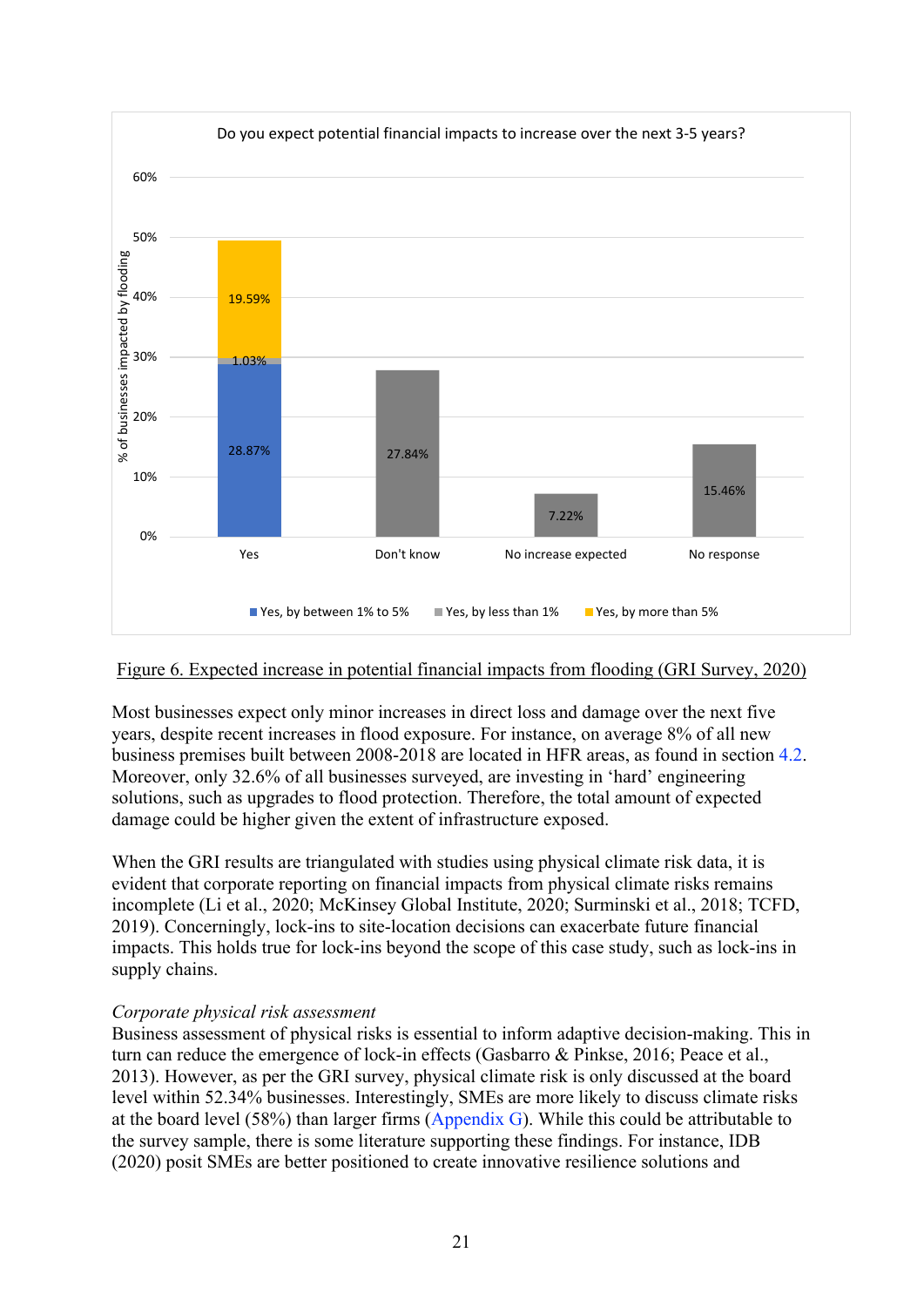capitalise on local opportunities. However, there is no evidence indicating climate risk discussions directly inform business location decisions.

Similarly, disclosure and reporting mechanisms can incentivise uptake of physical climate risk assessment. For example, among GRI survey respondents, businesses which are disclosing financial impacts of physical climate risks to regulators and investors are more likely to have climate risk as part of their governance mechanisms [\(Appendix G](#page-36-0)). Early identification can prevent lock-ins from emerging. However, majority of businesses which discuss climate risk at the board level are not reporting on climate risks (41.8%) [\(Appendix](#page-38-0) [H\)](#page-38-0). Of those that are reporting risks, most convey results via sustainability reports (35.8%), annual reporting (19.4%) and other statutory reports for regulators (16.4%). Moreover, the majority of businesses (54.46%) are not disclosing financial impacts to investors and regulators. This is unsurprising given that adoption of TCFD recommendations is mainly prevalent amongst larger listed companies. These findings indicate that not all climate risk board discussions lead to disclosure, reporting and importantly, changes in business decisionmaking.

## <span id="page-23-0"></span>**5.Conclusion**

This paper explores corporate lock-ins to physical climate risks by looking at business perceptions and awareness and assessing locational lock-ins to flooding in England and Wales. Lock-ins may arise due to 1) low awareness of physical climate risks, 2) poor quantification of financial implications and 3) inadequate corporate risk assessment. We show that physical climate risks (as seen in the flooding dataset used) have lower materiality in view of shorter-term business horizons (3-5 years as explored in the GRI survey). Consequently, results indicate that businesses are underestimating physical climate risks. When risk assessment does occur, there is little evidence of risk-informed decision-making. Gaps in risk awareness and exposure, demonstrate the need for urgent action in specific sectors such as manufacturing and finance. These results have significant consequences including site-level damages, asset write-downs, stranded assets and development implications. Our analysis offers insights into corporate climate lock-ins and provides lessons for those who are tasked with managing climate risks at corporate and government levels as well as for researchers who are supporting this through their analysis.

The modelling assumed no property level adaptation measures in place, demonstrating that lock-ins can be damaging in HRF areas, especially if businesses do not implement sufficient measures to manage risks. In particular, the risk from surface water flooding to businesses may be higher than the risk from fluvial and coastal flooding given uncertainty and heterogeneity of surface water flooding. Moreover, surface water flooding lock-ins can have higher private costs than fluvial and coastal flooding since coastal and river flood protection is better defined by the government (Environment Agency, 2009). In such cases, government oversight may be required via information provision, such as updated surface water flood maps and data granularity at the business premise level.

Infrastructural lock-ins can be exacerbated by overreliance on 'hard engineering' solutions, such as flood protection. Such lock-ins can have threshold effects and entail additional carbon costs (Goldstein et al., 2019). Maladaptive measures can be prevented by increasing business awareness and trust in a wide-range of adaptation options, like Nature-based Solutions (NbS) (Surminski & Szoenyi, 2019). The current reliance on insurance to meet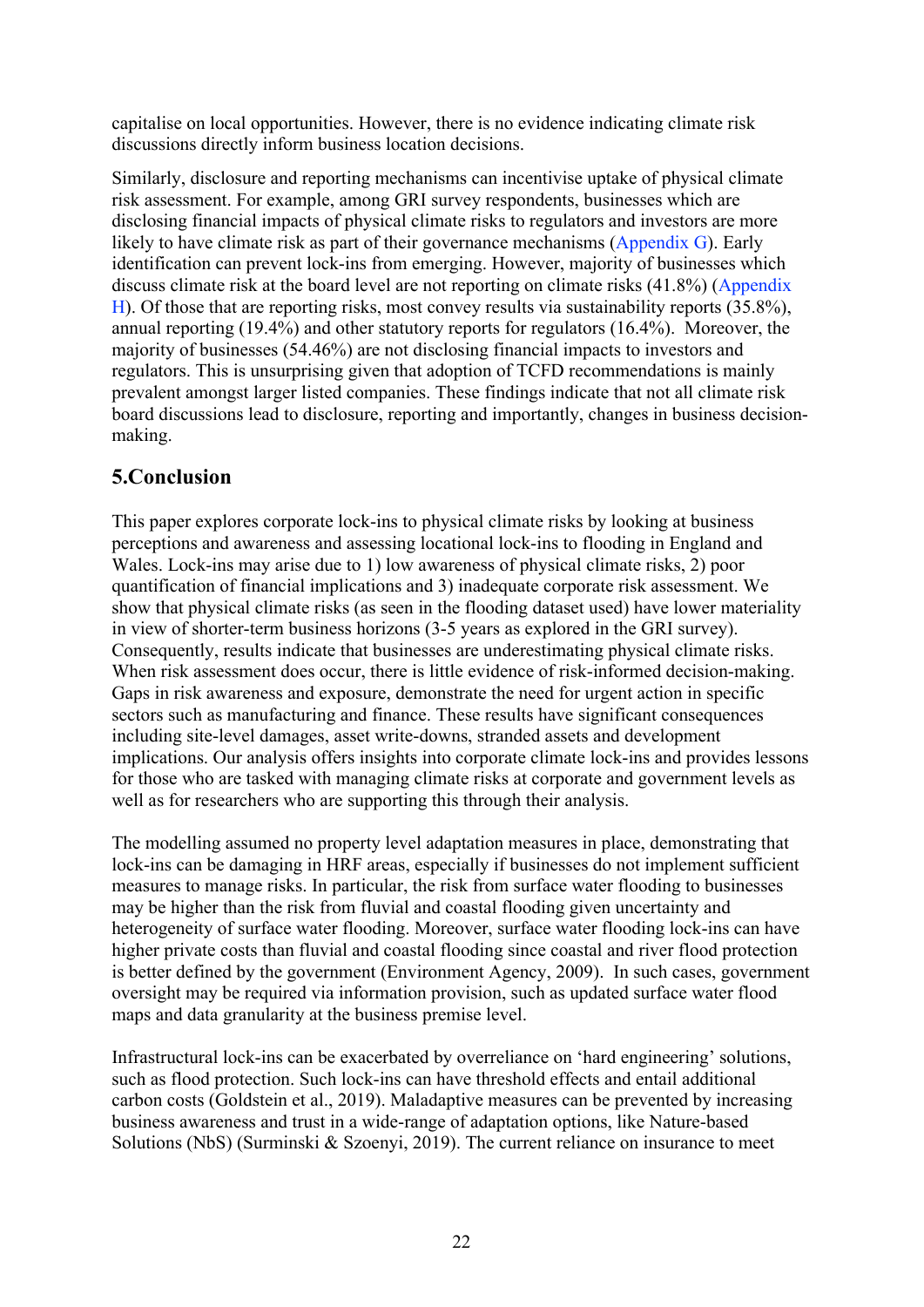business flood risk losses is being tested by the increased magnitude and frequency of flooding events.

The GRI survey found that businesses that collaborate with regulators, suppliers, banks, investors and insurers, undertake a more diverse range of adaptation actions than their counterparts. Regulators can influence risk assessment by supporting stress testing, scenario analysis and disclosure. Whilst regulators in the financial sector have integrated this in their climate strategy, a more formal approach to physical risks is required in other sectors. Moreover, given that the magnitude of physical risks is likely to be underestimated, investors and insurers must be wary when interpreting outputs, particularly for asset classes which are exposed to multiple risks.

Given the momentum around mandatory TCFD disclosures, seen in the UK Treasury's announcements of mandatory financial and non-financial disclosures by 2025, businesses will have a first-mover advantage from conducting physical risk assessments and reporting risks pre-emptively and correctly (HM Treasury, 2020). This ambition is expected to increase in scope, as the IMF (2020) recommends incorporating climate risk disclosures in financial statements in compliance with the International Financial Reporting Standards in the longterm. Mandatory disclosure was also mentioned in stakeholder discussions of the CCRA as a means of increasing investor pressure (Surminski et al, 2021). Even though, the granularity and universality of disclosure is debatable, a baseline must be established to ensure businesses are aware of physical risks and potential lock-ins to adapt accordingly.

Ultimately, corporate climate-decision making should be undertaken holistically. The climate-economic development nexus deserves further attention given that lock-ins to physical climate risks jeopardise economic growth and sustainable development objectives. For instance, the impacts on employment and labour productivity in the aftermath of climate events requires a better understanding of the interface with SDG frameworks (Tsalis et al., 2020). Streamlining climate-related reporting with pre-existing sustainability standards can assist firms with this process (Impact Management Project et al., 2020).

#### *Areas of further research*

Early identification of lock-in effects necessitates improvements to scenario analysis and risk assessment techniques. Recent initiatives have included corporate physical risk frameworks to understand climate impacts on real estate lending and investment portfolios (Cambridge Institute for Sustainability Leadership, 2019). However, these fall short in fully incorporating lock-in risks and corporate maladaptation. Other initiatives, such as the Bank of England BES, is not a strict stress test, as it does not consider the resilience of firms to tail risks. Including tail risks in scenario analysis involves considering thresholds and non-linearities. This can prevent lock-ins to risky and costly business decisions by alerting firms of site exposures and vulnerabilities. Moreover, assessing future scenarios is difficult given uncertain and diverging physical risk exposure, socio-economic pathways and psycho-social dynamics (Bowen et al., 2020).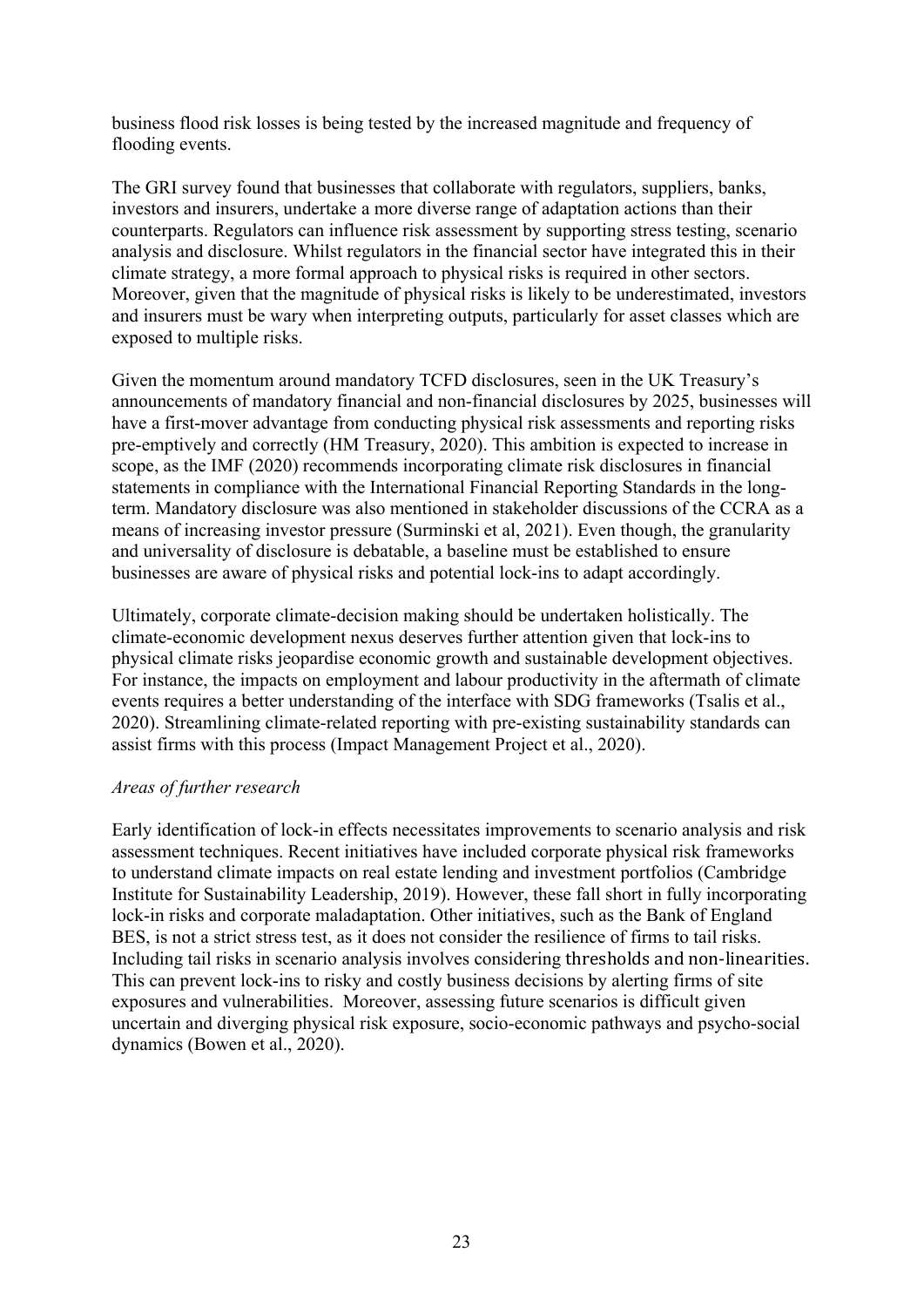Physical risk impacts on businesses have not been explored in tandem with background risk (Cameron & Shah, 2015) or the presence of multiple risks (e.g. interdependencies between climate, health and development risks) (Stéphane Hallegatte et al., 2016; Martin & Pindyck, 2015; Sumner et al., 2020). For instance, in the flooding case study considered in section [4,](#page-9-1) physical risk exposure to coastal flooding can be exacerbated by sea level rise, or other ecological thresholds being crossed (Bowen et al., 2020). These areas require advancing current modelling techniques. From a policy perspective, it would be helpful to investigate whether there is a correlation between industries most vulnerable to physical climate risk and awareness and support for climate adaptation. For example, does high vulnerability to future climate risks in sectors such as the information and communication technology sector have implications for the expansion of the digital economy? This could help generate more awareness of lock-ins and build a corporate case for avoiding these.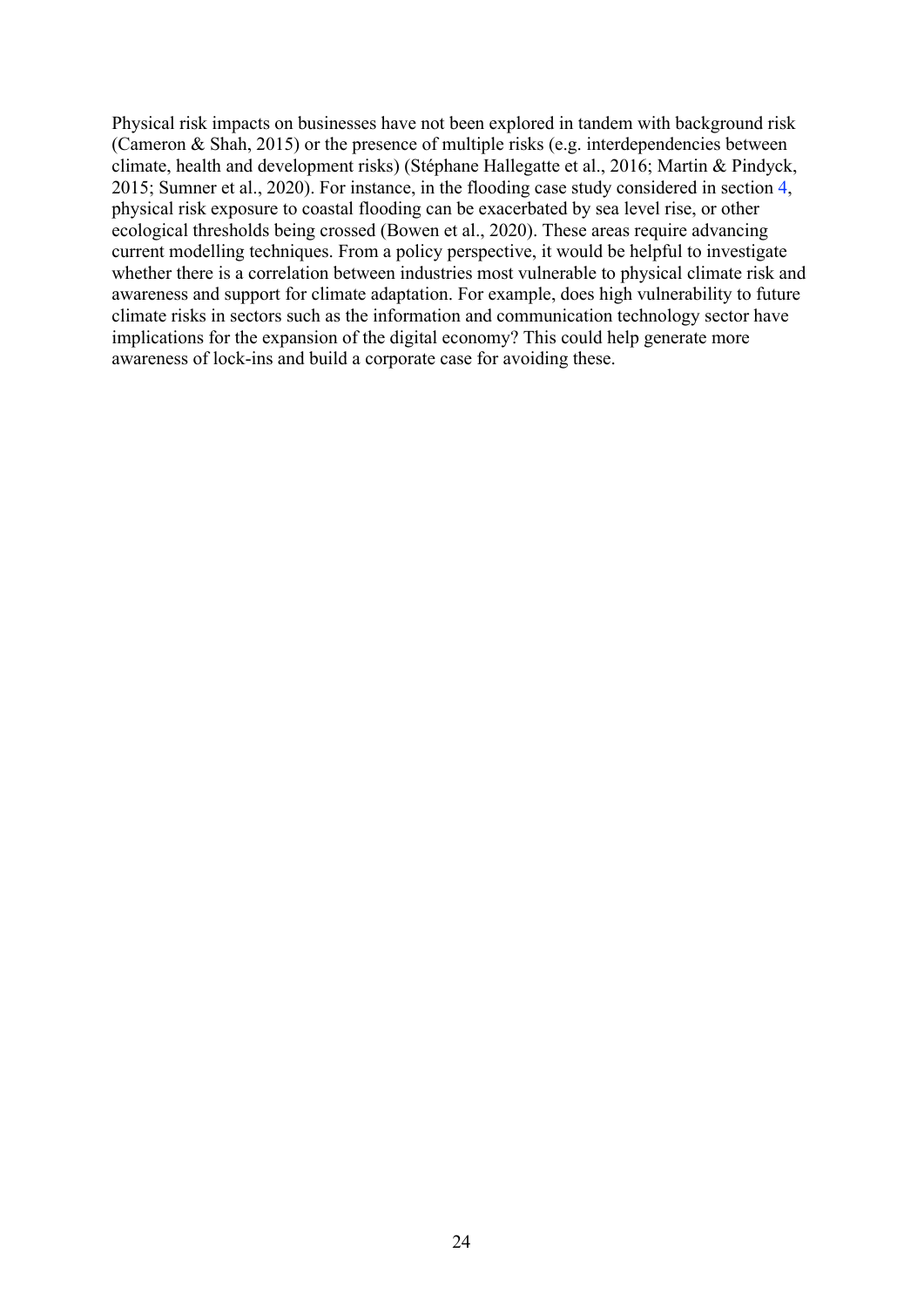## **6. Appendix**

#### <span id="page-26-0"></span>**Appendix A: Flood risk exposure data and methodology**

The business property level dataset for newly constructed business premisses between 2008 and 2018 in England and Wales is based on location and industry type from the AddressBase Premium product provided by the Ordnance Survey (2019). The dataset was filtered by property type and introduction year of a new postcode using the ONS (Office for National Statistics, 2019) directory, to identify new business premises and the year of their completion.

Overall, the flood risk of a new business premise is based on whether the geolocation of the property is inside a flood risk area defined by the official risk maps for flooding from river and sea (fluvial and coastal flooding) and from surface water in England and Wales. The 'risk of flooding from river and sea' (RoFRS) and 'risk of flooding from surface water' (RoFSW) maps have a spatial resolution of 50m, are publicly available and consider pre-existing flood defences and their present condition (Environment Agency, 2020a, 2020b; Natural Resources Wales, 2020a, 2020b).

The 2050 scenarios for flood risk as a result of climate change are estimated for different flood types (coastal, fluvial, surface water) across England and Wales. The two scenarios presented are based on definitions by the UK CCC on: a lower end scenario based on a 2° change in Global Mean Temperature (GMT) (2C) and a 4°C change (4C) (Kovats & Osborn, 2016). Business premises are considered as being at a high to medium risk of flooding (HFR), when the property is in an area with a 1% or higher annual chance of fluvial and surface water flooding and a 0.5% or higher annual chance of coastal flooding.

| Key features                                                                                                                                              | % out of 67 surveys reviewed |
|-----------------------------------------------------------------------------------------------------------------------------------------------------------|------------------------------|
| Reporting on physical risk                                                                                                                                | 12%                          |
| Differentiating between current versus future risk                                                                                                        | 6%                           |
| Differentiating between risk to specific business<br>functions (e.g., supply chain, capital, location,<br>employees, distribution, products and services) |                              |
|                                                                                                                                                           | 6%                           |
| Differentiating between risk and opportunities                                                                                                            | 7%                           |
| Quantification of financial impact/loss                                                                                                                   | 9%                           |
| Include location-specific analysis (e.g., country-level or<br>lower focus)                                                                                |                              |
|                                                                                                                                                           | 24%                          |

#### <span id="page-26-1"></span>**Appendix B: Review table of pre-existing business surveys**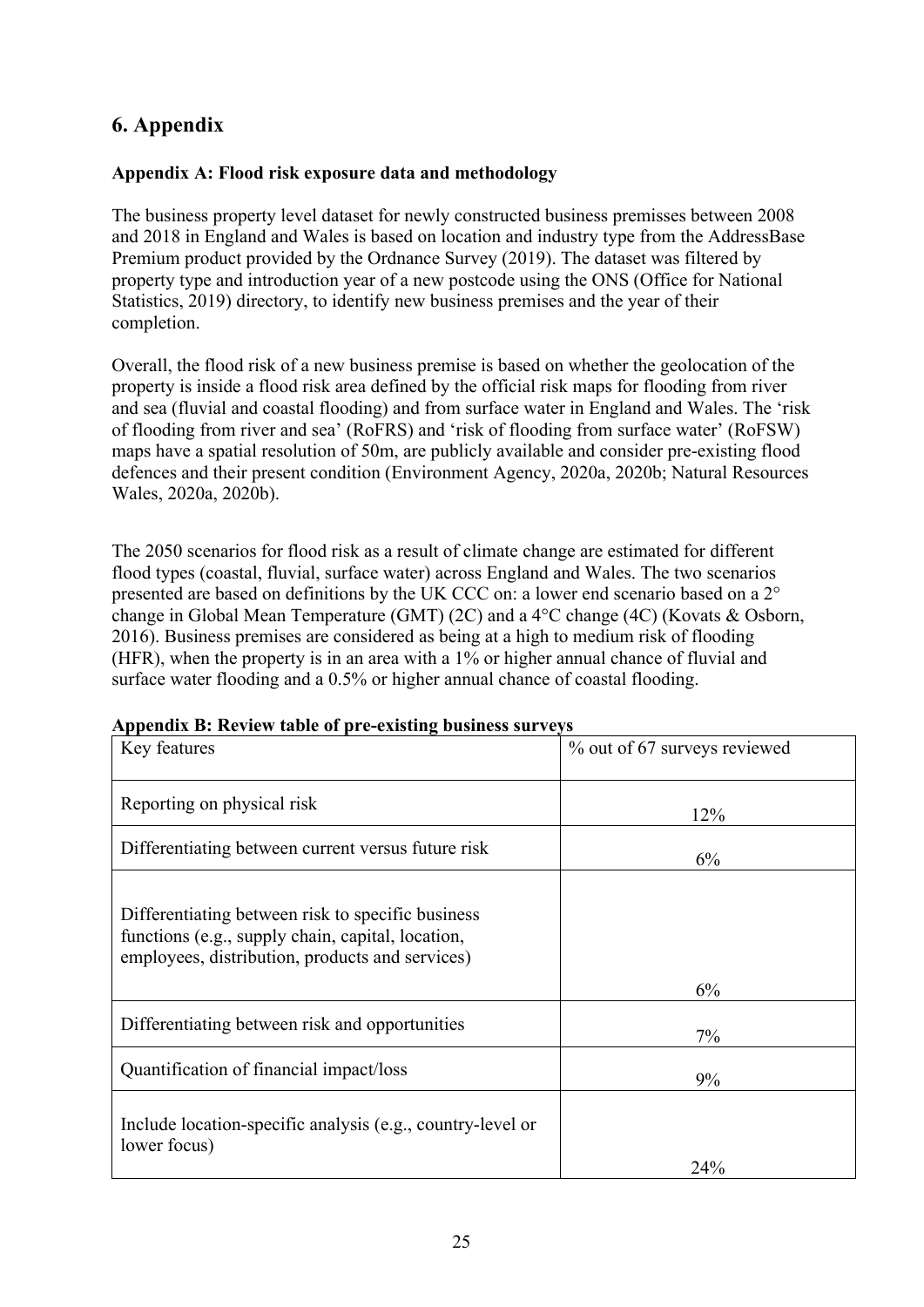| Disclosing scenario analysis uptake                                | 3%    |
|--------------------------------------------------------------------|-------|
| Disclosing climate modelling used                                  | $1\%$ |
| Reporting under CDP, TCFD, other voluntary disclosure<br>platforms | 12%   |

## **List of all 67 surveys reviewed (2008-20)**

| $\#$                    | <b>Business Survey Name</b>                                                                                                                           | <b>Date</b> |
|-------------------------|-------------------------------------------------------------------------------------------------------------------------------------------------------|-------------|
| $\mathbf{1}$            | Climate change adaptation in the UK wine sector: Managing risks and<br>opportunities in cool climate viticulture / Temporal and relational dimensions | 2020        |
|                         | of adaptation in UK viticulture, CREWS Paper, 2020                                                                                                    |             |
| $\boldsymbol{2}$        | <b>IIF/EBF Global Climate Finance Survey</b>                                                                                                          | 2020        |
| $\overline{\mathbf{3}}$ | <b>EY</b> Barometer                                                                                                                                   | 2020        |
| $\overline{\mathbf{4}}$ | Deloitte Climate Check Survey                                                                                                                         | 2020        |
| 5                       | TPI 2020 survey                                                                                                                                       | 2020        |
| 6                       | The PW/UKGBC Climate Crisis Perceptions Survey, 2020                                                                                                  | 2020        |
| 7                       | PwC CEO Survey                                                                                                                                        | 2020        |
| 8                       | WEF and PwC CEO Survey                                                                                                                                | 2020        |
| 9                       | Marsh, Resiliency: Adapting to Extreme Weather Events and a Changing<br>Climate                                                                       | 2020        |
| 10                      | The Importance of Climate Risks for Institutional Investors, European<br>Corporate Governance Institute                                               | 2020        |
| 11                      | Private Markets for Climate Resilience, Global Report, NDF                                                                                            | 2020        |
| 12                      | The Responsibility100 Index, Tortoise                                                                                                                 | 2020        |
| 13                      | Deloitte Goal 13 Impact Platform                                                                                                                      | 2020        |
| 14                      | Captains of Industry research study, Carbon Trust (2019)                                                                                              | 2019        |
| 15                      | Aon (2019), Global Risk Management Survey                                                                                                             | 2019        |
| 16                      | FTI Consulting (2019), Resilience Barometer 2019                                                                                                      | 2019        |
| 17                      | Resilience: Risk, reward and resilience: what businesses think, EY and<br>Resilience First, 2019                                                      | 2019        |
| 18                      | BCI Supply Chain Resilience Report 2019, BCI and Zurich Insurance, 2019                                                                               | 2019        |
| 19                      | Feeling the heat? Companies are under pressure on climate change and need<br>to do more, Deloitte Sustainability Services, 2019                       | 2019        |
| 20                      | TCFD 2019 Status Report                                                                                                                               | 2019        |
| 21                      | Climate-related corporate reporting (FRC, 2019), LAB survey                                                                                           | 2019        |
| 22                      | CDP 2018, Major risk or rosy opportunity: Are companies ready for climate<br>change?                                                                  | 2019        |
| 23                      | <b>KPMG CEO Outlook</b>                                                                                                                               | 2019        |
| 24                      | Oil pressure gauge: 2019 survey of fund managers' attitudes to climate risk<br>and investment in fossil fuel companies, UKSIF                         | 2019        |
| 25                      | Leading With Impact: 2019 Authenticity Gap Report                                                                                                     | 2019        |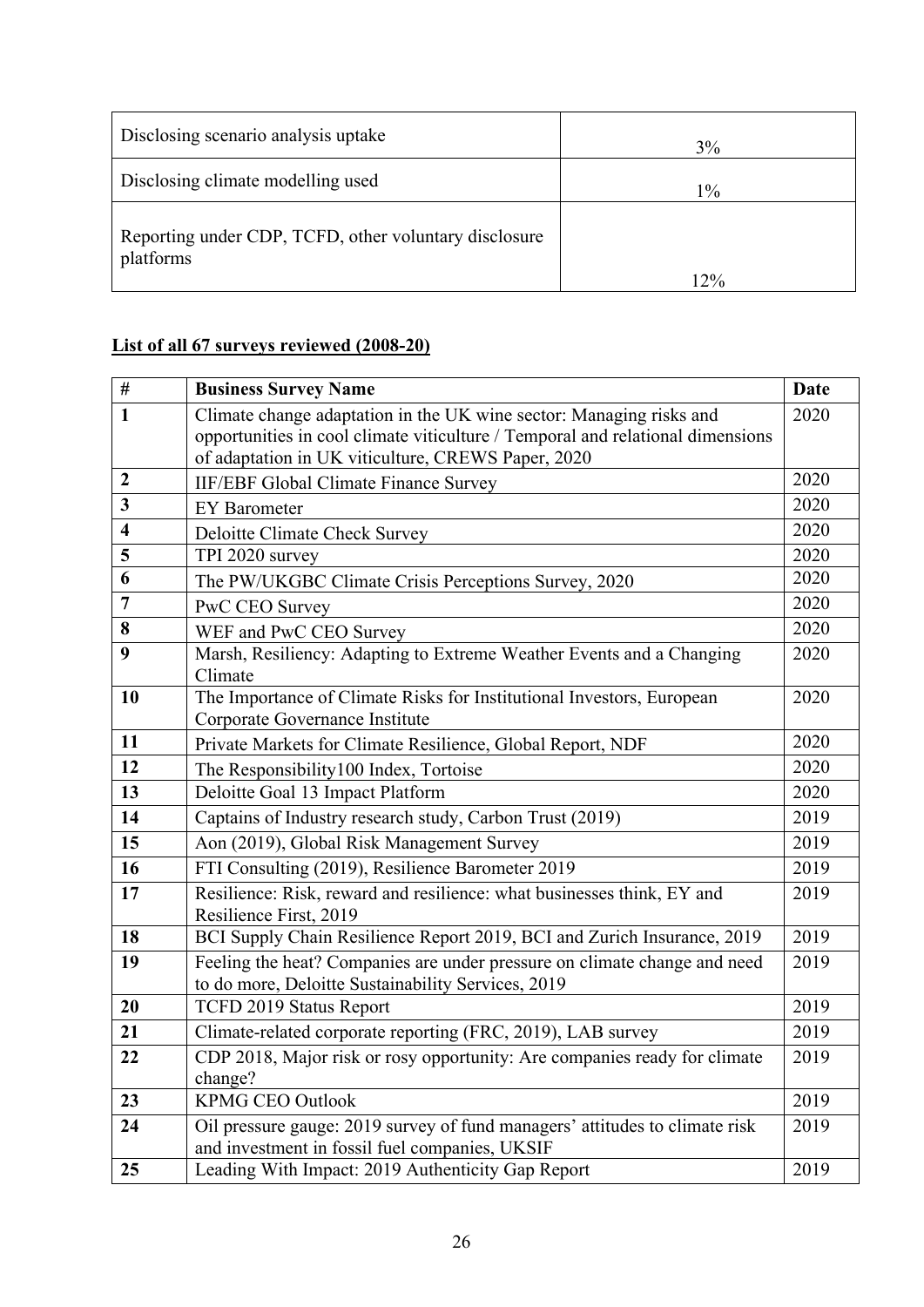| 26 | You Gov, Perception for climate action responsibility                                                                                               | 2019 |
|----|-----------------------------------------------------------------------------------------------------------------------------------------------------|------|
| 27 | ACI: Resilience and Adaptation to Climate Change Survey                                                                                             | 2019 |
| 28 | PwC SDG Challenge 2019                                                                                                                              | 2019 |
| 29 | WWF, Scotland Companies Survey                                                                                                                      | 2018 |
| 30 | PRA review, Bank of England                                                                                                                         | 2018 |
| 31 | Client Earth and You Gov (2018) A survey of UK attitudes towards climate                                                                            | 2018 |
|    | change and its impacts                                                                                                                              |      |
| 32 | CDP Climate Change Disclosure 2018                                                                                                                  | 2018 |
| 33 | <b>Schroders: Port Industry Survey</b>                                                                                                              | 2018 |
| 34 | Got it covered? Insurance in a changing climate (ShareAction and TCFD)                                                                              | 2018 |
| 35 | Bain Transforming Business for a Sustainable Economy                                                                                                | 2018 |
|    | survey                                                                                                                                              |      |
| 36 | Physical Risk Assessment, Schroders                                                                                                                 | 2018 |
| 37 | DNV GL Are companies resilient enough to climate change?                                                                                            | 2017 |
| 38 | CDP Climate Change Disclosure 2017                                                                                                                  | 2017 |
| 39 | Crick, F., Eskander, S., Fankhauser, S., & Diop, M. (2018). How do African<br>SMEs respond to climate risks? Evidence from Kenya and Senegal. World | 2017 |
|    | Development, 108, 157-168.                                                                                                                          |      |
| 40 | Asariotis, R. et al. (2017) Port industry survey on climate change impacts and                                                                      | 2017 |
|    | adaptation                                                                                                                                          |      |
| 41 | UNFCC Adaptation Committee, Advancing the engagement of the private                                                                                 | 2017 |
| 42 | sector in adaptation, Results of the survey of private sector organizations                                                                         | 2016 |
| 43 | Insurer climate risk, Ceres                                                                                                                         |      |
|    | ONS Survey consultation, also in CCRA Evidence list                                                                                                 | 2016 |
| 44 | BSR, Four Twenty-Seven and Notre Dame Global Adaptation Index                                                                                       | 2015 |
| 45 | PwC CEO Survey                                                                                                                                      | 2015 |
| 46 | Business NZ: Business survey on climate change                                                                                                      | 2015 |
| 47 | Federation of Small Businesses (FSB). 2015. "Severe Weather: A More                                                                                 | 2015 |
|    | Resilient Small Business Community".<br>http://www.fsb.org.uk/frontpage/assets/fsb-severe-weather-report-final.pdf                                  |      |
| 48 | Climate-KIC. 2015. "European business is willing, but not equipped, for low                                                                         | 2015 |
|    | carbon transition"                                                                                                                                  |      |
| 49 | Titans or Titanics? Understanding the business response to climate change                                                                           | 2015 |
|    | and resource scarcity (Carbon Trust, 2015)                                                                                                          |      |
| 50 | Make it your business: Engaging with the Sustainable Development Goals                                                                              | 2015 |
| 51 | IEMA Beyond the Perfect Storm                                                                                                                       | 2014 |
| 52 | <b>Charted Management Institute</b>                                                                                                                 | 2014 |
| 53 | CEO Survey on Climate Change, PwC                                                                                                                   | 2014 |
| 54 | Acclimatise, Pilot Climate Change Adaptation Market Study: Turkey                                                                                   | 2013 |
| 55 | <b>BSI</b> Weathering Storm                                                                                                                         | 2013 |
| 56 | How Serious Is Climate Change to Business? BCG and MIT Sloan                                                                                        | 2013 |
|    | <b>Management Review</b>                                                                                                                            |      |
| 57 | Weathering the Storm: Building Business Resilience to Climate Change,                                                                               | 2013 |
| 58 | Centre for Climate and Energy Solutions<br>IEMA, Climate Change Adaptation, Building the Business Case                                              | 2013 |
|    |                                                                                                                                                     |      |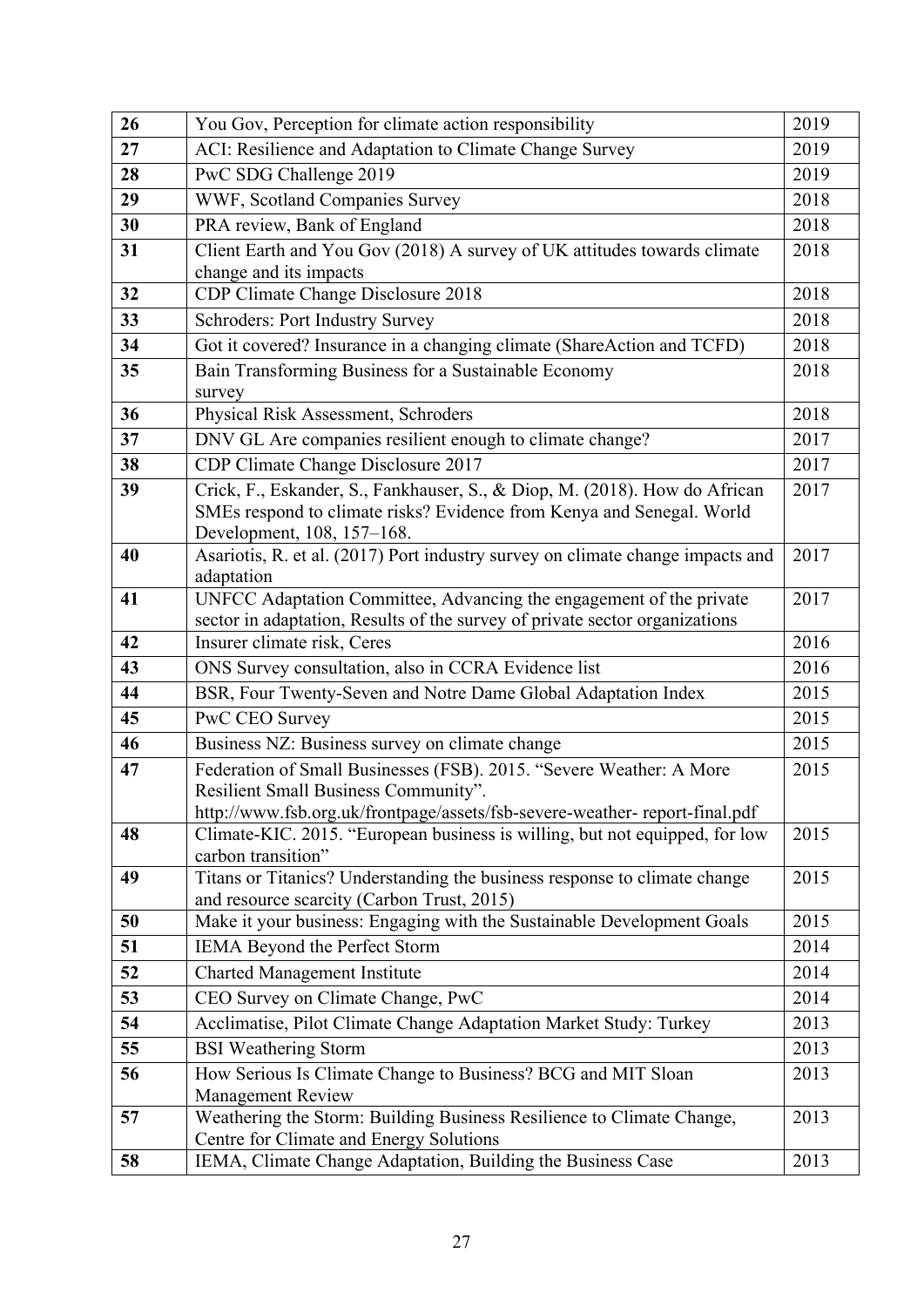| 59 | Climate North-East. 2012. "Business attitudes, perceptions, exposure and                                        | 2012 |
|----|-----------------------------------------------------------------------------------------------------------------|------|
|    | vulnerability to climate change - Executive Summary". Climate North- East.                                      |      |
| 60 | UNEPFI, Advancing adaptation through climate information services                                               | 2011 |
| 61 | Managing Threats in a Dangerous World, Chartered Management Institute<br><b>Business Continuity Survey 2011</b> | 2011 |
| 62 | UK Trade & Investment.2011. "Adapting to an Uncertain Climate: A World<br>of Commercial Opportunities".         | 2011 |
| 63 | Caring for Climate, WRI, Oxfam, UN survey: Adapting for a<br>Green Economy                                      | 2010 |
| 64 | IPSOS Mori, A Survey of Private, Public and Third Sector Organisations                                          | 2010 |
| 65 | PwC, Business leadership on climate change adaptation                                                           | 2010 |
| 66 | CMI, Business Continuity Management 2008                                                                        | 2008 |
| 67 | Indian business and climate change - survey results, Carbon Copy                                                | n.d. |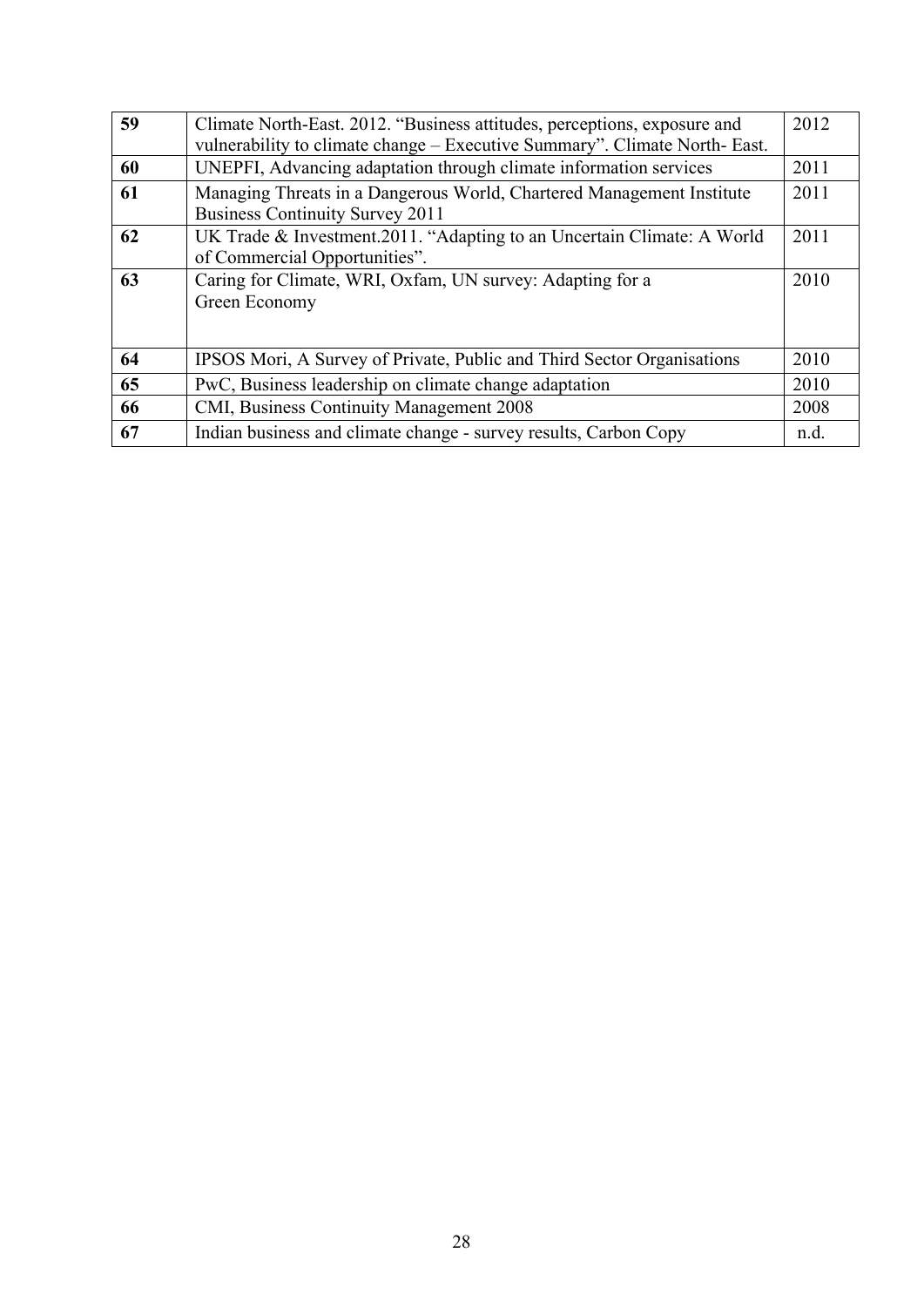<span id="page-30-0"></span>

#### **Appendix C: GRI Survey: Business flood risk perception**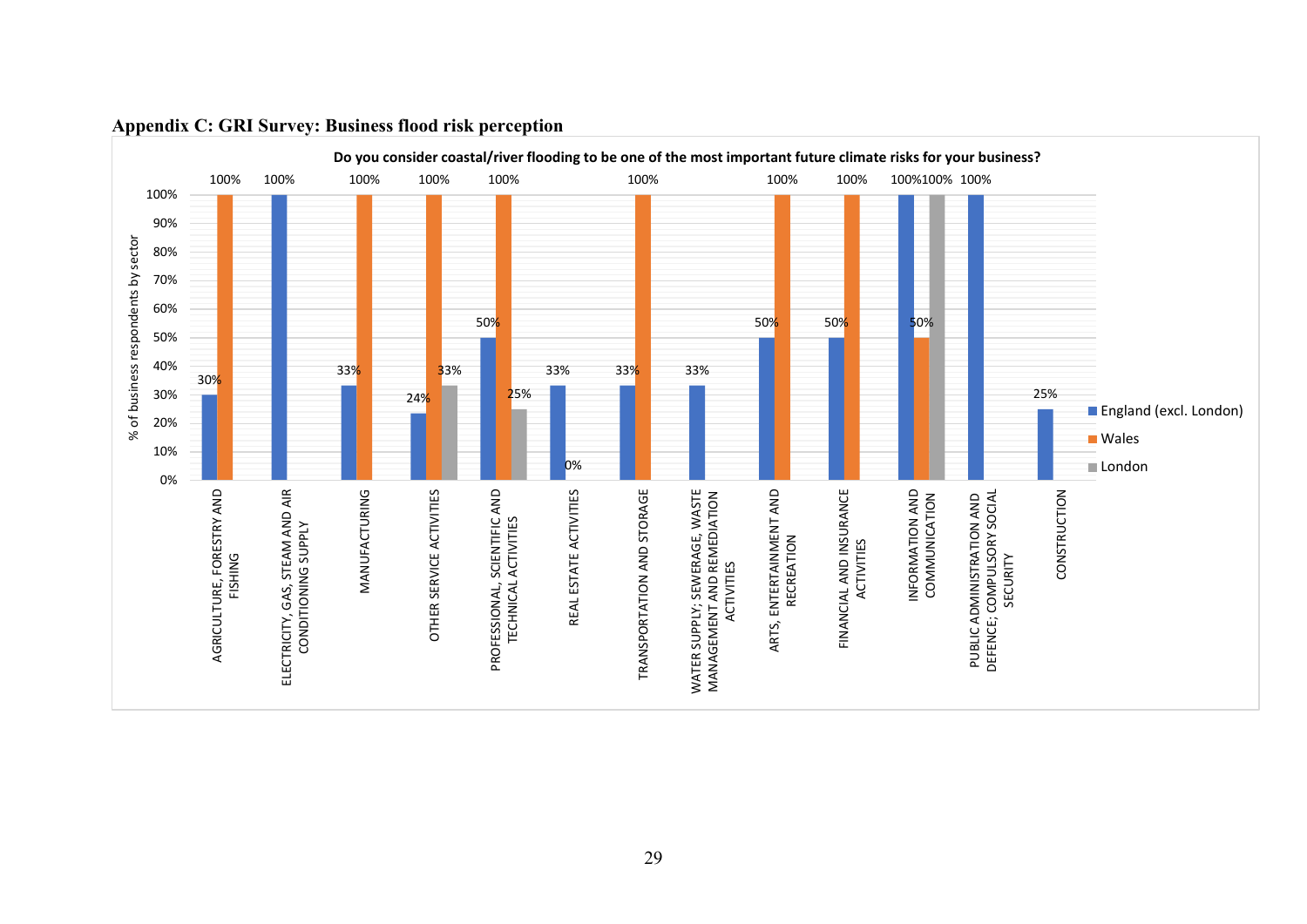

Figure C1. Perception of fluvial and coastal flooding by sector

Figure C2. Perception of Surface water flooding by sector (GRI Survey, 2020)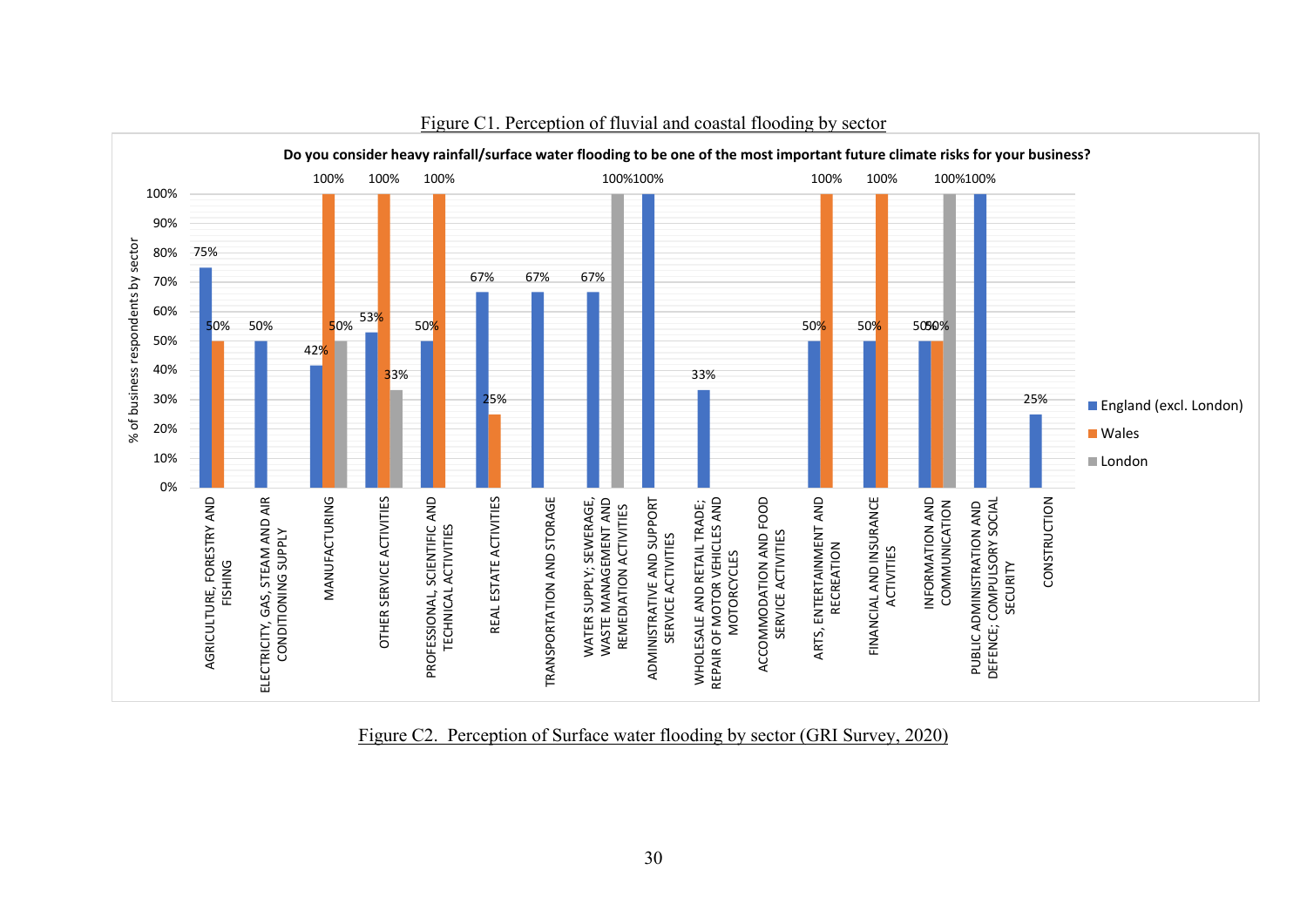<span id="page-32-0"></span>

#### **Appendix D: GRI Survey: Flooding experience over the last year**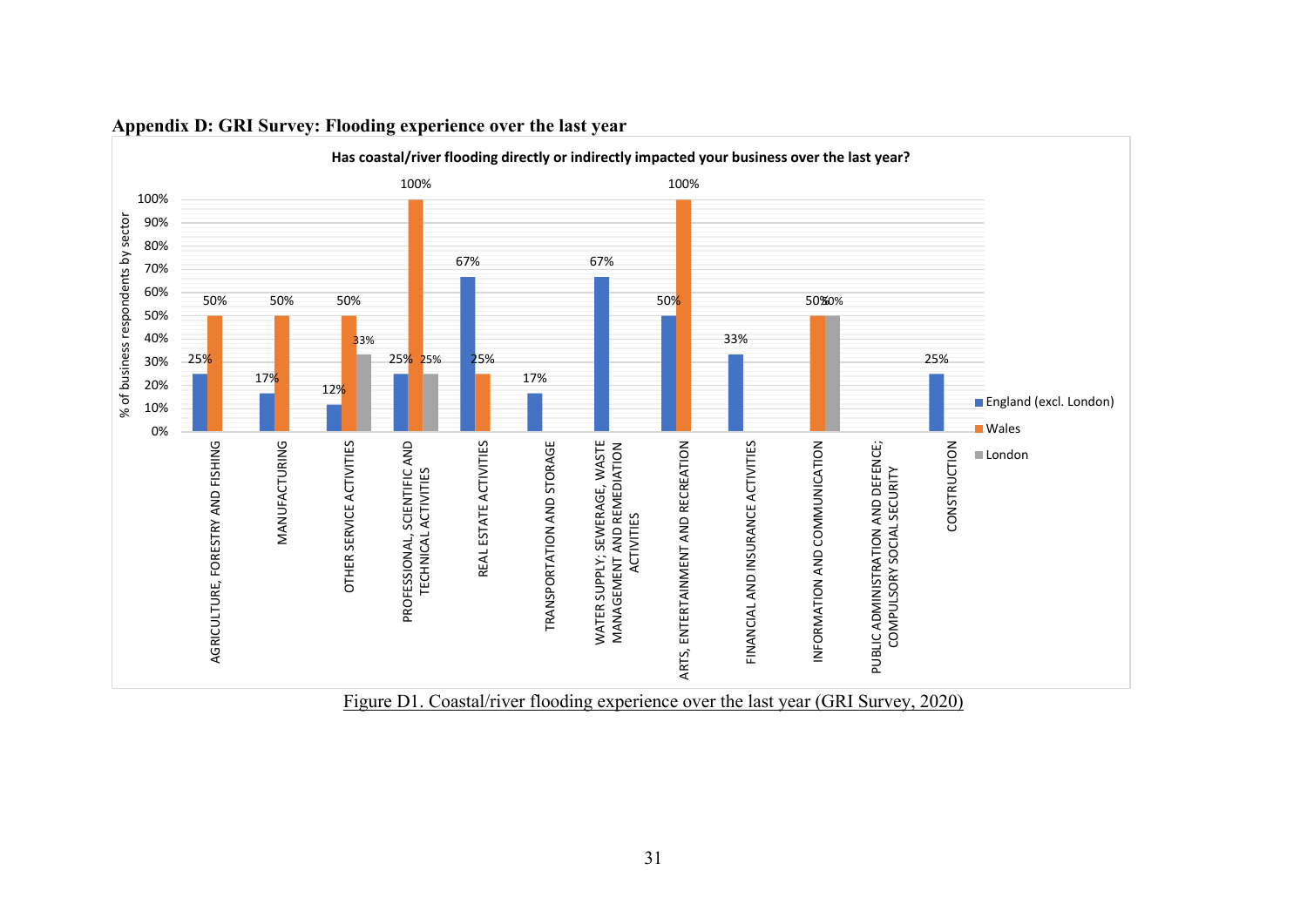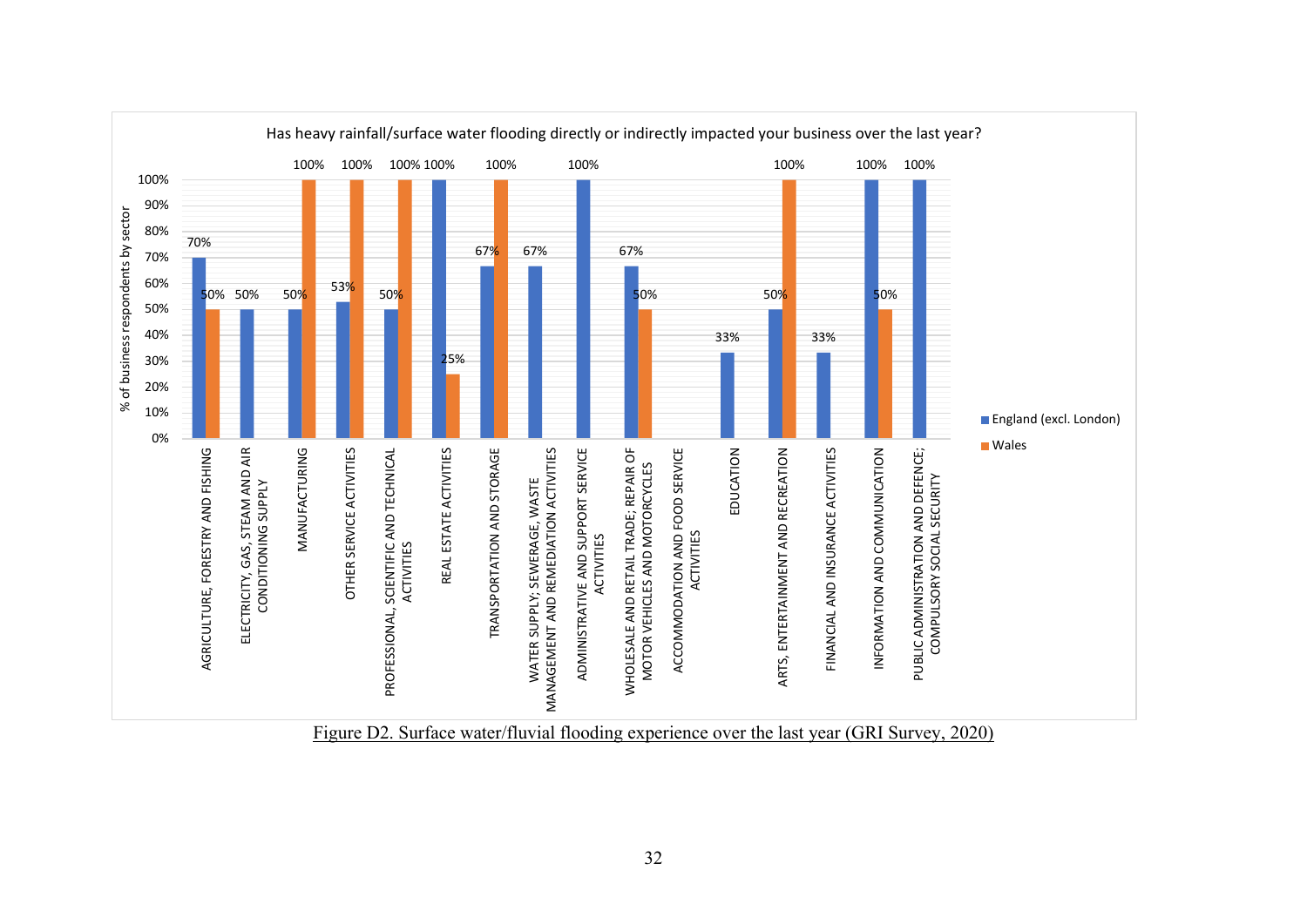

**Appendix E: AddressBase: Percentage of business premises facing flooding risk**

<span id="page-34-0"></span>Figure E1. Percentage of business premises in HFR areas (surface water, fluvial and coastal flooding) by sector and region (OS data, 2020)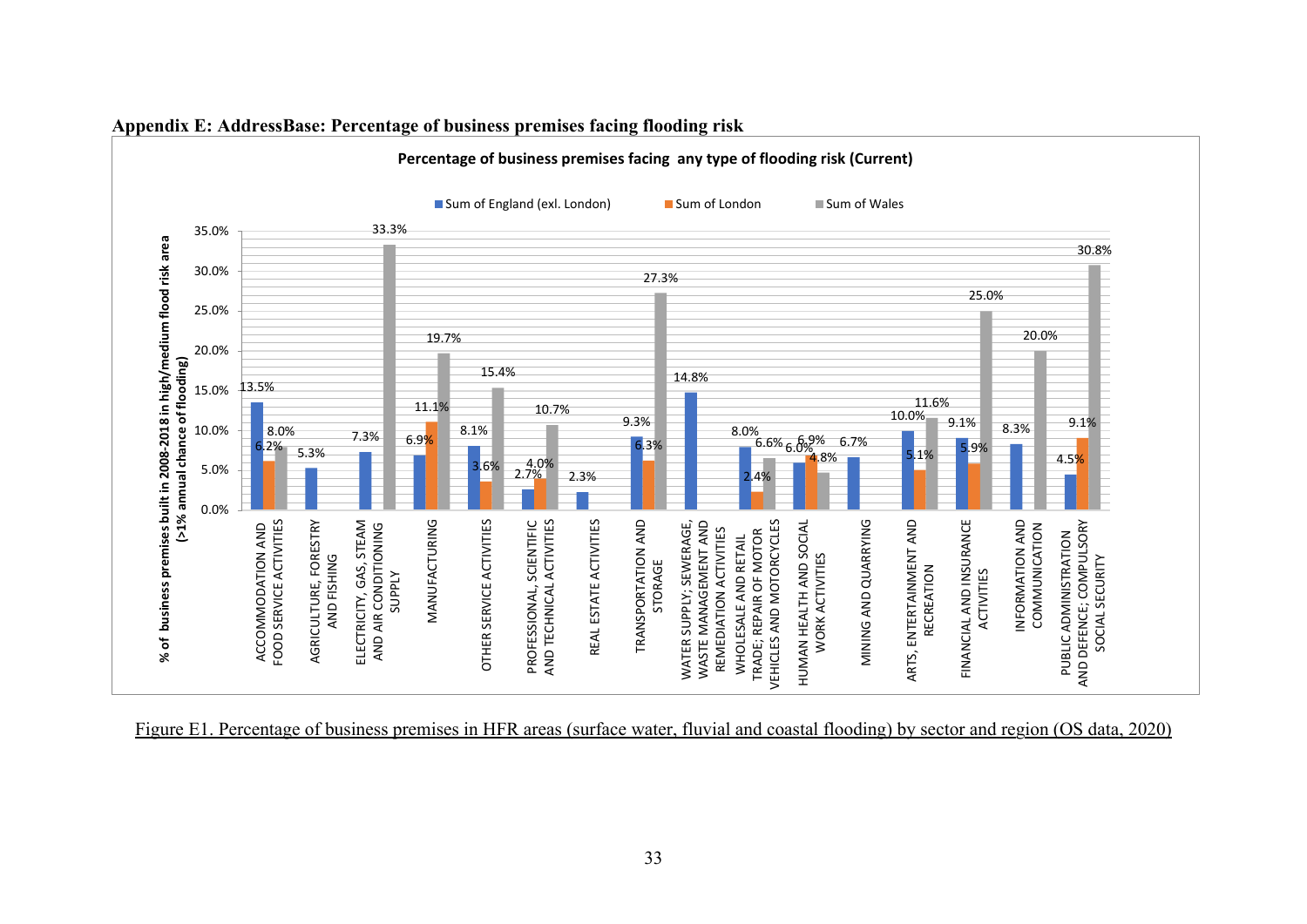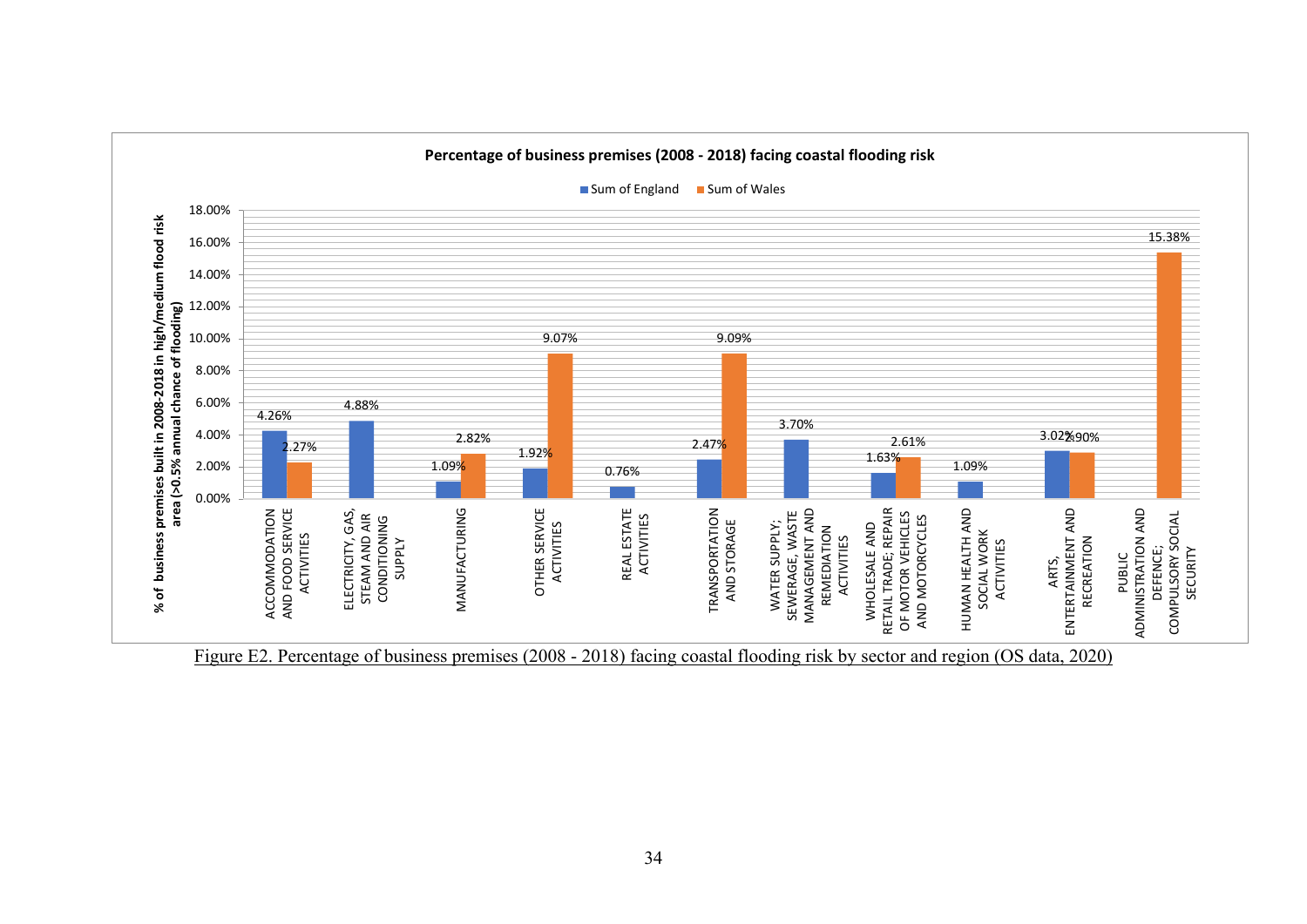## **Appendix F: Business sector mapping AddressBase v CCRA**

<span id="page-36-0"></span>

| AddressBase                                                                 | <b>CCRA</b>                                                   |
|-----------------------------------------------------------------------------|---------------------------------------------------------------|
| Agricultural-All                                                            | AGRICULTURE, FORESTRY AND FISHING                             |
| Utility-Other                                                               | ELECTRICITY, GAS, STEAM AND AIR CONDITIONING SUPPLY           |
| Industrial - Factory Manufacturing                                          | <b>MANUFACTURING</b>                                          |
| Office -Work/Studio; Retail - Licenced Vendor                               | OTHER SERVICE ACTIVITIES                                      |
| Education-All                                                               | PROFESSIONAL, SCIENTIFIC AND TECHNICAL ACTIVITIES             |
| Retail - Retail Service Agent                                               | <b>REAL ESTATE ACTIVITIES</b>                                 |
| Transport-All                                                               | <b>TRANSPORTATION AND STORAGE</b>                             |
| Industrial - Incinerator/Waste Transfer Station; Utility - Waste            |                                                               |
| Management; Utility - Water Waste Water Sewage Treatment Works;             | WATER SUPPLY; SEWERAGE, WASTE MANAGEMENT AND REMEDIATION      |
| Utility - Landfill                                                          | <b>ACTIVITIES</b>                                             |
| Retail - Market Indoor/Outdoor; Retail - Petrol; Retail - Shop/Showroom;    |                                                               |
| Retail - Shop/Showroom; Industial - Light Industrial; Industial - Storage;  |                                                               |
| Industial - Light Industrial; Industial - Wholesale; Industial - Recycling; | WHOLESALE AND RETAIL TRADE; REPAIR OF MOTOR VEHICLES AND      |
| Industial - Maintenance                                                     | <b>MOTORCYCLES</b>                                            |
| Hotel; Retail - Pub; Retail - Restaurant; Retail - Fastfood; Retail - ATM   | ACCOMMODATION AND FOOD SERVICE ACTIVITIES                     |
| Medical-All                                                                 | HUMAN HEALTH AND SOCIAL WORK ACTIVITIES                       |
| Industrial - Mineral Ore Working Quary Mine                                 | MINING AND QUARRYING                                          |
| Leisure-All                                                                 | ARTS, ENTERTAINMENT AND RECREATION                            |
| <b>Retail - Bank Financial Services</b>                                     | <b>FINANCIAL AND INSURANCE ACTIVITIES</b>                     |
| Office-Broadcasting                                                         | INFORMATION AND COMMUNICATION                                 |
| Office-Other                                                                | PUBLIC ADMINISTRATION AND DEFENCE; COMPULSORY SOCIAL SECURITY |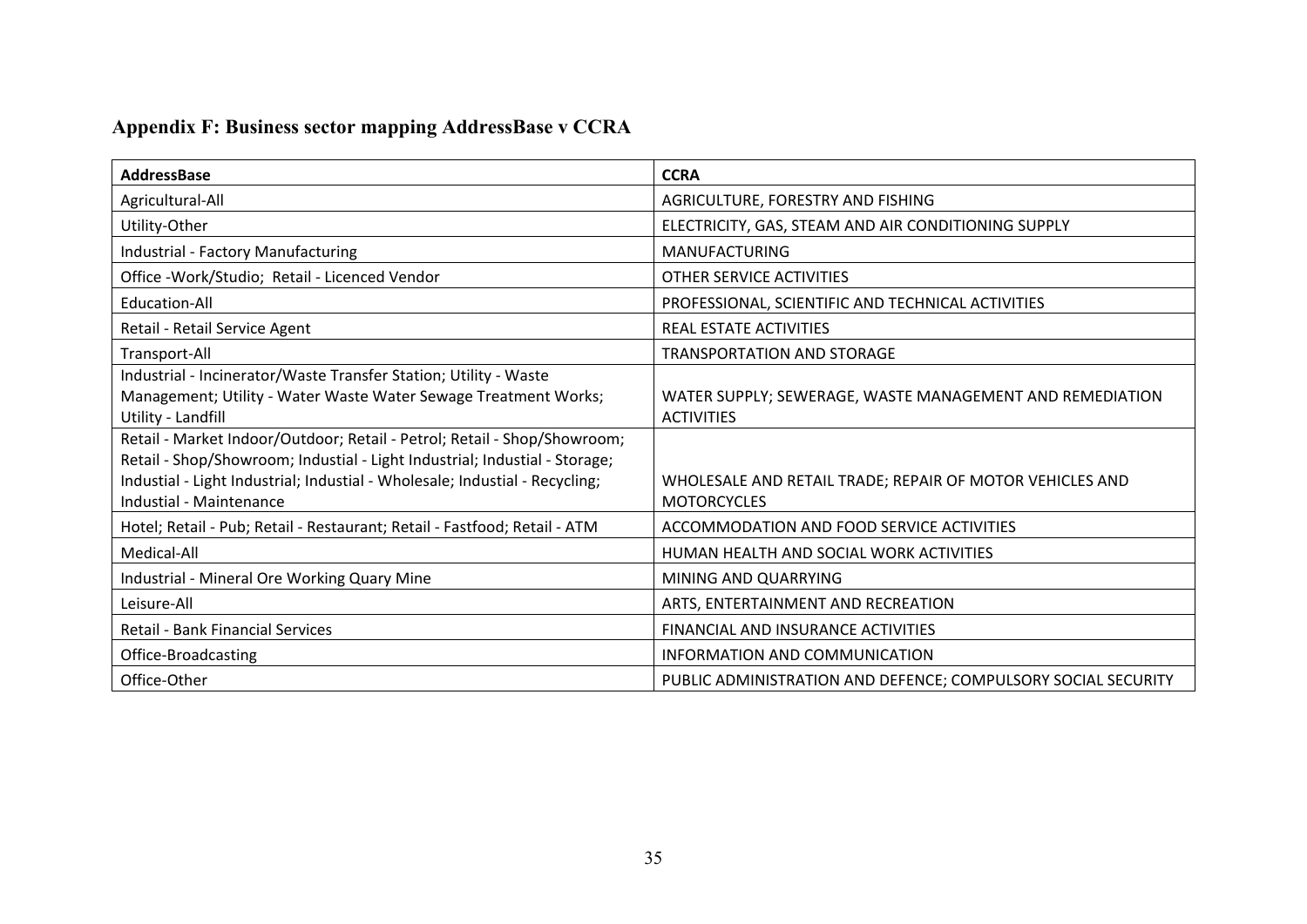

In organisations where climate risk is discussed at the board level, financial impacts are most likely to be disclosed to regulators/investors.

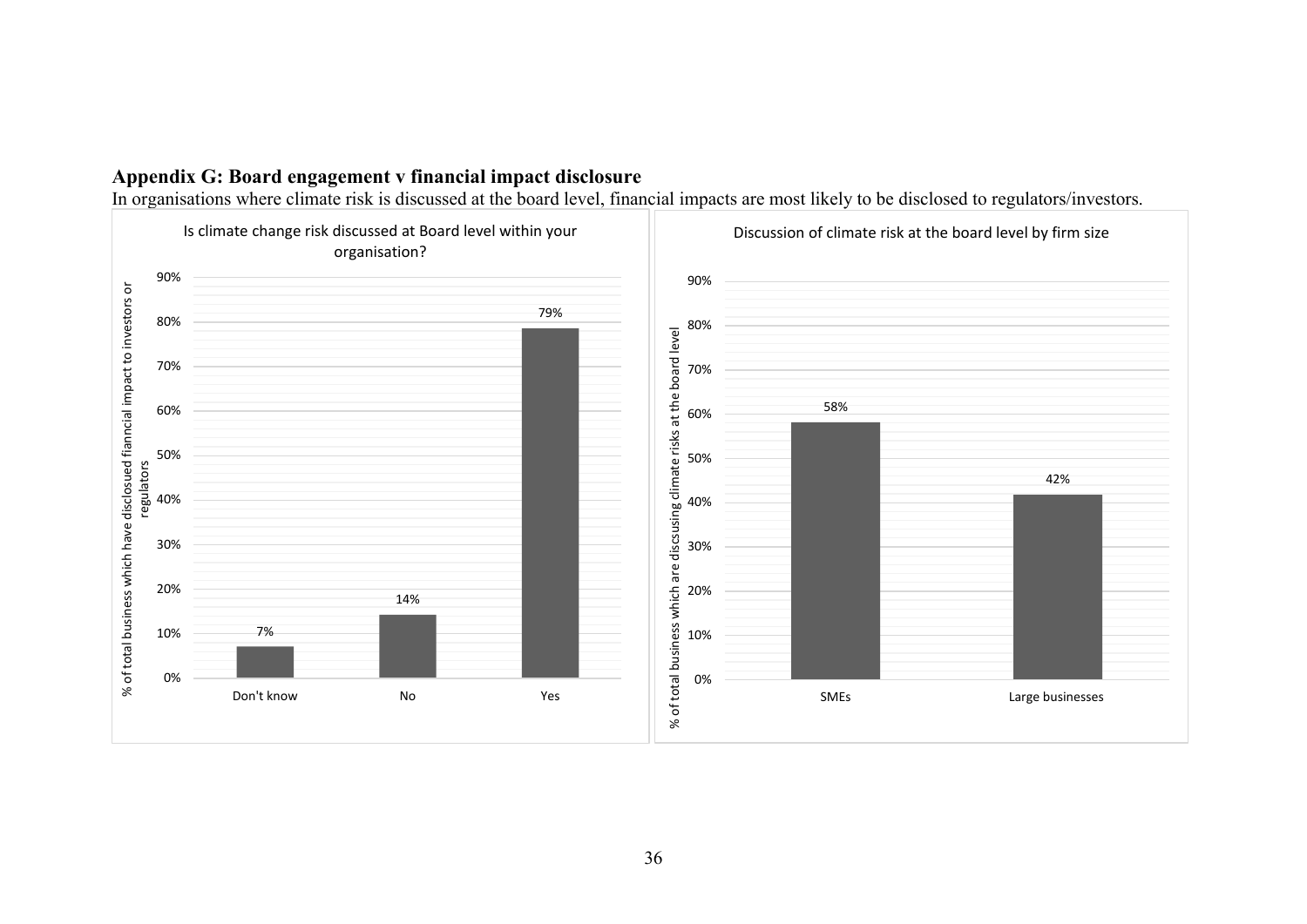

## <span id="page-38-0"></span>**Appendix H: Corporate climate risk governance and reporting (GRI Survey, 2020)**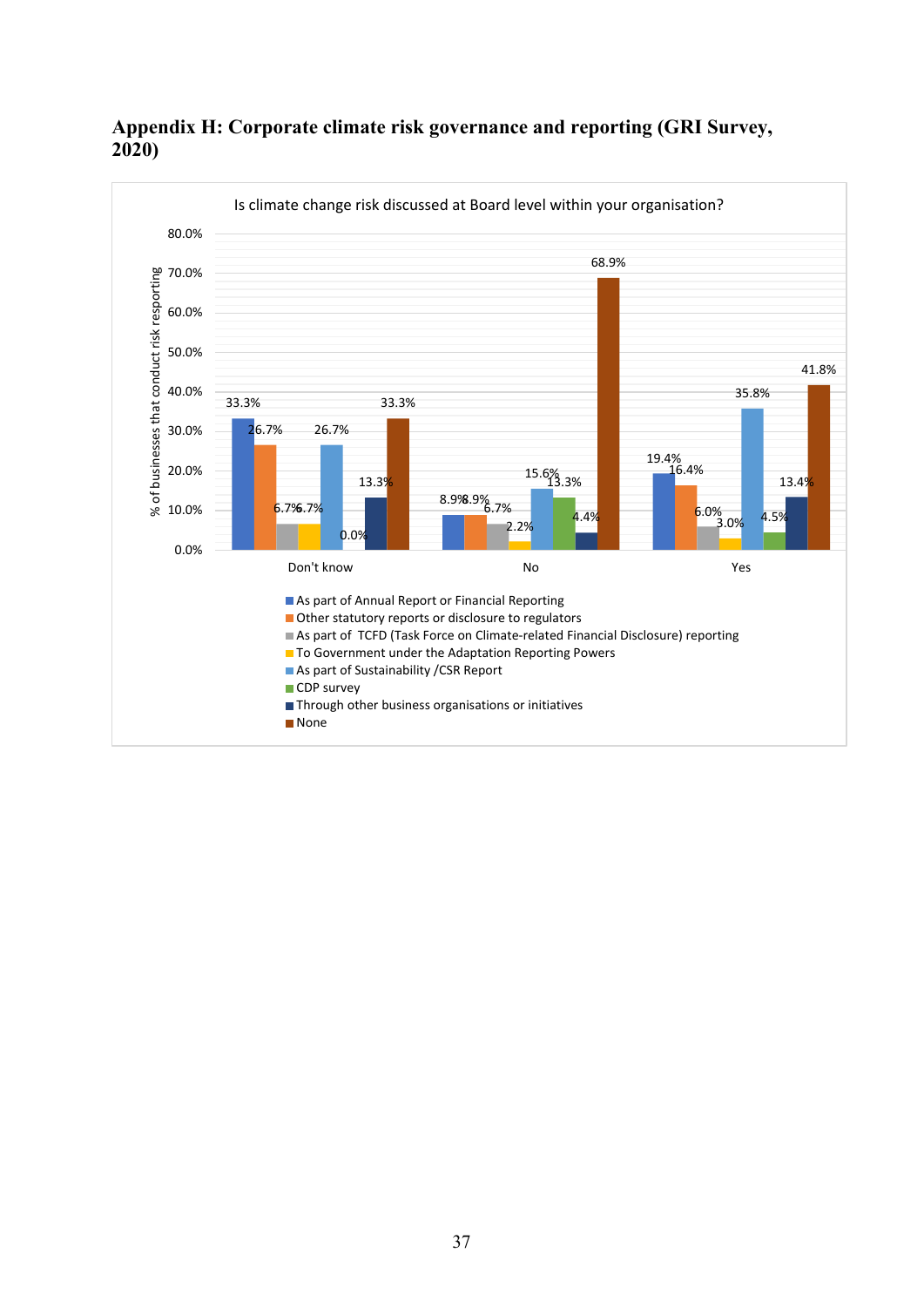## **7. References**

- Albornoz, F., Cole, M. A., Elliott, R. J. R., & Ercolani, M. G. (2009). In search of environmental spillovers. *World Economy*, *32*(1), 136–163. https://doi.org/10.1111/j.1467-9701.2009.01160.x
- Altay, N., & Ramirez, A. (2010). Impact of disasters on firms in different sectors: implications for supply chains. *Journal of Supply Chain Management*, *46*(4), 59–80.
- Atela, J., Gannon, K. E., & Crick, F. (2018). Climate Change Adaptation among Female-Led Micro, Small, and Medium Enterprises in Semiarid Areas: A Case Study from Kenya. In *Handbook of Climate Change Resilience* (pp. 1–18). Springer International Publishing. https://doi.org/10.1007/978-3-319-71025-9\_97-1
- Averchenkova, A., Crick, F., Kocornik-Mina, A., Leck, H., & Surminski, S. (2016). Multinational and large national corporations and climate adaptation: are we asking the right questions? A review of current knowledge and a new research perspective. *Wiley Interdisciplinary Reviews: Climate Change*, *7*(4), 517–536. https://doi.org/10.1002/wcc.402
- Azadegan, A., & Jayaram, J. (2018). Resiliency in supply chain systems: A triadic framework using family resilience model. In *Supply chain risk management* (pp. 269–288). Springer.
- Barrot, J. N., & Sauvagnat, J. (2016). Input specificity and the propagation of idiosyncratic shocks in production networks. *Quarterly Journal of Economics*, *131*(3), 1543–1592. https://doi.org/10.1093/qje/qjw018
- Ben-Amar, W., & McIlkenny, P. (2015). Board Effectiveness and the Voluntary Disclosure of Climate Change Information. *Business Strategy and the Environment*, *24*(8), 704– 719. https://doi.org/10.1002/bse.1840
- Bikakis, A. (2020). Climate Change, Flood Risk and Mortgages in the UK: a Scenario Analysis. *New School Economic Review*, *10*(1).
- Bowen, A., Gambhir, A., Ganguly, G., Koberle, A., Pierfederici, R., Robins, N., Surminski, S., Täger, M., Taschini, L., Ward, B., & Zenghelis, D. (2020). *The 2021 biennial exploratory scenario on the financial risks from climate change: submission to the Bank of England*.
- Brooks, A., Roberts, H., & Brooke, J. (2020). Impacts of climate change on transport and infrastructure relevant to the coastal and marine environment around the UK. *MCCIP Science Review 2020*, 566–592.
- Buhr, B. (2017). Assessing the sources of stranded asset risk: a proposed framework. *Journal of Sustainable Finance and Investment*, *7*(1), 37–53. https://doi.org/10.1080/20430795.2016.1194686
- Buser, M. (2020). Coastal adaptation planning in Fairbourne, Wales: Lessons for climate change adaptation. *Planning Practice & Research*, *35*(2), 127–147.
- BusinessNZ. (2015). *Business survey on climate change*. https://www.sbc.org.nz/\_\_data/assets/pdf\_file/0003/111198/BusinessNZ-Climate-Survey.pdf
- Caldecott, B. (2018). *Stranded Assets and the Environment: Risk, Resilience and Opportunity*. Routledge.
- Caldecott, B., Howarth, N., & McSharry, P. (2013). *Stranded assets in agriculture: Protecting value from environment-related risks*.
- Cambridge Institute for Sustainability Leadership. (2019). *Physical risk framework: Understanding the impacts of climate change on real estate lending and investment portfolios: the Cambridge Institute for Sustainability Leadership*.
- Cameron, L., & Shah, M. (2015). Risk-taking behavior in the wake of natural disasters. *Journal of Human Resources*, *50*(2), 484–515.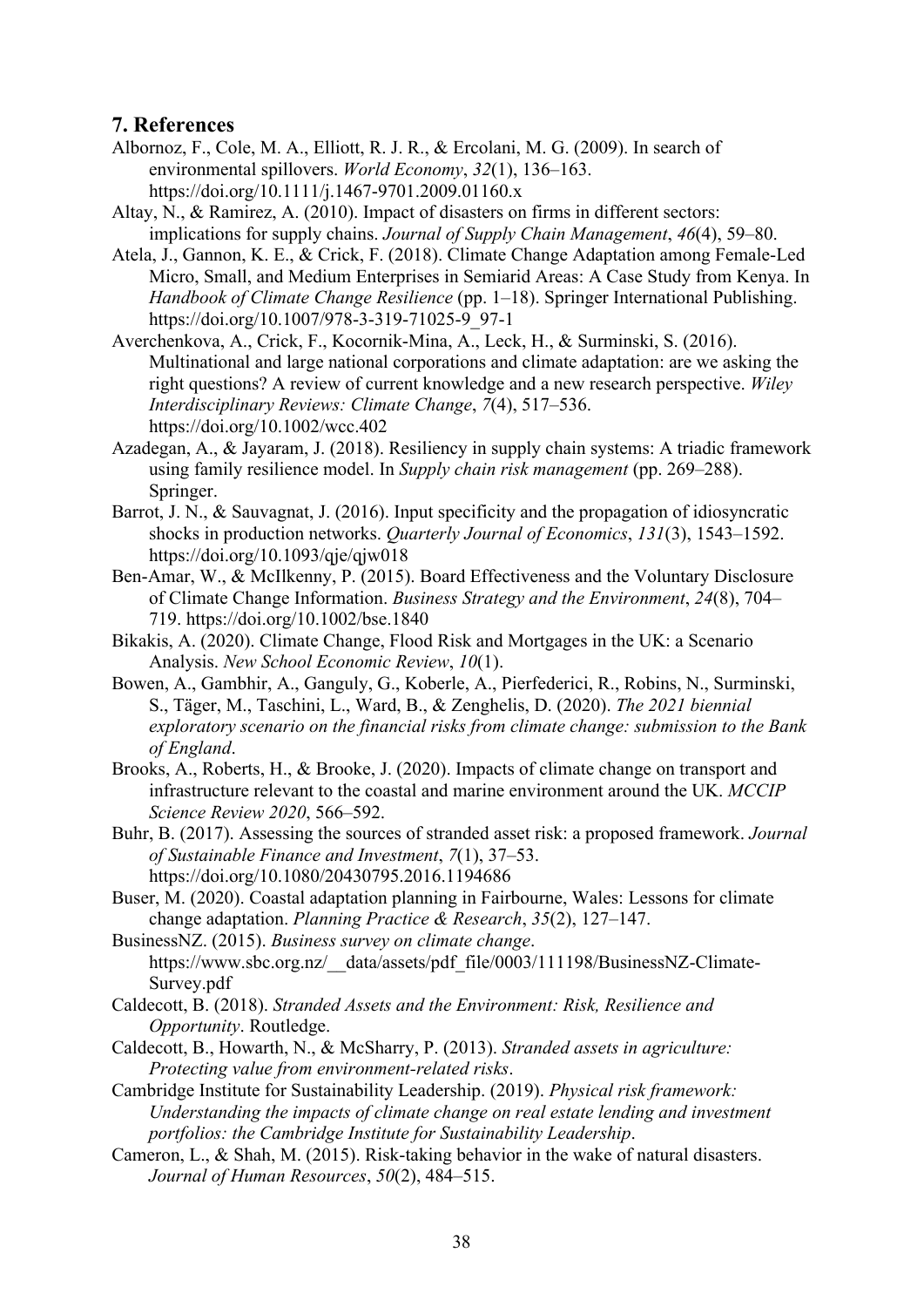CDP. (2019). *Major Risk or Rosy Opportunity, Are companies ready for climate change?* https://6fefcbb86e61af1b2fc4 c70d8ead6ced550b4d987d7c03fcdd1d.ssl.cf3.rackcdn.com/cms/reports/documents/000/

004/588/original/CDP\_Climate\_Change\_report\_2019.pdf?1562321876

- Chatain, L. (2019). Real Estate Climate Risks: How Will Europe be Impacted? *Four Twenty Seven*.
- Chenet, H., Ryan-Collins, J., & Van Lerven, F. (2019). Climate-related financial policy in a world of radical uncertainty: Towards a precautionary approach. *UCL Institute for Innovation and Public Purpose WP*, *13*.
- Chhetri, N. B., Easterling, W. E., Terando, A., & Mearns, L. (2010). Modeling path dependence in agricultural adaptation to climate variability and change. *Annals of the Association of American Geographers*, *100*(4), 894–907. https://doi.org/10.1080/00045608.2010.500547
- CISL. (2015). Unhedgeable Risk: How Climate Change Sentiment Impacts Investment. In *Cambridge Institute for Sustainability Leadership*. https://www.cisl.cam.ac.uk/resources/publication-pdfs/unhedgeable-risk.pdf
- CISL. (2019). *Physical risk framework: Understanding the impacts of climate change on real estate lending and investment portfolios*. ETH Zurich.
- Cole, M. A., Elliott, R. J. R., Okubo, T., & Strobl, E. (2019). Natural disasters and spatial heterogeneity in damages: the birth, life and death of manufacturing plants. *Journal of Economic Geography*, *19*(2), 373–408.
- Colwill, J., Despoudi, S., & Bhamra, R. S. (2016). A review of resilience within the UK food manufacturing sector. *Advances in Manufacturing Technology XXX: Proceedings of the 14th International Conference on Manufacturing Research*, 451–456.
- Committee on Climate Change. (2016). *UK Climate Change Risk Assessment 2017 Synthesis Report:priorities for the next five years*. https://www.theccc.org.uk/wpcontent/uploads/2016/07/UK-CCRA-2017-Synthesis-Report-Committee-on-Climate-Change.pdf
- Committee on Climate Change (2019). *Progress in preparing for climate change – 2019 Progress Report to Parliament*. https://www.theccc.org.uk/publication/progress-inpreparing-for-climate-change-2019-progress-report-to-parliament/.
- Craioveanu, M., & Terrell, D. (2016). *The Impact of Storms on Firm Survival: A Bayesian Spatial Econometric Model for Firm Survival* (Vol. 37, pp. 81-118 BT-Spatial Econometrics: Qualitative and). Emerald Publishing Ltd. https://econpapers.repec.org/RePEc:eme:aecozz:s0731-905320160000037010
- Crichton, D. (2006). *Climate Change and its effects on Small Businesses in the UK*. http://www.greensuffolk.org/assets/Greenest-County/Adaptation/General/Business/SMEs-Climate-Change.pdf
- Crick, F., Eskander, S., Fankhauser, S., & Diop, M. (2018). How do African SMEs respond to climate risks? Evidence from Kenya and Senegal. *World Development*, *108*, 157–168.
- Dookie D, Conway D and Dessai S (2021) Organisational preparedness to the physical risks of climate change in the UK: Headline findings of a UK-wide survey (April–May 2021). London: Grantham Research Institute on Climate Change and the Environment and Centre for Climate Change Economics and Policy, London School of Economics and Political Science.
- Day, E., Fankhauser, S., Kingsmill, N., Costa, H., & Mavrogianni, A. (2019). Upholding labour productivity under climate change: an assessment of adaptation options. *Climate Policy*, *19*(3), 367–385. https://doi.org/10.1080/14693062.2018.1517640
- De Mel, S., McKenzie, D., & Woodruff, C. (2012). Enterprise Recovery Following Natural Disasters. *The Economic Journal*, *122*(559), 64–91. https://doi.org/10.1111/j.1468-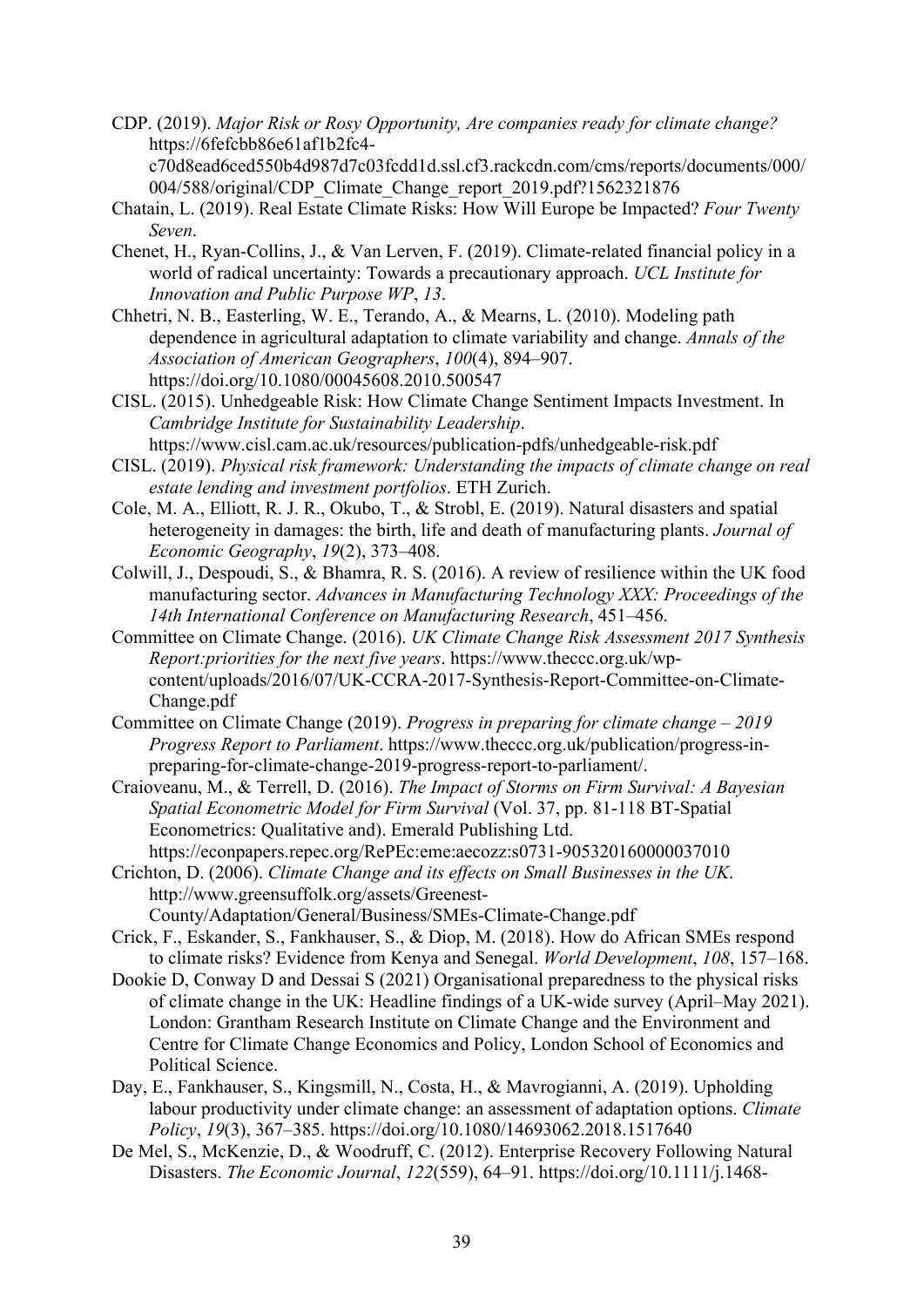0297.2011.02475.x

- Department for Business Energy and Industrial Strategy. (2020). *Business population estimates for the UK and regions: 2019 statistical release*. National Statistics.
- Diaz, J. M. (2012). *Economic Impacts of Wildfire*. Southern Fire Exchange.
- Dietz, S., Bowen, A., Dixon, C., & Gradwell, P. (2016). Climate value at risk' of global financial assets. *Nature Climate Change*, *6*(7), 676–679. https://doi.org/10.1038/nclimate2972
- Dietz, S., Dixon, C., & Ward, J. (2016). Locking in climate vulnerability: where are the investment hotspots? In *The Economics of Climate-Resilient Development*. Edward Elgar Publishing.
- Doytch, N., & Klein, Y. L. (2018). The impact of natural disasters on energy consumption: An analysis of renewable and nonrenewable energy demand in the residential and industrial sectors. *Environmental Progress & Sustainable Energy*, *37*(1), 37–45. https://doi.org/10.1002/ep.12640
- Elliott, R. J. R., Liu, Y., Strobl, E., & Tong, M. (2019). Estimating the direct and indirect impact of typhoons on plant performance: Evidence from Chinese manufacturers. *Journal of Environmental Economics and Management*, *98*, 102252. https://doi.org/10.1016/j.jeem.2019.102252
- Elnahas, A., Kim, D., & Kim, I. (2018). Natural disaster risk and corporate leverage. *Available at SSRN 3123468*.
- Environment Agency. (2009). *Flooding in England: A National Assessment of Flood Risk*. www.environment-agency.gov.uk
- Environment Agency. (2020a). *Risk of Flooding from Rivers and Sea (RoFRS)*. https://data.gov.uk/dataset/bad20199-6d39-4aad-8564-26a46778fd94/%0Arisk-offlooding-from-rivers-and-sea
- Environment Agency. (2020b). *Risk of Flooding from Surface Water Extent (RoFSW)*. https://data.gov.uk/dataset/8b82987d-3616-4e46-8edb-2973e8b82ad7/%0Arisk-offlooding-from-surface-water-extent-1-percent-annual-chance
- EY. (2014). *Benchmarking European power and utility asset impairments*. https://www.ey.com/Publication/vwLUAssets/EY-benchmarking-european-power-andutility-asset-impairments-2015/\$FILE/EY-benchmarking-european-power-and-utilityasset-impairments-2015.pdf
- Farmers' Weekly. (2020). *Exclusive survey: The cost of extreme weather for UK farmers*.
- Farming UK. (2019). *Agricultural businesses contribute 9 percent to all UK's SMEs*. Farming UK.
- Fouquet, R. Path dependence in energy systems and economic development. *Nat Energy 1,* 16098 (2016). https://doi.org/10.1038/nenergy.2016.98
- Gannon, K. E., Conway, D., Pardoe, J., Ndiyoi, M., Batisani, N., Odada, E., Olago, D., Opere, A., Kgosietsile, S., Nyambe, M., Omukuti, J., & Siderius, C. (2018). Business experience of floods and drought-related water and electricity supply disruption in three cities in sub-Saharan Africa during the 2015/2016 El Niño. *Global Sustainability*, *1*. https://doi.org/10.1017/sus.2018.14
- Garry, F. K., Bernie, D. J., Davie, J. C. S., & Pope, E. C. D. (2021). Future climate risk to UK agriculture from compound events. *Climate Risk Management*, *32*, 100282. https://doi.org/10.1016/j.crm.2021.100282
- Gasbarro, F., Iraldo, F., & Daddi, T. (2017). The drivers of multinational enterprises' climate change strategies: A quantitative study on climate-related risks and opportunities. *Journal of Cleaner Production*, *160*, 8–26. https://doi.org/10.1016/j.jclepro.2017.03.018
- Gasbarro, F., & Pinkse, J. (2016). Corporate adaptation behaviour to deal with climate change: the influence of firm‐specific interpretations of physical climate impacts.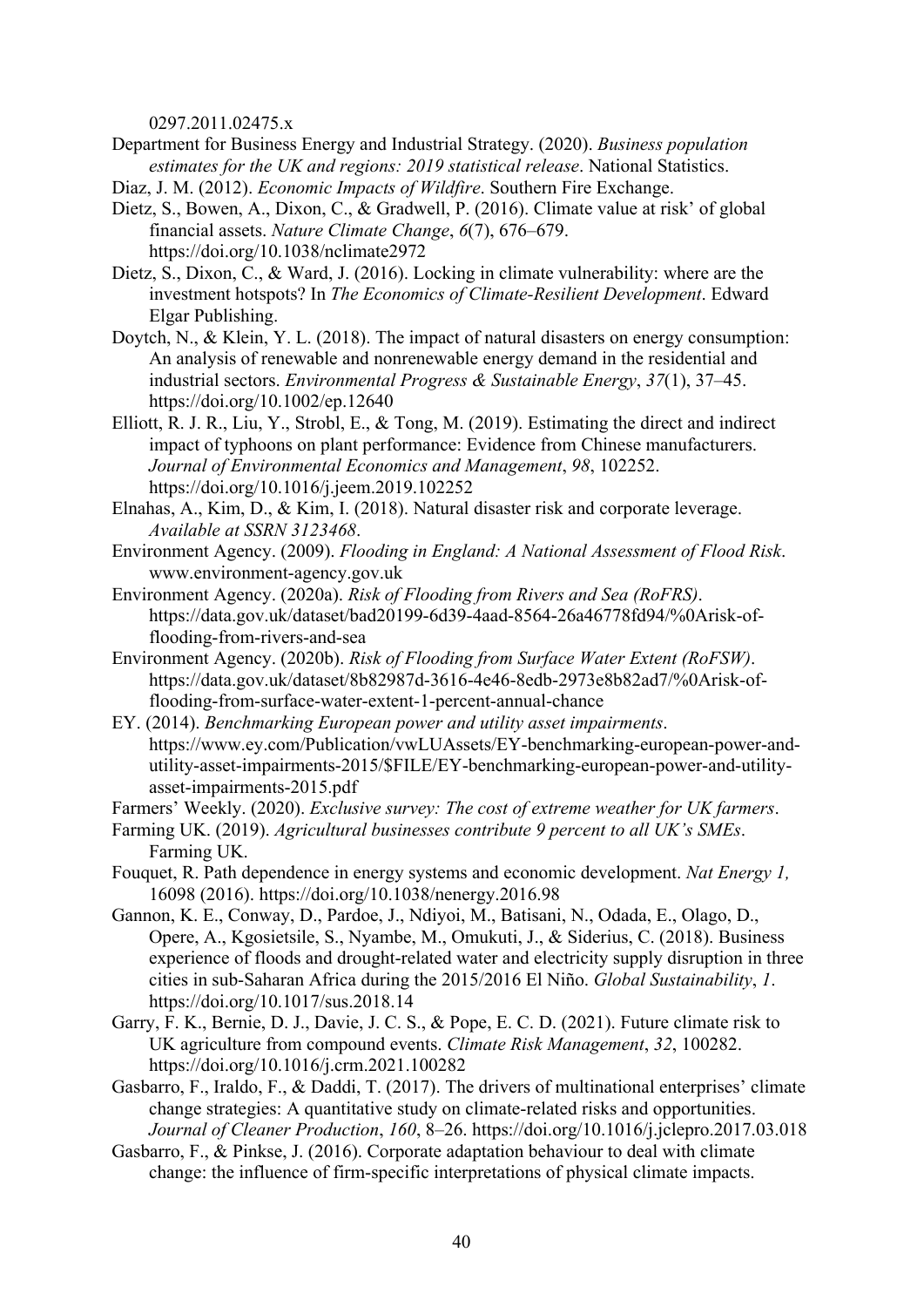*Corporate Social Responsibility and Environmental Management*, *23*(3), 179–192.

- Ginglinger, E., & Moreau, Q. (2019). Climate Risk and Capital Structure. *SSRN Electronic Journal*. https://doi.org/10.2139/ssrn.3327185
- Goldstein, A., Turner, W. R., Gladstone, J., & Hole, D. G. (2019). The private sector's climate change risk and adaptation blind spots. In *Nature Climate Change* (Vol. 9, Issue 1, pp. 18–25). Nature Publishing Group. https://doi.org/10.1038/s41558-018-0340-5
- Hallegatte, Stéphane. (2008). An adaptive regional input‐output model and its application to the assessment of the economic cost of Katrina. *Risk Analysis: An International Journal*, *28*(3), 779–799.
- Hallegatte, Stéphane. (2016). *Natural disasters and climate change*. Springer.
- Hallegatte, Stéphane, Bangalore, M., & Jouanjean, M.-A. (2016). Avoided losses and the development dividend of resilience. In *Realising the'Triple Dividend of Resilience'* (pp. 31–54). Springer.
- Hallegatte, Stephane, Rentschler, J., & Rozenberg, J. (2019). *Lifelines: The resilient infrastructure opportunity*. The World Bank.
- Herbane, B. (2013). Exploring crisis management in UK small-and medium-sized enterprises. *Journal of Contingencies and Crisis Management*, *21*(2), 82–95.
- Hiles, A. (2010). *The definitive handbook of business continuity management*. John Wiley & Sons.
- HM Treasury. (2020). *UK joint regulator and government TCFD Taskforce: Interim Report and Roadmap*.
- Hsiang, S., Oliva, P., & Walker, R. (2017). *The Distribution of Environmental Damages*. https://www.nber.org/papers/w23882
- Hu, X., Pant, R., Hall, J. W., Surminski, S., & Huang, J. (2019). Multi-Scale Assessment of the Economic Impacts of Flooding: Evidence from Firm to Macro-Level Analysis in the Chinese Manufacturing Sector. *Sustainability*, *11*(7), 1933. https://doi.org/10.3390/su11071933
- Huntingford, C., Jeffers, E. S., Bonsall, M. B., Christensen, H. M., Lees, T., & Yang, H. (2019). Machine learning and artificial intelligence to aid climate change research and preparedness. *Environmental Research Letters*, *14*(12), 124007.
- IDB. (2020). *Private Markets for Climate Resilience: Global Report*. https://publications.iadb.org/en/private-markets-for-climate-resilience-global-report
- Ilhan, E., Krueger, P., Sautner, Z., & Starks, L. T. (2019). Institutional Investors' Views and Preferences on Climate Risk Disclosure. *SSRN Electronic Journal*. https://doi.org/10.2139/ssrn.3437178
- IMF. (2020). *Chapter 5: Climate Change: Physical Risk and Equity Prices*.
- Impact Management Project, World Economic Forum, & Deloitte. (2020). *Statement of Intent to Work Together Towards Comprehensive Corporate Reporting*.
- Keskitalo, E. C. H., Vulturius, G., & Scholten, P. (2014). Adaptation to climate change in the insurance sector: Examples from the UK, Germany and the Netherlands. *Natural Hazards*, *71*(1), 315–334. https://doi.org/10.1007/s11069-013-0912-7
- Koks, E., Pant, R., Thacker, S., & Hall, J. W. (2019). Understanding Business Disruption and Economic Losses Due to Electricity Failures and Flooding. *International Journal of Disaster Risk Science*, *10*(4), 421–438. https://doi.org/10.1007/s13753-019-00236-y
- Kouloukoui, D., Gomes, S. M. da S., Marinho, M. M. de O., Torres, E. A., Kiperstok, A., & de Jong, P. (2018). Disclosure of climate risk information by the world's largest companies. *Mitigation and Adaptation Strategies for Global Change*, *23*(8), 1251–1279. https://doi.org/10.1007/s11027-018-9783-2
- Kovats, R., & Osborn, D. (2016). *UK Climate Change Risk Assessment 2017: Evidence Report. Chapter 5: People & the built environment*.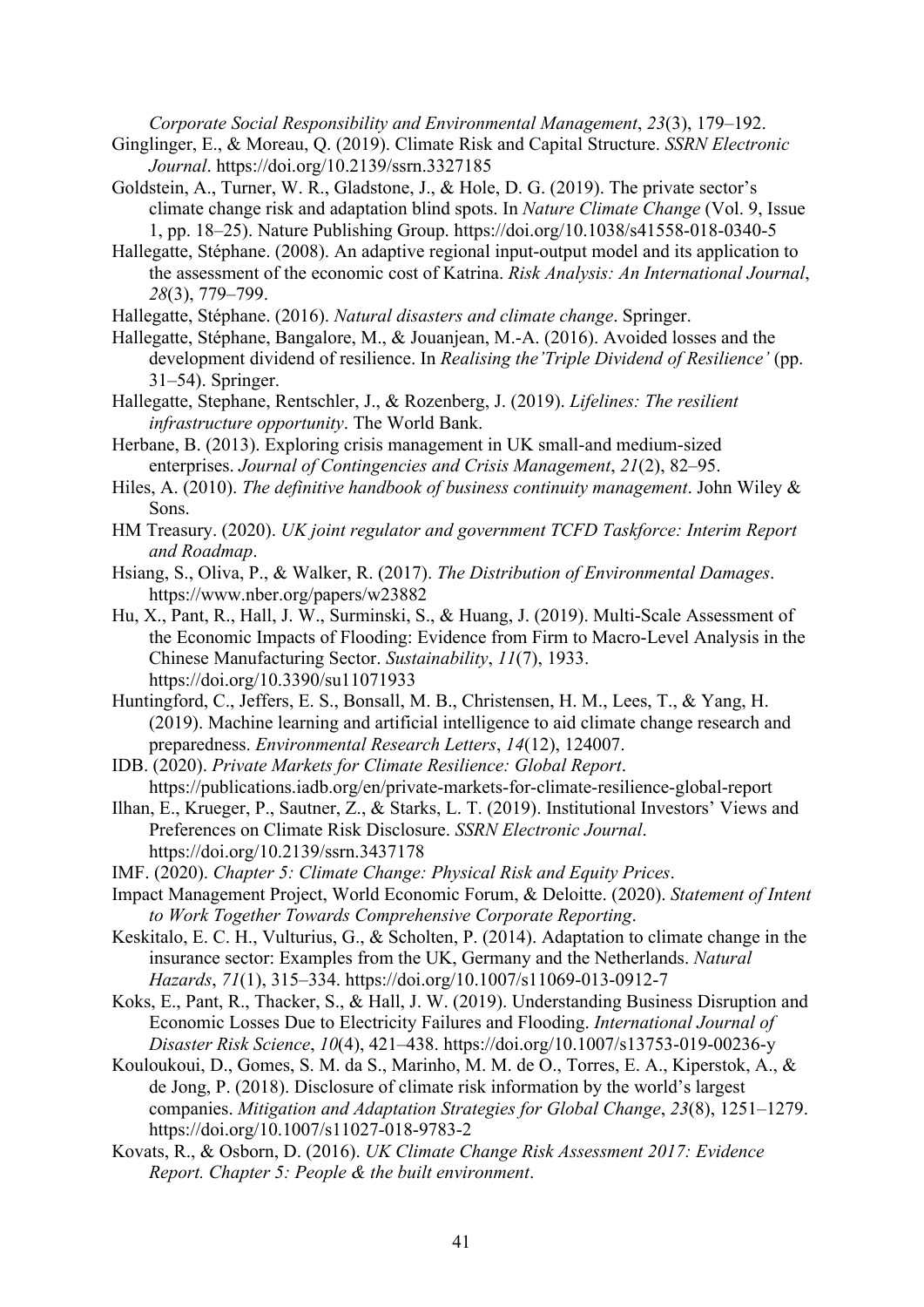- Kuklicke, C., & Demeritt, D. (2016). Adaptive and risk-based approaches to climate change and the management of uncertainty and institutional risk: The case of future flooding in England. *Global Environmental Change*, *37*, 56–68.
- Kuruppu, N., Mukheibir, P., & Murta, J. (2014). Ensuring small business continuity under a changing climate. In *Applied Studies in Climate Adaptation* (Vol. 9781118845011, pp. 429–436). John Wiley & Sons, Ltd. https://doi.org/10.1002/9781118845028.ch48
- Leiter, A. M., Oberhofer, H., & Raschky, P. A. (2009). Creative disasters? Flooding effects on capital, labour and productivity within European firms. *Environmental and Resource Economics*, *43*(3), 333–350.
- Lemma, A., Jouanjean, M.-A., & Darko, E. (2015). *Climate change, private sector and value chains: constraints and adaptation strategies working paper*.
- Li, Q., Shan, H., Tang, Y., & Yao, V. (2020). Corporate Climate Risk: Measurements and Responses. *SSRN Electronic Journal*. https://doi.org/10.2139/ssrn.3508497
- Magnan, A. K., Schipper, E. L. F., Burkett, M., Bharwani, S., Burton, I., Eriksen, S., Gemenne, F., Schaar, J., & Ziervogel, G. (2016). Addressing the risk of maladaptation to climate change. *Wiley Interdisciplinary Reviews: Climate Change*, *7*(5), 646–665. https://doi.org/10.1002/wcc.409
- Mandel, A., Tiggeloven, T., Lincke, D., Koks, E., Ward, P. J., & Hinkel, J. (2020). Risks on Global Financial Stability Induced by Climate Change. *PNAS*.
- Marine Climate Change Impacts Partnership. (2014). *Climate change and the UK marine leisure industry: Adapting to a changing world*.
- Marteaux, O. (2016). *Tomorrow's Railway and Climate Change Adaptation: Executive Report*.
- Martin, I. W. R., & Pindyck, R. S. (2015). Averting catastrophes: The strange economics of Scylla and Charybdis. *American Economic Review*, *105*(10), 2947–2985.
- McEvoy, D., Ahmed, I., & Mullett, J. (2012). The impact of the 2009 heat wave on Melbourne's critical infrastructure. *Local Environment*, *17*(8), 783–796.
- McKinsey Global Institute. (2020). *Climate risk and response: Physical hazards and socioeconomic impacts*. https://www.mckinsey.com/businessfunctions/sustainability/our-insights/climate-risk-and-response-physical-hazards-andsocioeconomic-impacts
- Natural Resources Wales. (2020a). *Risk of Flooding from Rivers and Sea (RoFRS)*.

Natural Resources Wales. (2020b). *Risk of Flooding from Surface Water Extent (RoFSW)*.

- Nicholas, K. A., & Durham, W. H. (2012). Farm-scale adaptation and vulnerability to environmental stresses: Insights from winegrowing in Northern California. *Global Environmental Change*, *22*(2), 483–494. https://doi.org/10.1016/j.gloenvcha.2012.01.001
- Nordhaus, W. D. (2011). The Economics of Tail Events with an Application to Climate Change. *Review of Environmental Economics and Policy*, *5*(2), 240–257. https://doi.org/10.1093/reep/rer004
- Nowiski, N. (2018). Rising above the Storm: Climate Risk Disclosure and Its Current and Future Relevance to the Energy Sector. *Energy Law Journal*, *39*. https://heinonline.org/HOL/Page?handle=hein.journals/energy39&id=27&div=7&collec tion=journals
- O'Hare, P., White, I., & Connelly, A. (2016). Insurance as maladaptation: Resilience and the 'business as usual' paradox. *Environment and Planning C: Government and Policy*, *34*(6), 1175–1193. https://doi.org/10.1177/0263774X15602022

Office for National Statistics. (2019). *ONS Postcode Directory*.

Ordnance Survey. (2019). *AddressBase Premium*.

https://www.ordnancesurvey.co.uk/%0Abusiness-government/products/addressbase-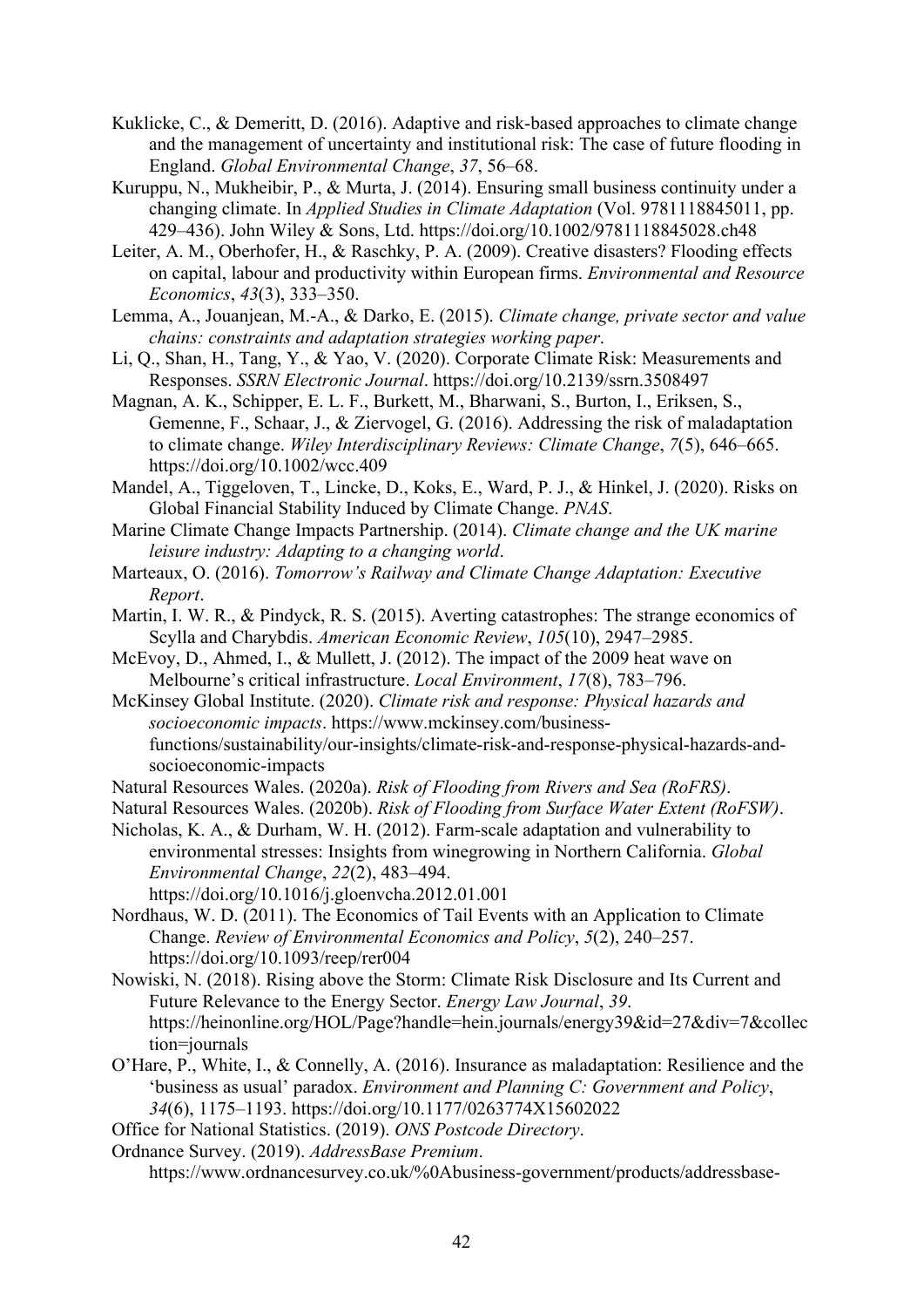premium

- Peace, J., Crawford, M., & Seidel, S. (2013). *Weathering the storm: building business resilience to climate change*. Center for Climate and Energy Solutions.
- Pearman, H., 2021. Lifespan. [online] Ribaj.com. Available at: <https://www.ribaj.com/culture/lifespan> [Accessed 13 November 2021].
- Pottinger, G., & Tanton, A. (2014). Flooding and UK commercial property investment: what is the risk? *Qualitative Research in Financial Markets*, *6*(2), 211–226. https://doi.org/10.1108/QRFM-10-2012-0029
- Power, K., Lang, A., Wood, J., Gubbels, F., McCullough, J., Carr, A., England, K., & Guida, K. (2020). *Understanding how behaviour can influence climate change risks*. https://www.ukclimaterisk.org/wp-content/uploads/2020/07/Understanding-howbehaviours-can-influence-climate-change-risks-Main-Report\_AECOM.pdf
- Prudential Regulation Authority. (2019). *General Insurance Stress Test 2019*. https://www.bankofengland.co.uk/-/media/boe/files/prudentialregulation/letter/2019/general-insurance-stress-test-2019-scenario-specificationguidelines-and-instructions-draft.pdf
- Resilience First. (2021). *ShaRE App*.
- Richmond, M., Meattle, C., Micale, V., Oliver, P., & Padmanabhi, R. (2020). *A Snapshot of Global Adaptation Investment and Tracking Methods*.
- Ritchie, P. D. L., Smith, G. S., Davis, K. J., Fezzi, C., Halleck-Vega, S., Harper, A. B., Boulton, C. A., Binner, A. R., Day, B. H., Gallego-Sala, A. V., Mecking, J. V., Sitch, S. A., Lenton, T. M., & Bateman, I. J. (2020). Shifts in national land use and food production in Great Britain after a climate tipping point. *Nature Food*, *1*(1), 76–83. https://doi.org/10.1038/s43016-019-0011-3
- Rose, A. (2016). Capturing the Co-benefits of Disaster Risk Management in the Private Sector. In *Realising the'Triple Dividend of Resilience'* (pp. 105–127). Springer.
- Rosenbloom, D., Markard, J., Geels, F. W., & Fuenfschilling, L. (2020). Opinion: Why carbon pricing is not sufficient to mitigate climate change—and how "sustainability transition policy" can help. *Proceedings of the National Academy of Sciences*, 117(16), 8664-8668.
- Rözer, V., & Surminski, S. (2020). *New build homes, flood resilience and environmental justice – current and future trends under climate change across England and Wales* (No. 353; Grantham Research Institute on Climate Change and the Environment Working Paper).
- Salamanca, F., Georgescu, M., Mahalov, A., Moustaoui, M., & Wang, M. (2014). Anthropogenic heating of the urban environment due to air conditioning. *Journal of Geophysical Research: Atmospheres*, *119*(10), 5949–5965.
- Sayers, P. B., Horritt, M. S., Carr, S., Kay, A., Mauz, J., Lamb, R., & Penning-Rowsell, E. (2020). *Third UK Climate Change Risk Assessment (CCRA3): future flood risk. Main report-Final report prepared for the Committee on Climate Change, UK*.
- Schroders. (2020). *How will the physical risks of climate change affect companies?*
- Semmler, W., Maurer, H., & Bonen, A. (2018). An Extended Integrated Assessment Model for Mitigation and Adaptation Policies on Climate Change. In *Control Systems and Mathematical Methods in Economics* (pp. 297–317). Springer.
- Seto, K. C., Davis, S. J., Mitchell, R. B., Stokes, E. C., Unruh, G., & Ürge-Vorsatz, D. (2016). Carbon Lock-In: Types, Causes, and Policy Implications. *Annual Review of Environment and Resources*, *41*(1), 425–452. https://doi.org/10.1146/annurev-environ-110615-085934
- Slawinski, N., Pinkse, J., Busch, T., & Banerjee, S. B. (2017). The Role of Short-Termism and Uncertainty Avoidance in Organizational Inaction on Climate Change. *Business &*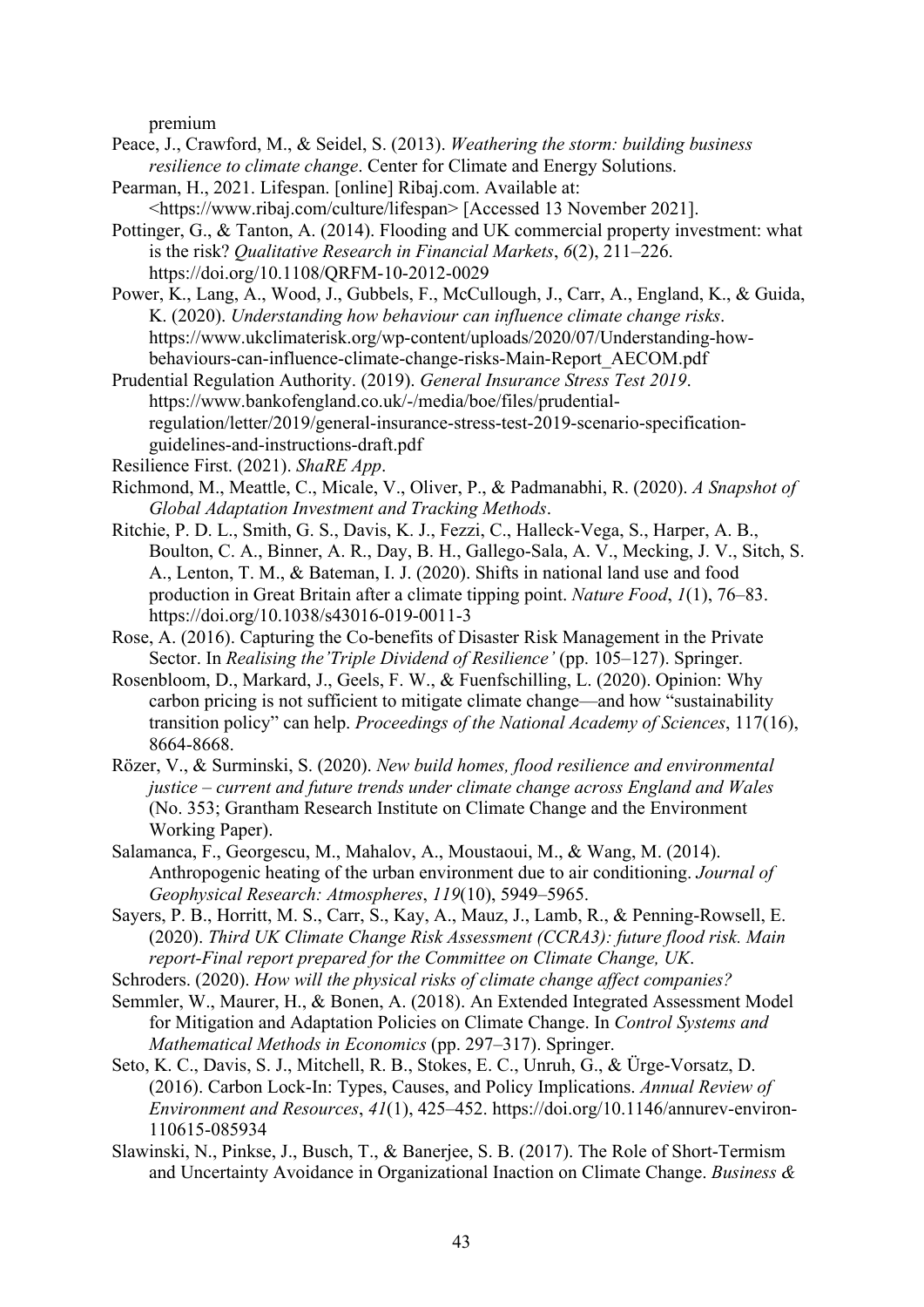*Society*, *56*(2), 253–282. https://doi.org/10.1177/0007650315576136

Statistia. (2021). *Profitability of UK agricultural sector small & medium enterprises (SME) in 2014-2019*.

- Stern, N. (2016). Economics: Current climate models are grossly misleading. In *Nature* (Vol. 530, Issue 7591, pp. 407–409). Nature Publishing Group. https://doi.org/10.1038/530407a
- Stonehouse, G., & Pemberton, J. (2002). Strategic planning in SMEs some empirical findings. *Management Decision*, *40*(9), 853–861. https://doi.org/10.1108/00251740210441072
- Strobl, E. (2012). The economic growth impact of natural disasters in developing countries: Evidence from hurricane strikes in the Central American and Caribbean regions. *Journal of Development Economics*, *97*(1), 130–141.
- Strobl, E. (2019). *The Impact of Typhoons on Economic Activity in the Philippines: Evidence from Nightlight Intensity*.
- Sumner, A., Hoy, C., & Ortiz-Juarez, E. (2020). Estimates of the Impact of COVID-19 on Global Poverty. *UNU-WIDER, April*, 800–809.
- Surminski, S, Style, D., Di Mauro, M., Townsend, A., Baglee, A., Cameron, C., Connell, R., Deyes, K., Haworth, A., & Ingirige, B. (2016). UK Climate Change Risk Assessment Evidence Report: Chapter 6, Business and Industry. *Report Prepared for the Adaptation Sub-Committee of the Committee on Climate Change, London*.
- Surminski, S. (2013). Private-sector adaptation to climate risk. In *Nature Climate Change* (Vol. 3, Issue 11, pp. 943–945). Nature Publishing Group. https://doi.org/10.1038/nclimate2040
- Surminski, S, Bouwer, L. M., & Linnerooth-Bayer, J. (2016). How insurance can support climate resilience. In *Nature Climate Change* (Vol. 6, Issue 4, pp. 333–334). Nature Publishing Group. https://doi.org/10.1038/nclimate2979
- Surminski, S, Di Mauro, M., Baglee, J.R., A., Connell, R. K., Hankinson, J., Haworth, A. R., Ingirige, B., & Proverbs, D. (2018). Assessing climate risks across different business sectors and industries: An investigation of methodological challenges at national scale for the UK. *Philosophical Transactions of the Royal Society A: Mathematical, Physical and Engineering Sciences*, *376*(2121). https://doi.org/10.1098/rsta.2017.0307
- Surminski, S, & Szoenyi, M. (2019). Nature-Based Flood Resilience: Reaping the Triple Dividend from Adaptation. In *From "Green" to "Blue Finance" Integrating the Ocean into the Global Climate Finance Architecture*. LSE Institute of Global Affairs.
- Surminski, S. et.al. (2021) Business and industry. In: The Third UK Climate Change Risk Assessment Technical Report [Betts, R.A., Haward, A.B. and Pearson, K.V. (eds.)]. Prepared for the Climate Change Committee, London
- Surminski, S & Mathews, S. (2021) The LSE Climate Risk Business Survey 2020 synopsis. Prepared for the The Third UK Climate Change Risk Assessment Technical Report. https://www.lse.ac.uk/granthaminstitute/wp-content/uploads/2021/05/210507-LSE-Climate-Risk-Business-Survey-2020-.pdf

Sustainability West Midlands. (2014). *Business Resilience in a Changing Climate*.

- Swiss Re. (2020). *Natural catastrophes in times of economic accumulation and climate change*. https://www.swissre.com/dam/jcr:85598d6e-b5b5-4d4b-971e-5fc9eee143fb/sigma-2-2020-en.pdf
- TCFD. (2019). *2019 Status Report*. Task Force on Climate-related Financial Disclosures Basel.
- Tsalis, T. A., Malamateniou, K. E., Koulouriotis, D., & Nikolaou, I. E. (2020). New challenges for corporate sustainability reporting: United Nations' 2030 Agenda for sustainable development and the sustainable development goals. *Corporate Social*